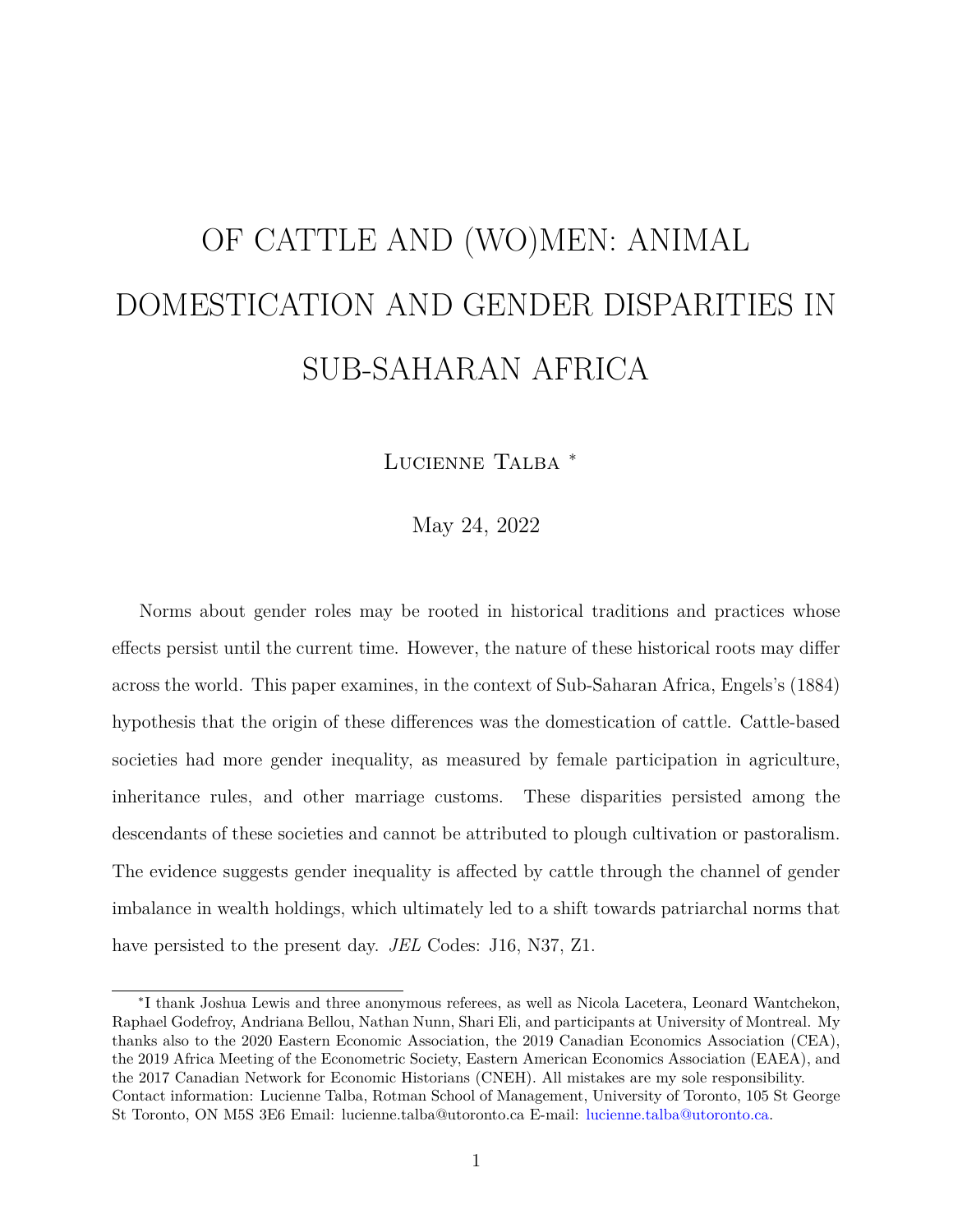## **1 Introduction**

*"The domestication of cattle constituted the world historical defeat of the female sex."*

Engels (1884)

There are wide differences in the roles of women across the world, and these variations are more important across societies in Sub-Saharan Africa (Alesina, Giuliano, and Nunn 2013; Teso 2019; Graziella and Dimico 2019). In 2000, female participation rates ranged from 33% in Senegal to 88% in Mozambique (World Bank 2011), and these differences are mirrored in reported attitudes about the role of women in society.<sup>[1](#page-1-0)</sup> An understanding of the deep roots of these differences is crucial for the effective design of policies aimed at reducing gender inequality and promoting the empowerment of women (World Bank 2011). Recent studies have investigated the historical origins of these disparities, examining the role of plough cultivation (Alesina, Giuliano and Nunn 2013), tsetse fly (Alsan 2015), pastoralism (Becker 2019), and the slave trade (Teso 2019).

This paper examines a prominent anthropological hypothesis first proposed by Engels (1884) that differences in gender roles in Africa have their origin in the domestication of cattle. Cattle were highly valued in precolonial Africa, and were the dominant source of wealth and medium of exchange.<sup>[2](#page-1-1)</sup> Because cattle herding required travelling long distances and working in close proximity to large animals, activities that were incompatible with child rearing, this wealth was typically held by men. Thus, anthropologists argue that the introduction of cattle around 5,000 BCE led to a shift towards patriarchal norms that favored men and placed women in a subservient position (Aberle 1961; Holden and Mace 2003). Despite these claims, there is very limited causal empirical evidence of this relationship.

<span id="page-1-0"></span><sup>1.</sup> The proportion of women in the *Demographic and Health Survey* (DHS) who respond "husband alone" to the statement "person who should have greater say: visits to family or relatives" ranged from 72% in Senegal to 24% in Mozambique.

<span id="page-1-1"></span><sup>2.</sup> Cattle provided food, clothing, and cooking fuel and were used as a form of insurance against climatic shocks (Schneider 1964; Marshall and Hildebrand 2002). In Africa, cattle were less valued for tractive power, given the unsuitability of the land for plough cultivation (Pryor 1985; Green 2013).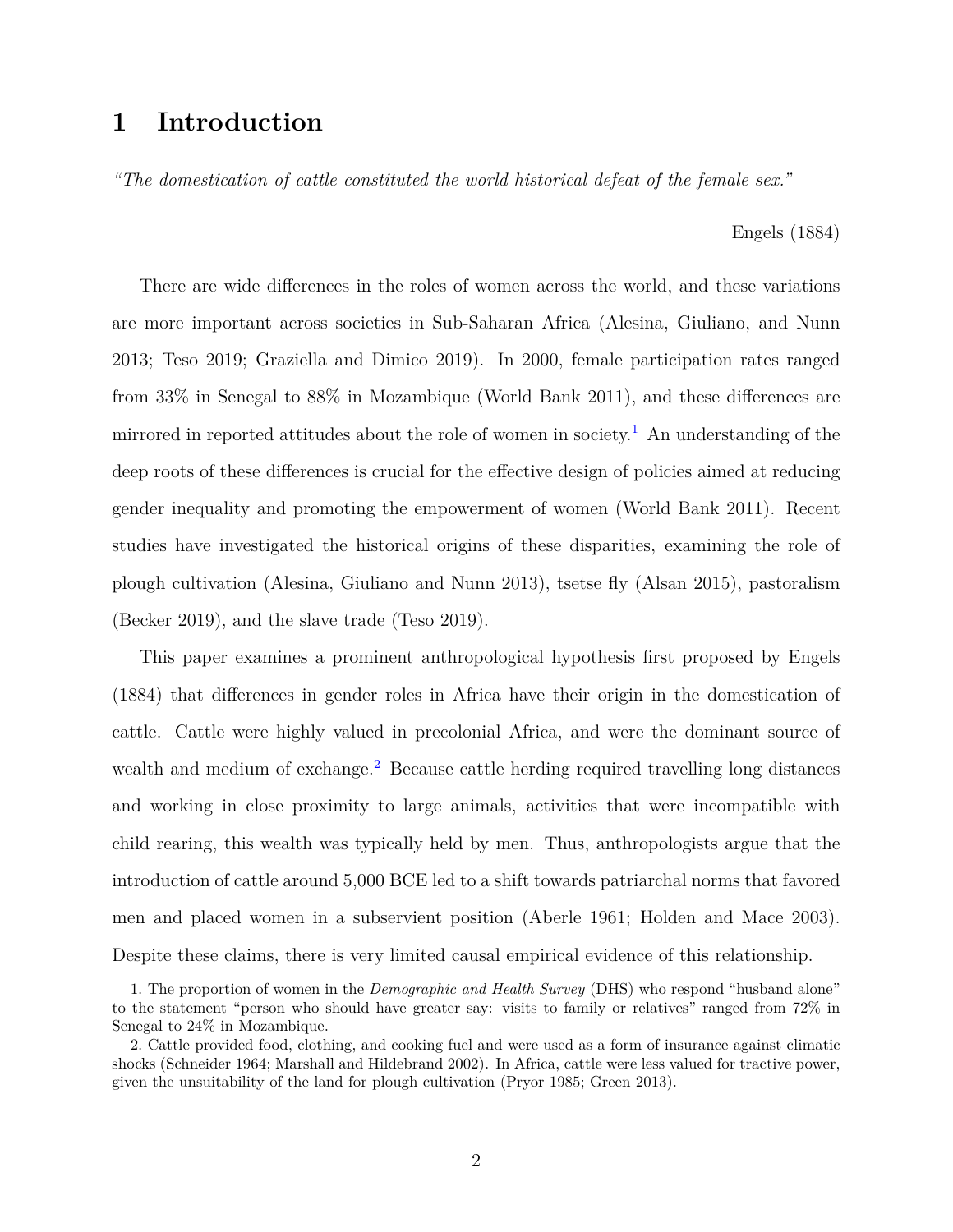I investigate the relationship between historical cattle adoption and women's outcomes in both precolonial and contemporary Africa. To begin, I study the link between historical cattle presence and women's outcomes in the precolonial period. This analysis combines information on precolonial characteristics (cattle presence, female participation in agriculture, and other norms governing women's role in society) across 533 African ethnic groups from Murdock's (1967) *Ethnographic Atlas* with geographical data on historical ethnic homelands from Murdock's Map (1959). I find a significant negative relationship between historical cattle presence and female participation in agriculture. The results are stable across a range of specifications and are robust to controls for a number of historical ethnic group characteristics including political development and economic complexity as well as controls for the geographic conditions of the ethnic homeland (tropical climate, longitude, absolute latitude, a measure of agricultural suitability, and malaria ecology index). I also find that cattle-based societies were more likely to adopt other norms that disadvantaged women, including patrilineal inheritance rules, in which family wealth is transferred to sons, and patrilocality marriage customs, in which the wife co-resides with the husband's family after marriage.

I explore whether the historical presence of cattle continues to influence women's outcomes today. To investigate this question, I use data from the Demographic and Health Surveys (DHS) on more than 400,000 women from 24 Sub-Saharan African countries for the period 1992 to 2016. I link individuals to historical ethnic groups in the *Ethnographic Atlas*, building on a procedure developed by Michalopoulos, Putterman, and Weil (2016) and Alesina, Brioschi, and La Ferrara (2021), from which I am able to match 85% of the sample took a historical ethnic group.

The results show consistent evidence that women whose ancestors herded cattle are significantly less likely to work today. The coefficient estimates are large in magnitude and stable across specifications, implying that female descendants of cattle-based societies have participation rates that are 4 percentage points lower than those of non cattle-based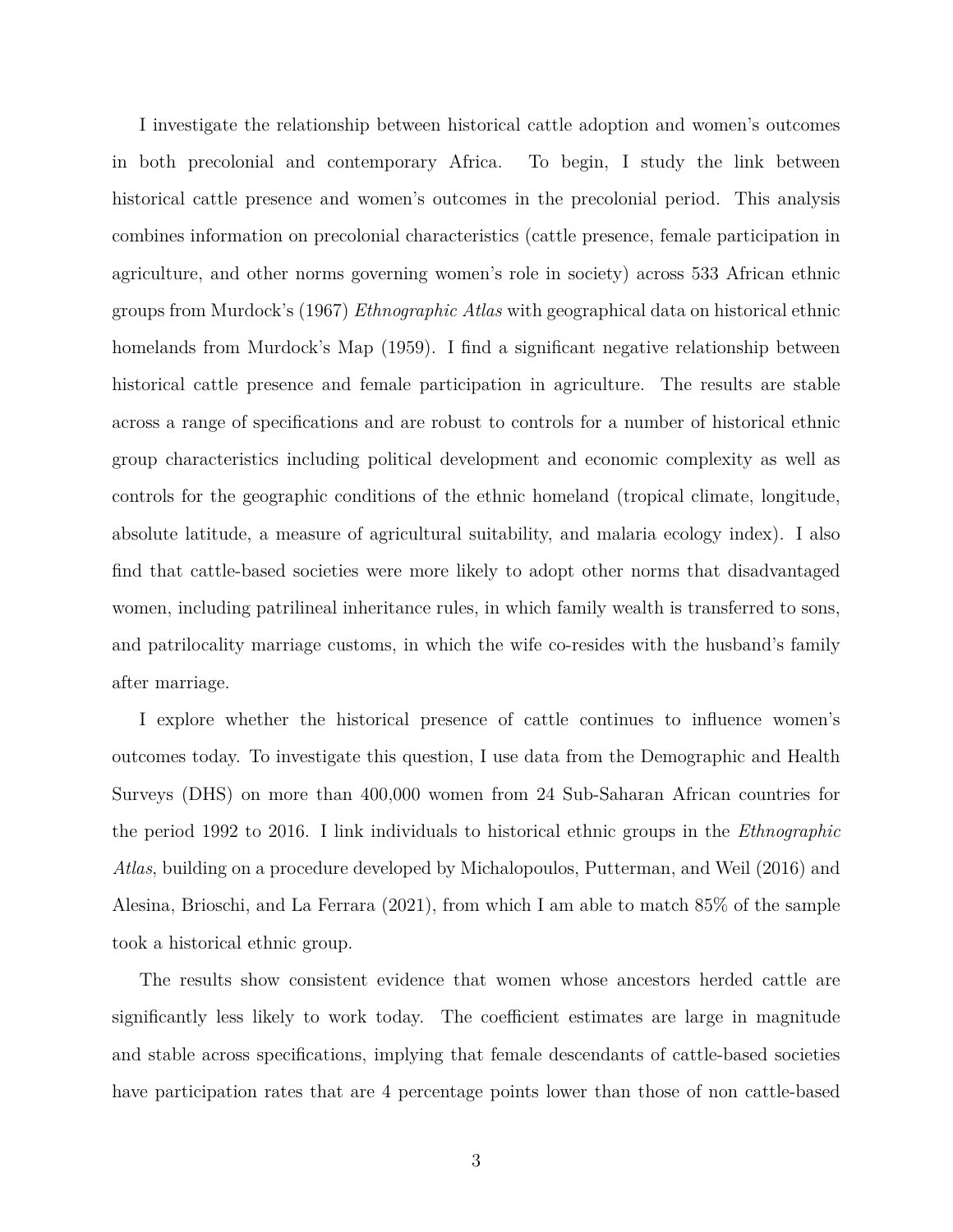societies. Consistent with the labor market evidence, I also find that historical cattle presence is associated with higher rates of fertility and polygynous marriage and a decrease in women's role in household decision making.

Nevertheless, these patterns may not reflect the causal impact of cattle on women's outcomes due to issues of omitted variables bias, reverse causality, and measurement error. Consider, for example, the Maasai tribe, a cattle-herding society with strong patriarchal norms. Since there are no records on the Maasai prior to the introduction of cattle, it is impossible to assess whether the adoption of cattle led to the creation of these patriarchal norms, or whether the adoption of cattle was simply a consequence of pre-existing male-oriented culture.

To establish the causal impact of historical cattle presence on gender norms, I adopt an instrumental variable strategy that exploits differences across ethnic homelands in suitability of geo-climatic conditions for cattle raising. Agronomists have identified three factors as critical determinants for cattle prosperity: abundant pasture, available water sources, and sufficiently flat terrain for migration (Marshall and Hilderbrand 2002; Mattioli et al. 2000; and Murray, Morrison and Whitelaw 1982). Motivated by the agronomic literature, I construct an index for cattle suitability (CSI) as the interaction of these three factors, using grid-cell level data from FAO's *Global Agro-Ecological Zones* (GAEZ v3.0) 2011 database (Fisher et al. 2002) and the ESRI's Natural Earth dataset.<sup>[3](#page-3-0)</sup> I aggregate my grid-cell level CSI measure to an average cattle suitability across historical ethnic homeland and use this variable as an instrument for historical cattle presence.<sup>[4](#page-3-1)</sup> The IV estimates support the baseline findings. I find a negative and statistically significant relationship between historical presence and women's participation in both the precolonial and modern periods. I also find similar effects for various measures of women's empowerment and gender norms.

<span id="page-3-0"></span>Next, I explore the mechanisms underlying the relationship between historical cattle

<sup>3.</sup> This functional form reflects the fact that inputs are not substitutable. For example, an increase in available pasture for grazing is of limited value if there are no available sources of water.

<span id="page-3-1"></span><sup>4.</sup> There is a strong first-stage relationship, with F-statistics for the excluded instrument, typically exceeding 16.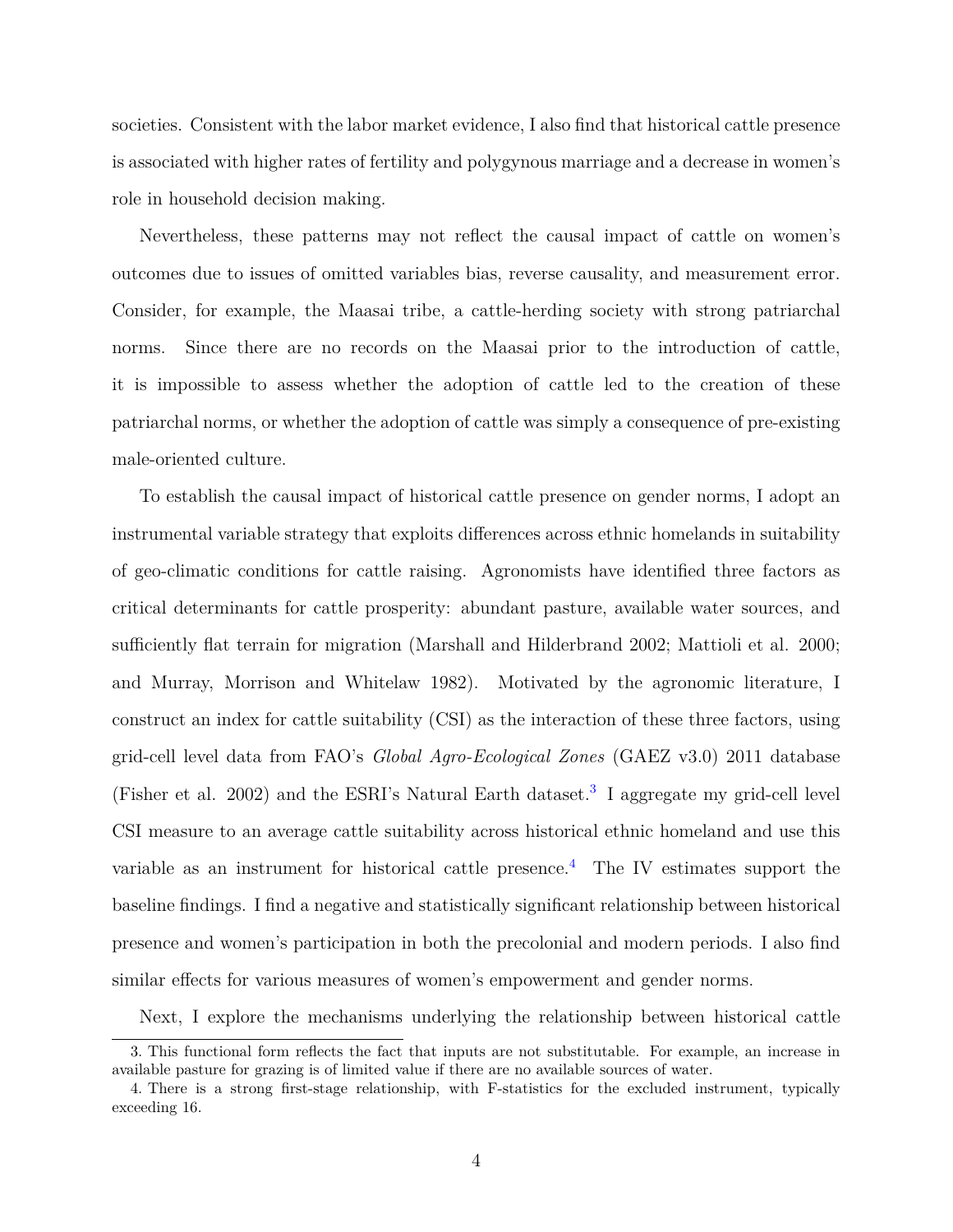presence and women's outcomes. The results cannot be attributed to plough cultivation. The estimates for historical cattle presence are unchanged when I control for the traditional practice of plough agriculture, as reported in the *Ethnolographic Atlas*, or when I instrument for traditional plough presence using local geo-climatic suitability for "plough-positive" crops (Alesina, Giuliano and Nunn 2013). These results suggest that, in Africa at least, cattle presence did not influence women's outcomes through historical agricultural practices. These findings contrast with the views of Boserup (1970), who argues that men's physical comparative advantage in controlling large animals during plough cultivation ultimately led to a shift in gender roles. Instead, these patterns likely reflect the fact that soil characteristics in Africa were largely unsuitable for plough agriculture (Pryor 198[5](#page-4-0); Green 2013).<sup>5</sup> Whereas traditional plough cultivation played an important role in gender norms in other regions (Alesina, Giuliano and Nunn 2013), its effect was limited in Africa, and the technology cannot account for the large differences in participation across cattle-based and non-cattle-based societies.

I assess a number of alternative explanations for the observed link between historical cattle presence and women's outcomes. First, I examine whether the patterns can be attributed to pastoralism rather than cattle ownership per se. Anthropologists have argued that pastoralist societies often adopt patriarchal norms (i.e., patrilocality and low female participation in agriculture) as a means of reducing paternal uncertainty due to extended male absences associated with herding (Becker 2019; Xia 1992). To assess this hypothesis, I include controls for other herded animals—sheep and goats—in the main specifications. The effects for historical cattle presence are unaffected by these covariates. In addition, I show that the results cannot be attributed to the tsetse fly, historical exposure to the slave trade, or a number of historical ethnic group characteristics. Taken together, these results provide strong support for the view that historical cattle presence, by creating a large gender imbalance in wealth holdings in pre-industrial Africa, led to a historical shift in gender norms

<span id="page-4-0"></span><sup>5.</sup> Just 7% of precolonial ethnicities used plough cultivation (Murdock 1967).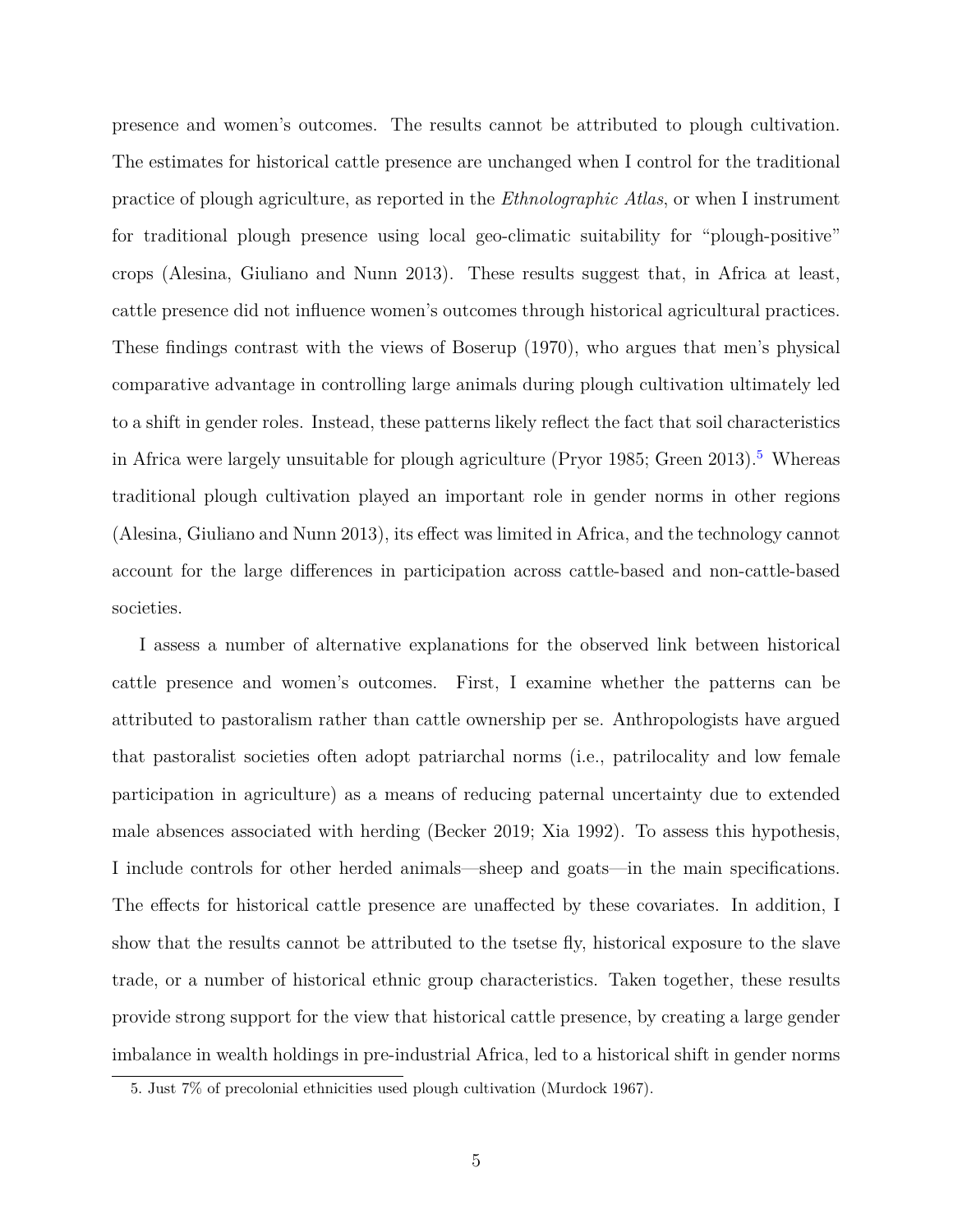that continues to influence women's outcomes today.

Why are modern gender roles still shaped by historical cattle presence? One possibility is that these animals continue play a crucial role in economic and social life, so the forces that operated historically are still at work today. Alternatively, the traditional roles that emerged in pre-industrial Africa may continue among the descendants of cattle herders in the modern era, even if cattle no longer play a dominant role in society. This persistence could arise from the continuity of cultural norms or endogenous changes in formal institutions that inhibited women's participation over the long run. To address these questions, I first estimate the effect of historical cattle presence among descendants who reside in urban versus rural areas. Intuitively, since cattle are rarely held in urban areas, this comparison distinguishes the direct effect of contemporary cattle ownership from the legacy of the animal's presence among one's ancestors. The coefficient estimates are virtually identical across the two sub-samples, suggesting an important role for the transmission of cultural beliefs. Furthermore, I exploit the fact that roughly half of the contemporary sample no longer resides within their historical ethnic homeland to separately identify the effects of historical ethnic-based cattle presence from historical location-based cattle presence. I find that ancestral cattle ownership has a significant negative impact on contemporary women's participation decisions, whereas historical location-based ownership has no significant impact on participation. Taken together, these findings suggest that historical cattle ownership primarily shaped long-run outcomes through a persistent change in cultural attitudes regarding the role of women in society.

This paper contributes to two strands of the literature. First, it is directly related to the literature on determinants of gender roles. Previous studies have documented the importance of economic development (Goldin 1994 and 2006; Ross 2008; Duflo 2012), medical progress (Goldin and Katz 2002; Albanesi and Olivetti 2007; Miller 2009), and improvements in labor-saving consumer durables in the household (Greenwood et al. 2005; Graham, Hirai and Kim 2016; Lewis 2018). Others have emphasized social and cultural factors including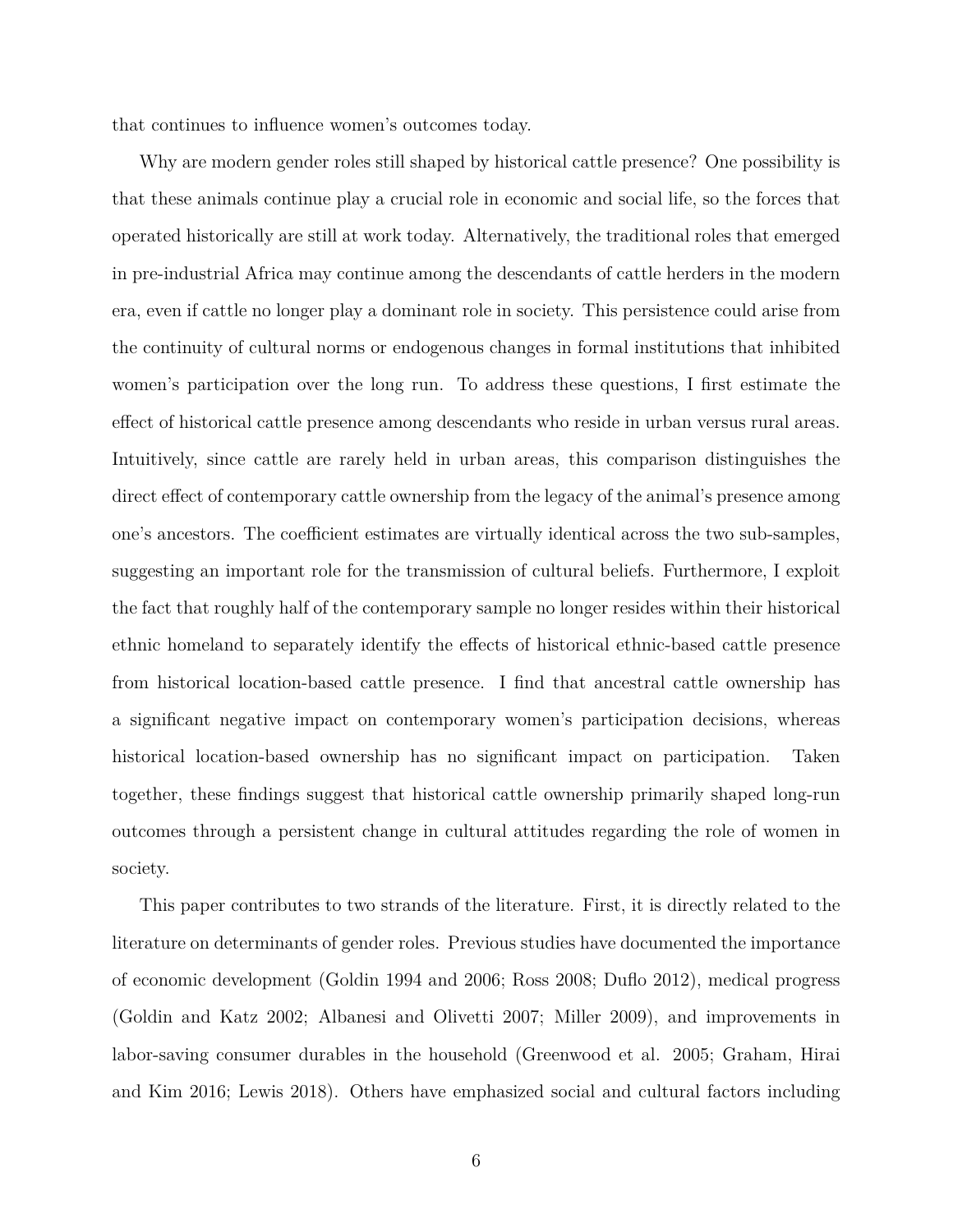patrilocality (Dyson and Moore 1983; Chakraborty and Kim 2010; Ebenstein 2014; Bau 2021), patrilineality (Deininger et al. 2013; Lowes 2017 and 2018), and brideprice and dowry (Arnold et al. 1998; Das Gupta 2003; Lowes and Nunn 2017; Ashraf et al. 2020). I contribute to this literature by showing how historical cattle presence created a large gender imbalance in wealth, which led to a shift in gender norms that continues to affect women's outcomes today.

Second, the paper contributes to the literature on the persistence of historical and cultural causes of gender roles. Previous work has demonstrated the persistent influence of historical factors on women's outcomes, including the role of traditional plough cultivation on women's participation and fertility (Alesina, Giuliano, and Nunn 2011 and 2013), the long-run effect of the Neolithic revolution on current gender norms (Hansen, Jensen, and Skovsgaard 2015), the effect of the African slave trade on polygyny and women's participation in the labor force (Edlund and Ku 2011; Fenske 2015; Dalton and Cheuk Leung 2014; and Teso 2019), and the role of pastoralism in women's outcomes (Voigtlander and Voth 2013; Becker 2019). I contribute to this literature by showing how the introduction of cattle in Africa around 5,000 BCE led to a shift towards patriarchal norms and continues to affect women's outcomes today. By studying these relationships in both the historical and modern contexts, I am able to track the evolution of these norms over an extended time horizon.

The paper proceeds as follows: Section [2](#page-6-0) discusses the history of cattle and the role of women in Africa; Section [3](#page-10-0) describes the data construction; Section [4](#page-15-0) presents the empirical strategy; Section [5](#page-20-0) presents the results for precolonial analysis; Section [6](#page-27-0) presents the results for contemporary data; and Section [7](#page-36-0) concludes.

## <span id="page-6-0"></span>**2 Cattle and the Role of Women in Sub-Saharan Africa**

Anthropologists argue that early African societies were matriarchal, with lineage and inheritance passed through the mother's line, but that over time many adopted patriarchal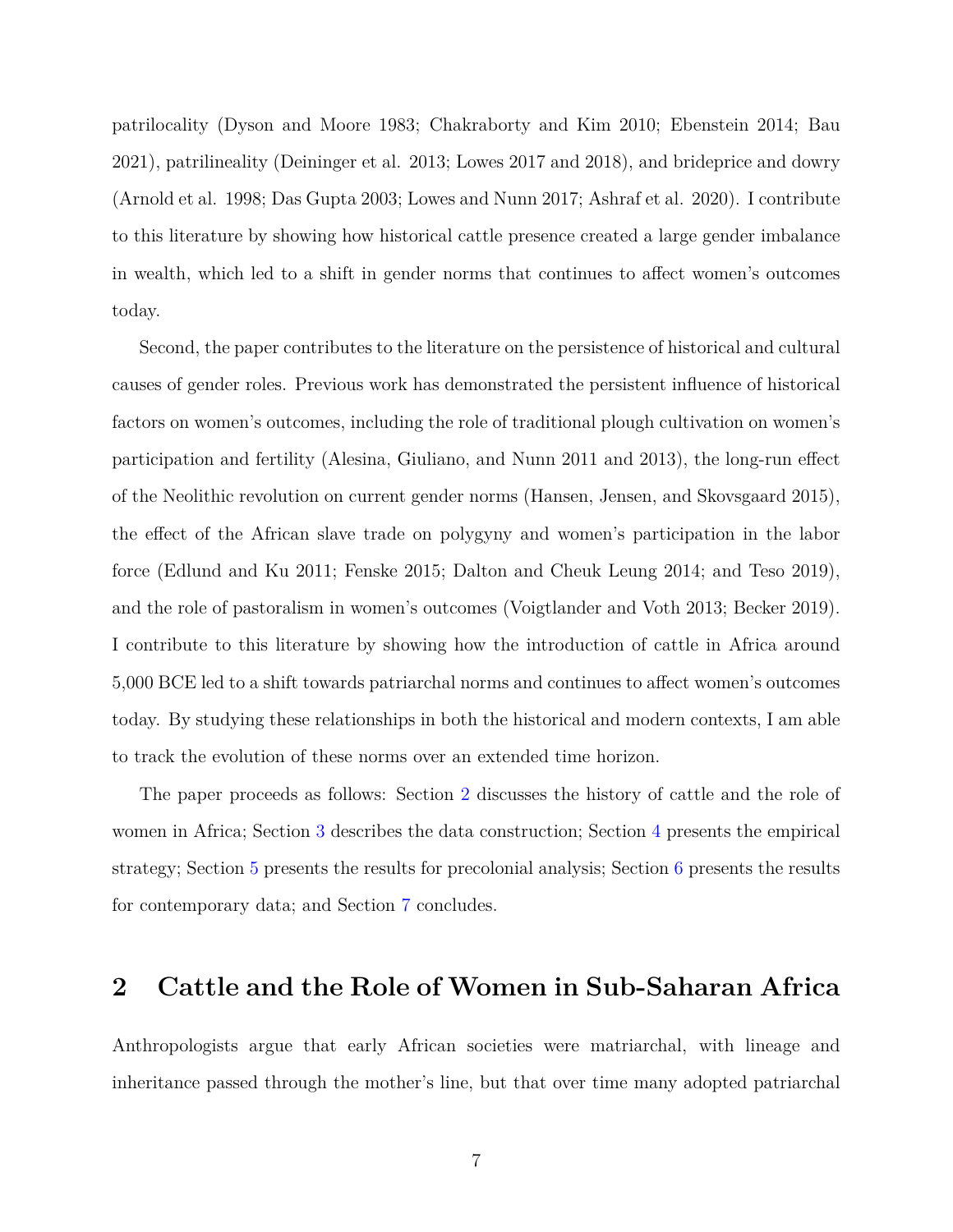norms (Morgan 1871; Engels 1884). Since Engels (1884), a number of scholars have argued that the source of this transition was the introduction of cattle (Aberle 1961; Holden and Mace 2003).

Cattle were first introduced to Africa around 5,000 BCE through the migration of farmers from the Middle East (Epstein and Mason 1984; Mukasa 1989). The animals were crossbred with wild African aurochs to constitute an indigenous African cattle population which can be classified into four major categories: humpless Bos taurus, humped Bos indicus (zebu), sanga (crossbreding of Bos taurus and humped Bos indicus), and zenga (sanga and zebu backcross).[6](#page-7-0)

Vegetation type, percent slope of soils, and availability of water were the main factors that drove geographic spread of cattle throughout Africa (Senft, Rittenhouse and Woodmansee 1985; George et al. 2007; Owens, Launchbaugh and Holloway 1991). Specifically, George et al. (2007) argue that locations suitable for keeping cattle must have high quality and quantity of pasture with sufficient water and a flat slope. More precisely, the physiological features of cattle do not allow them to travel more than 3.2 km per day for water or to graze on a slope above  $10\%$ ; they must consume at least 36 lb  $(16.33 \text{ kg})$  of pasture per day. These requirements are consistent with the geographic pattern of cattle throughout the continent. For instance, zebu cattle are widespread in the Sahel and Savannah, but are nearly absent in the Sahara and Kalahari desert (Green 2013). The tsetse fly has been identified as another factor that slowed down the spread of cattle in the continent. As noted by Diamond (1997, 186): "The spread southward of Fertile Crescent domestic animals through Africa was stopped or slowed by climate and disease, especially by trypanosome diseases carried by tsetse flies. [...] The advance of cattle, sheep, and goats halted for 2,000 years at the northern edge of the Serengeti Plains, while new types of human economies and livestock breeds were being developed." Over time, herders bred cattle resistant to trypanosome disease (Hannote et al. 2000). For example, the Bos taurus subspecies, which are resistant

<span id="page-7-0"></span><sup>6.</sup> See Hanotte et al., (2000) for further details on African cattle characteristics.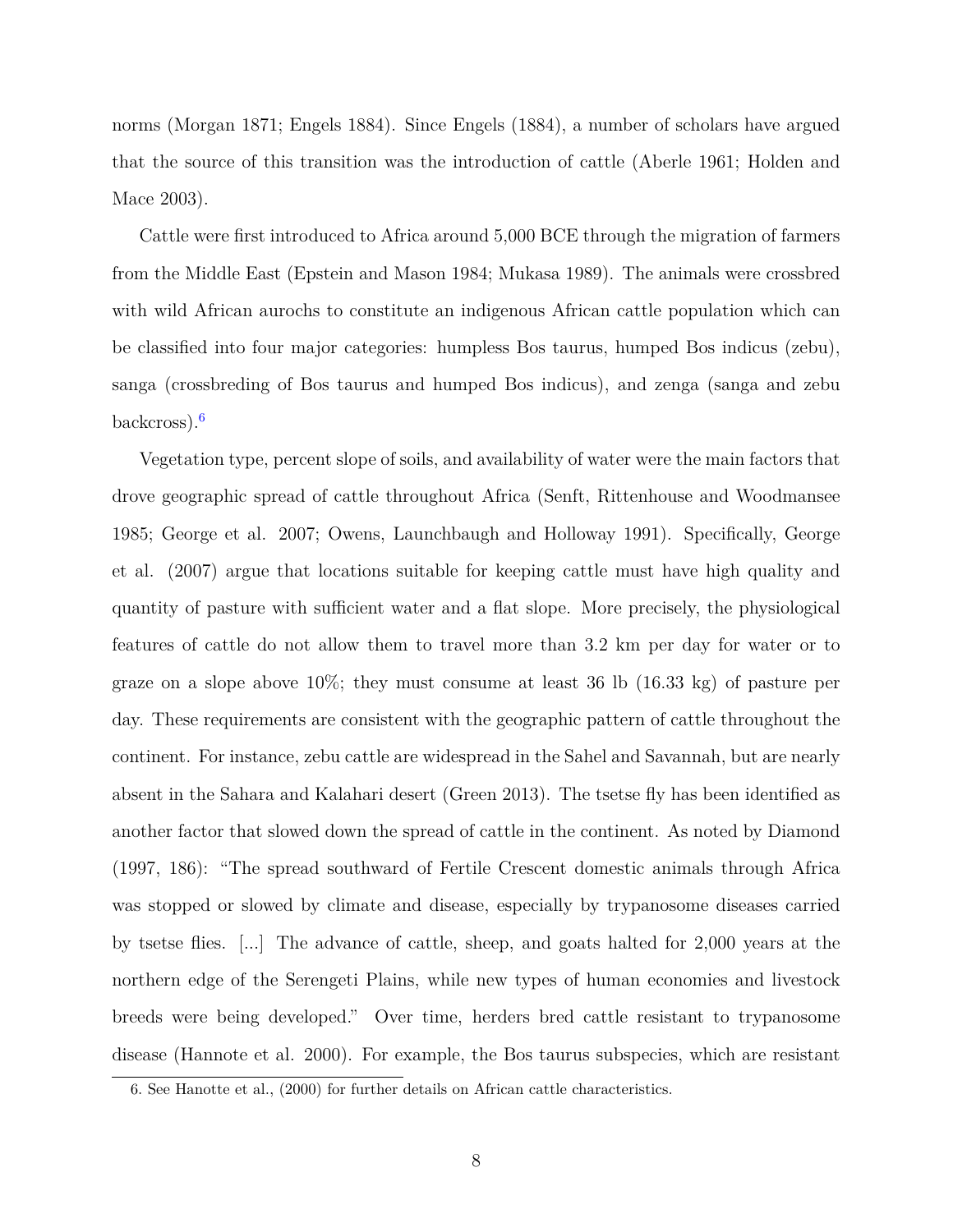to trypanosome diseases, are commonly found in the tsetse fly belt around Central and West Africa. However, their small size and their low productivity make them useless in the fields, and they are primarily valued for cultural purposes (Murray, Morrison and Whitelaw 1982).

Anthropological records highlight the essential economic role of cattle in precolonial Africa. For agricultural societies, cattle provided an important source of insurance against volatile climatic conditions (Marshall and Hilderbrand 2002). They provided the main source of animal protein, they were used as draft power in the fields, and their dung was used as fertilizer and fuel (Schneider 1957). Cattle were also used as a means of exchange to acquire grain from another man who had a surplus. Given these economic benefits, cattle were highly valued in precolonial societies and considered the central source of societal wealth (Schneider 1957; Comaroff 1990). As Burchell (1822, 347) states: "From the possession of cattle, the distinction of men into richer and poorer classes has followed as natural consequence."

According to custom, men held ownership over cattle. Deshler (1963) identifies two major reasons for this unequal distribution of societal resources. First, the cattle indigenous to Africa are large, with sharp horns that make them dangerous to corral, especially for women with young children (see Figure [1\)](#page-47-0). For instance, the Ankole longhorn cattle from Central and East Africa usually weigh 900 lb (approximately 400 kg) for males and 700 lb (approximately 300 kg) for females, and their horns can measure 6 to 8 ft (2 to 2.5 m) in length.<sup>[7](#page-8-0)</sup> Second, because cattle consume large amounts of pasture and drink an average of 10 gallons (approximately 45.5 L) of water per day, in the dry season herders had to travel long distances and spend many days away from camp, an activity that was incompatible with child rearing. This view is outlined by Dupire (1963, 75), who argues: "To look after the cattle [...] demands activities of which a woman is physically incapable." She continues: "It would be beyond a woman's strength to draw water for the herd in the dry season, to go on long marches to reconnoitre for grazing lands, to protect the herd against wild animals and thieves, to hold her own with a buyer at the market, to castrate bulls, or to train the pack

<span id="page-8-0"></span><sup>7.</sup> See Deshler (1963) for more details.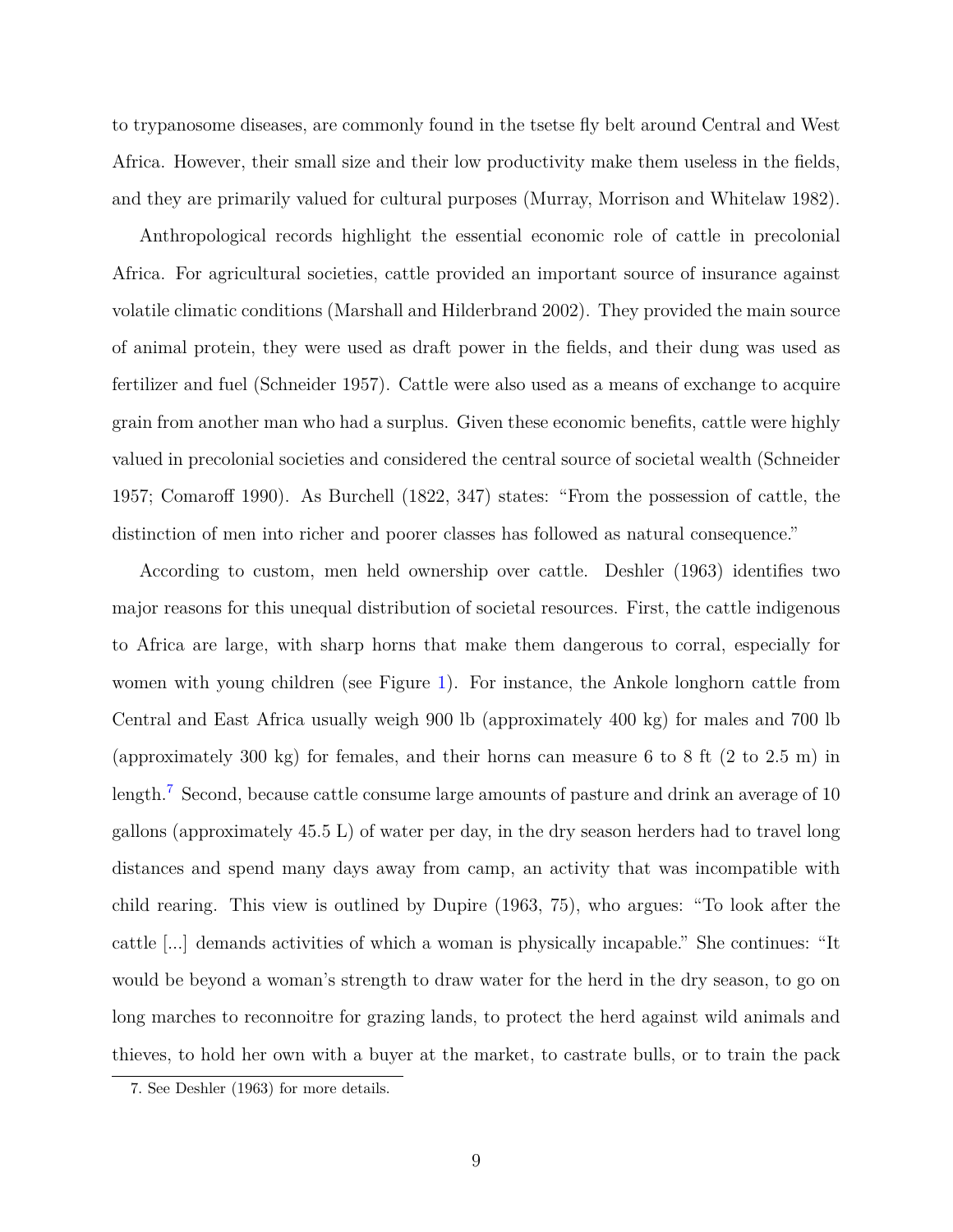oxen. This hard, dangerous life, full of uncertainty and of prolonged absences from the camp, would be incompatible with the duties of motherhood, which require a more sedentary and more regular life." In line with the narrative, cattle herding was a male dominated activity in almost 80% of precolonial African societies according to the Murdock's (1967) *Ethnographic Atlas*.

The presence of cattle in African societies coincided with a number of patriarchal social norms. One such norm is patrilineality, in which lineage and inheritance are passed through the father's line. Engels (1884) argues that early hunter-gatherer societies practiced matrilineality, but the domestication of cattle improved men's position in the family, which they used to overthrow matrilineal descent and establish a new norm in favor of their own children. Patrilineality made women dependent on husbands for their wealth. Empirical support for this argument is provided by Aberle (1961), who finds that matilineality is more likely to evolve in horticultural societies, while patrilineality is practiced in pastoralist societies with a large presence of cattle. He concluded that "the cow is the enemy of matriliny, and the friend of patriliny." Holden and Mace (2003) provide further support for this hypothesis.

Cattle presence has also been linked to patrilocality norms, in which the wife takes residence with the husband's kinship group after marriage (Vroklage 1952). The practice of patrilocality is often associated with a brideprice, for which cattle provide the typical form of payment (Goldschmidt 1974). This payment provides the husband rights to his wife's labor and reproductive capabilities (Anderson 2007). Further, patrilocal residence is associated with lower investment in female health and education; parents, who anticipate these future, post-marriage living arrangements, may direct resources to their sons, who will continue to work on family farms (Jayachandran 2015).

Finally, the presence of cattle might increase women's fertility. Cattle-based societies may have developed gender preferences that favored sons (Gitungwa 2018). These preferences could reflect the value of sons as helpers in management, and also their insurance value for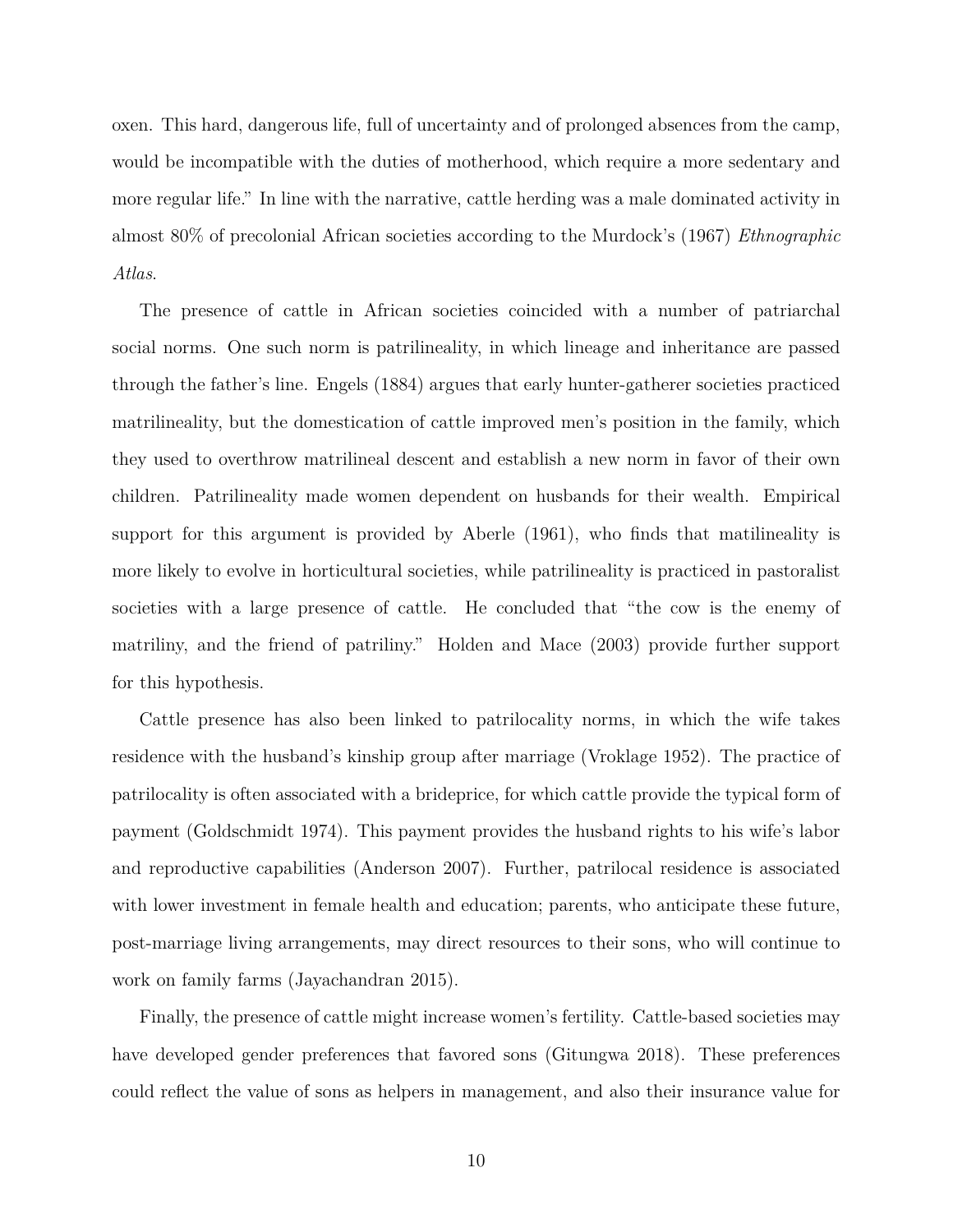livestock herding, in the case of the father's death. These preferences could promote fertility in an effort to acquire a son—at the cost for females of participating in work outside the home.

## <span id="page-10-0"></span>**3 Data Construction**

This paper explores whether the historical presence of cattle affected women's outcomes in the precolonial and contemporary periods. The precolonial analysis relies on the *Ethnographic Atlas* data, and the contemporary investigation on the combination of the *Ethnographic Atlas* with the Demographic and Health Surveys (DHS). The next sections present these data sets and describes the matching procedure I use to combine the *Ethnographic Atlas* with the DHS data.

#### **3.1 Precolonial Data**

The information on ethnic groups' precolonial traits comes from Murdock's **(**murdock1967ethnographic) *Ethnographic Atlas*. The *Atlas* is a compilation of ethnographic and anthropological data and archives of missionary studies that George Peter Murdock assembled and published in 29 installments in the journal *Ethnology* between 1962 and 1980. It contains information on historical characteristics of 1,267 societies from around the world, 533 of which are from Africa.

Although the *Atlas* contains the best available cross-cultural data, its greatest shortcoming is that ethnic groups are observed in different periods of time. The approximate date of observation ranges from  $1830$  $1830$  $1830$  to  $1960$ .<sup>8</sup> Thus, ethnic groups observed in 1830 may systematically differ from societies observed in 1960 due to the passage of time (Henderson and Whatley 2014). Fortunately, this is not an issue that prohibits the use of the data set since most of the characteristics of African societies are thought to remain stable over time.

<span id="page-10-1"></span><sup>8.</sup> The *Ethnographic Atlas* attempts to describe in as much detail as possible the characteristics of the ethnicities it describes before their contacts with Europeans.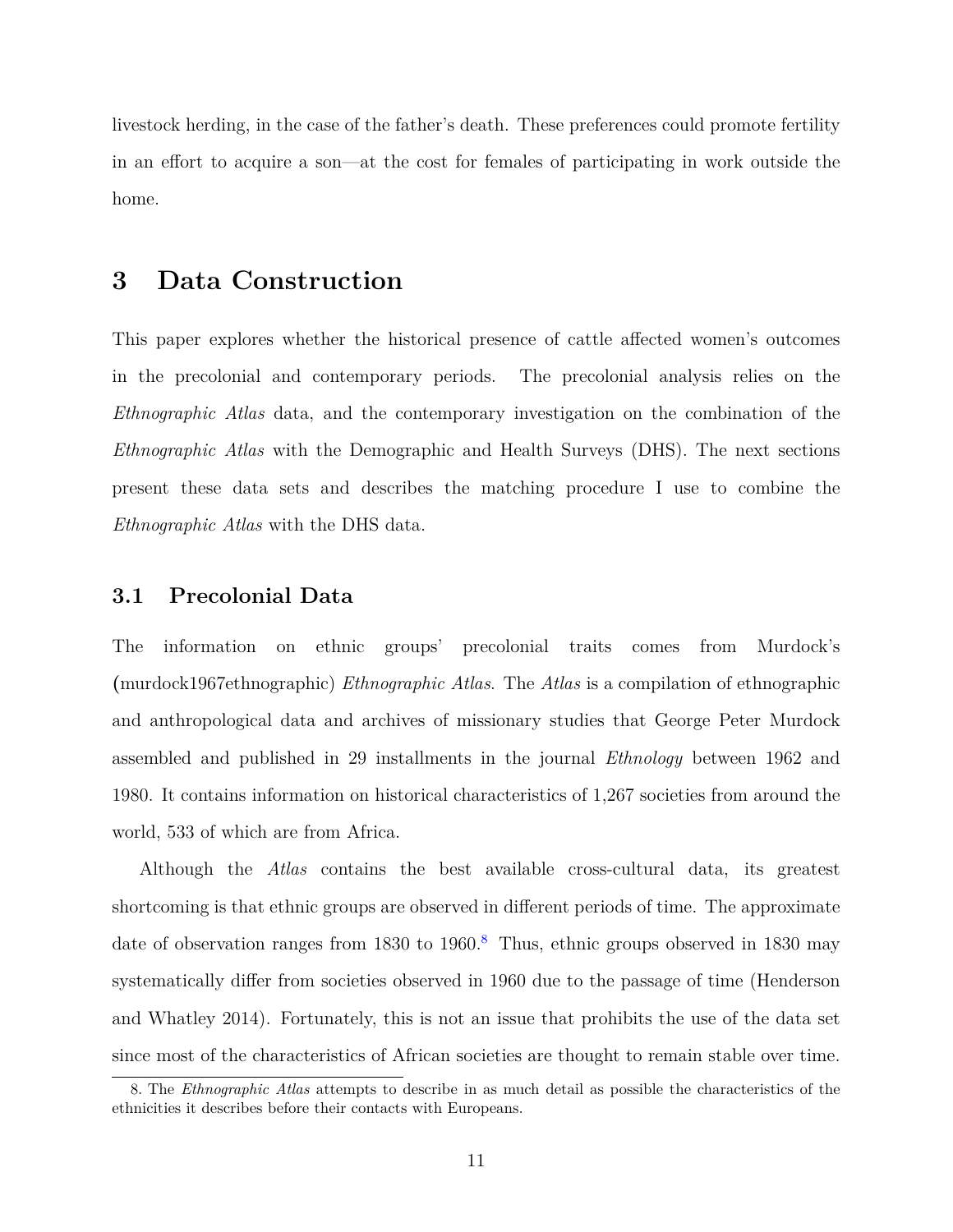Murdock's *Ethnographic Atlas* has been widely used. Alesina, Giuliano, and Nunn (2013) aggregated the *Ethnographic Atlas* at the country level to show that the historical use of plough agriculture predicts contemporary gender inequalities. Michalopoulos, Putterman, and Weil (2016) have combined this data with the Demographic and Health Surveys data set to show that individuals whose ancestors relied on agriculture for subsistence are today more educated and wealthier. Alesina, Brioschi, and Ferrara (2021) have investigated the determinants of violence against women in Africa, showing that ancestral socioeconomic conditions explain intrafamily violence today.

In order to determine the spatial locations of the ethnic groups in the *Atlas*, I follow previous work and combine it with Murdock's (1959) Map.[9](#page-11-0) This map provides the geographic boundaries of approximately 830 African ethnic groups. In total, I matched 522 African ethnic groups from the *Ethnographic Atlas* to the Murdock Map. Figure [2](#page-48-0) portrays the boundaries of African ethnic groups in the late 19th and early 20th centuries.

My main explanatory variable is an indicator for the precolonial presence of large domesticated cattle. I also construct a continuous measure of the society's dependence on cattle, which is calculated as the interaction of cattle presence and the degree to which the society relied on husbandry for subsistence (ranges 0 to 100%). Figure [3](#page-49-0) shows the spatial variation in precolonial presence of cattle for African ethnic groups in the *Ethnographic Atlas*. Cattle were historically present among 58% of ethnic groups. Their presence was concentrated in the Sahel and along the east and west coasts, regions that had ample pasture and flat soil. Meanwhile, few ethnic groups raised cattle in the tropical forest due to the inadequate pasture and the endemic tsetse fly.

I use the following outcomes for the precolonial analysis. *Female Participation in Agriculture* is a dummy variable that takes the value of 1 if women in the ethnic group performed the majority of agricultural tasks and 0 otherwise. This outcome is relevant to

<span id="page-11-0"></span><sup>9.</sup> Since the ethnicity names from the Murdock Map do not always coincided with the names from the *Ethnographic Atlas*, Fenske (2014), and Michalopoulos and Papaioannou (2013) constructed a concordance rule that allows researchers to link the groups from the *Atlas* to the groups in the Map.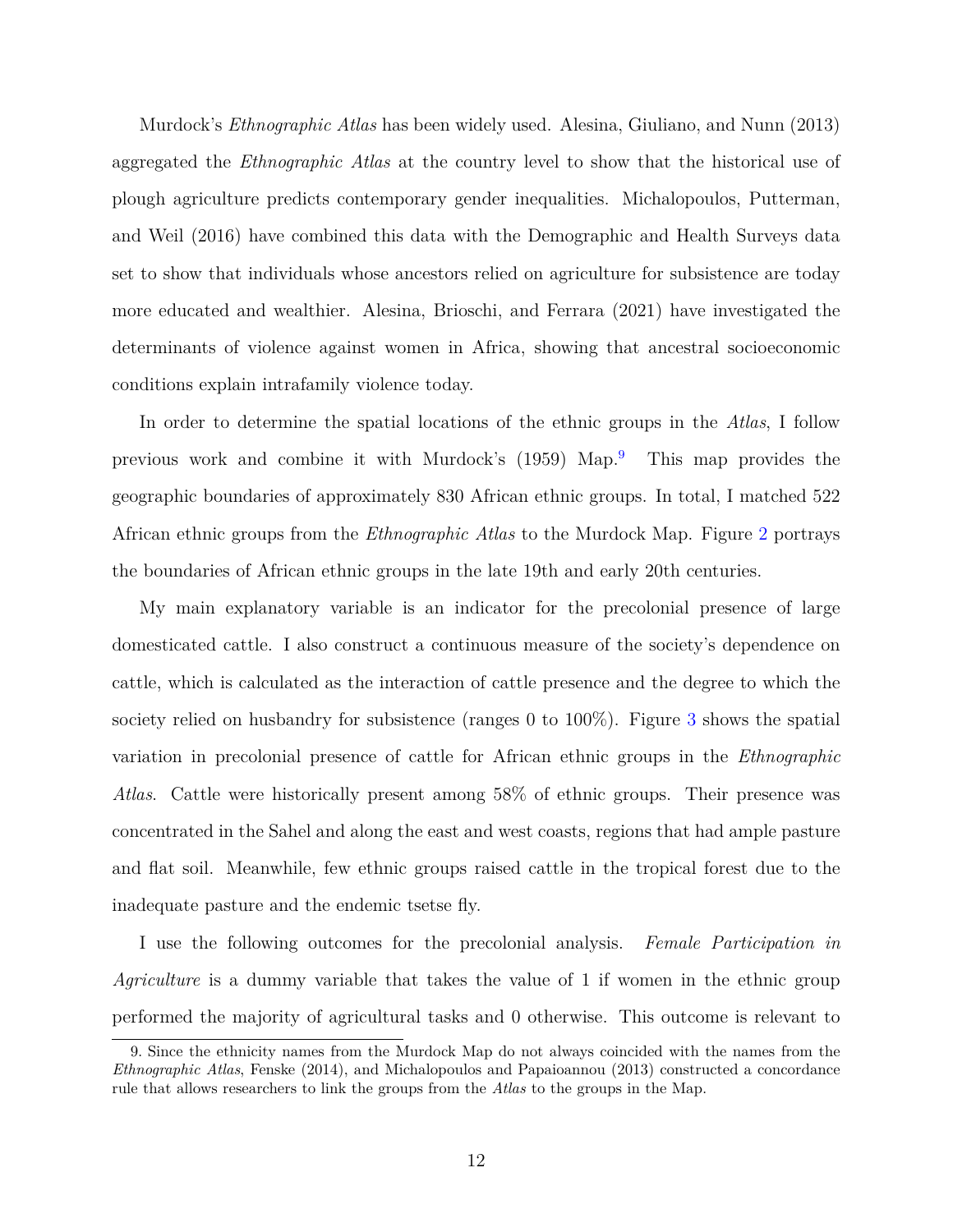capture female empowerment since societies characterized by lower female participation in agriculture tend towards unequal gender norms that subordinate women to men (Alesina, Giuliano and Nunn 2013). *Patrilineal inheritance* is an indicator variable for whether an ethnic group practiced patrilineal inheritance systems relative to matrilineal inheritance. In patrilineal inheritance systems, inheritance is traced through male members. Studies have shown that women are less competitive relative to men in patrilineal kinship system (Gneezy, Leonard and List 2009; Andersen et al. 2013). *Patrilocality* takes the value of 1 if patrilocal residence was the rule within an ethnic group as compared to matrilocality and 0 otherwise. The patrilocality tradition entails a married couple living with the parents of the husband. In this case, women are more likely to experience violence (Alesina, Brioschi and La Ferrara 2021). *Brideprice* is a dummy equal to 1 if an ethnic group practiced brideprice marriage and 0 otherwise. *Polygyny*, the practice of a single man having multiple wives, is equal to 1 if polygyny marriage was the rule and 0 otherwise.

In the precolonial analysis, I include a set of control variables measured at the ethnicity level. Longitude controls for differences between the eastern and the western parts of the continent. Absolute latitude and proportion of land in tropical and sub-tropical regions capture differences in agricultural and ecological areas. I include a measure of agricultural suitability from the Food and Agricultural Organization (FAO). Kiszewski et al.'s (2004) malaria ecology index controls for different forms of malaria. Finally, I use the *Ethnographic Atlas* to control for political complexity and economic development. Political complexity is measured based on the levels of jurisdictional hierarchies in the ethnic group and economic development using density of ethnic groups settlements.

#### **3.2 Contemporary data**

To study the effects of historical cattle adoption on contemporary women's outcomes, I use data from the *Demographic and Health Surveys* (DHS). The DHS are nationally representative household surveys which cover over 90 developing countries. They consist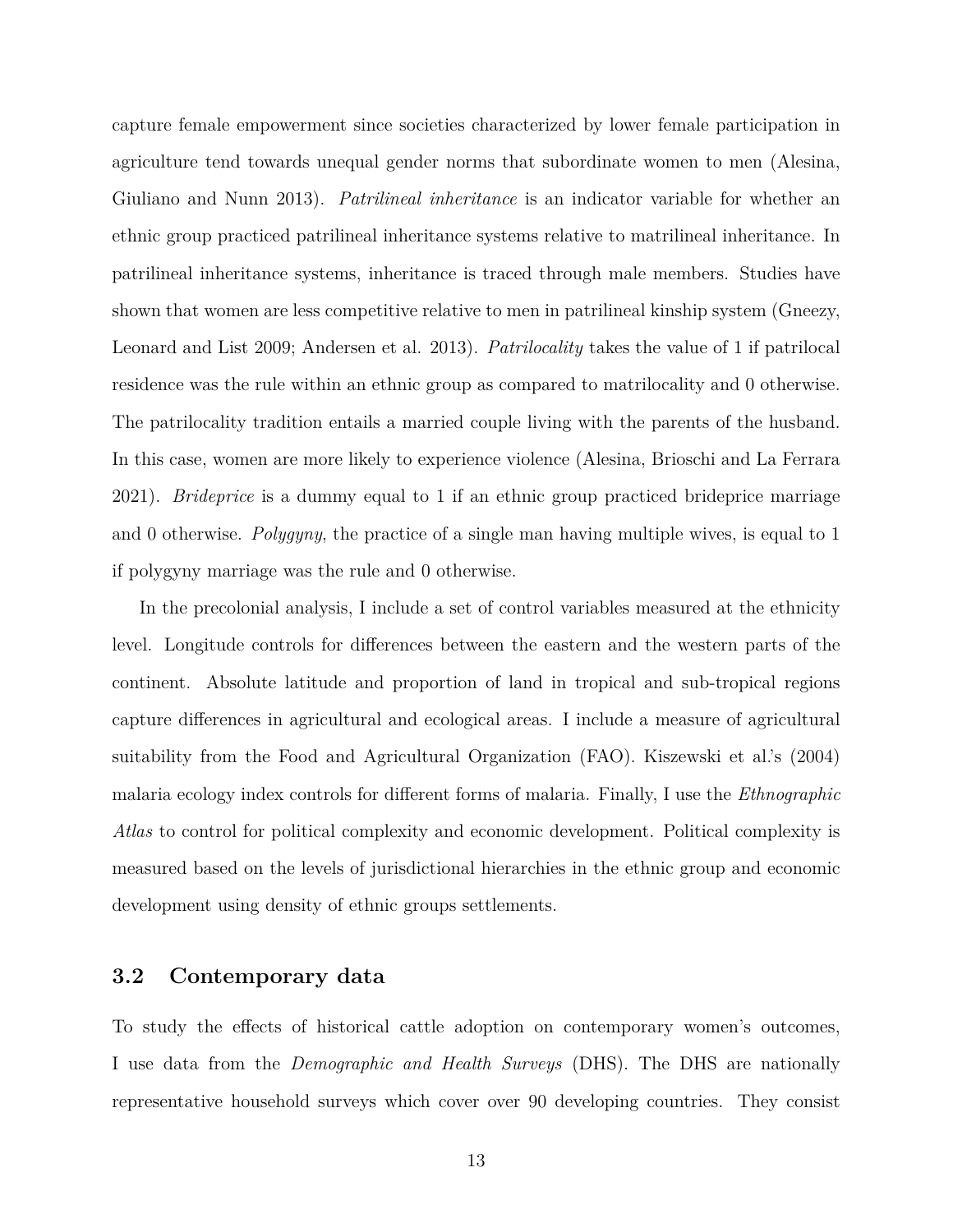of individual-level data sets that provide information on a range topics including female labor participation, education, female decision making within the household, and marriage market outcomes (age at first marriage, fertility, polygyny, and sons preferences). The DHS also provides individual characteristics such as age, religion, and literacy. Importantly, the surveys provide information on ethnicity, allowing me to identify descendants of the ethnic groups reported in the Murdock data sets. I use 84 surveys from the DHS, covering 24 Sub-Saharan African countries over the period 1992 to 2016. My final data set is a sample of 1,065,768 individuals of which about 72% are women aged 15 to 49.

The main outcome of interest is an indicator for female labor force participation, FLFP, that equals to 1 if the respondent is currently working or had worked in the 12 months before the survey and 0 otherwise. Since the DHS does not provide information as to whether individuals are looking for jobs, I consider that an individual does not work if she did not work in the 12 months prior to the survey. I also construct indicators for employment by occupation for the following occupations: domestic service, agriculture, manual, clerical, and sales. Other outcomes include *fertility*, measured by the woman's number of children ever born; *education*, which ranges from 0 to 5 for categories "no education," "incomplete primary," "complete primary," "incomplete secondary," "complete secondary," and "higher"; *son preferences*, an indicator variable that takes the value of 1 if the respondent prefers to have a male child and 0 otherwise; *age at first marriage*, measuring a woman's age at first marriage; and *polygyny*, which is equal to 1 if the respondent has co-wives and 0 otherwise. *Female decision making* captures whether females play the dominant role in household decisions over specific issues such as health care, large purchases, visits to relatives, how many children to have, food to be cooked, and what to do with women's earnings. This variable ranges from 0 to 4 and is increasing with women's ability to make household decisions.

I include a set of controls including respondent's age and age squared, a quadratic in national income per capita, and survey-year fixed effects. I also add the covariates used for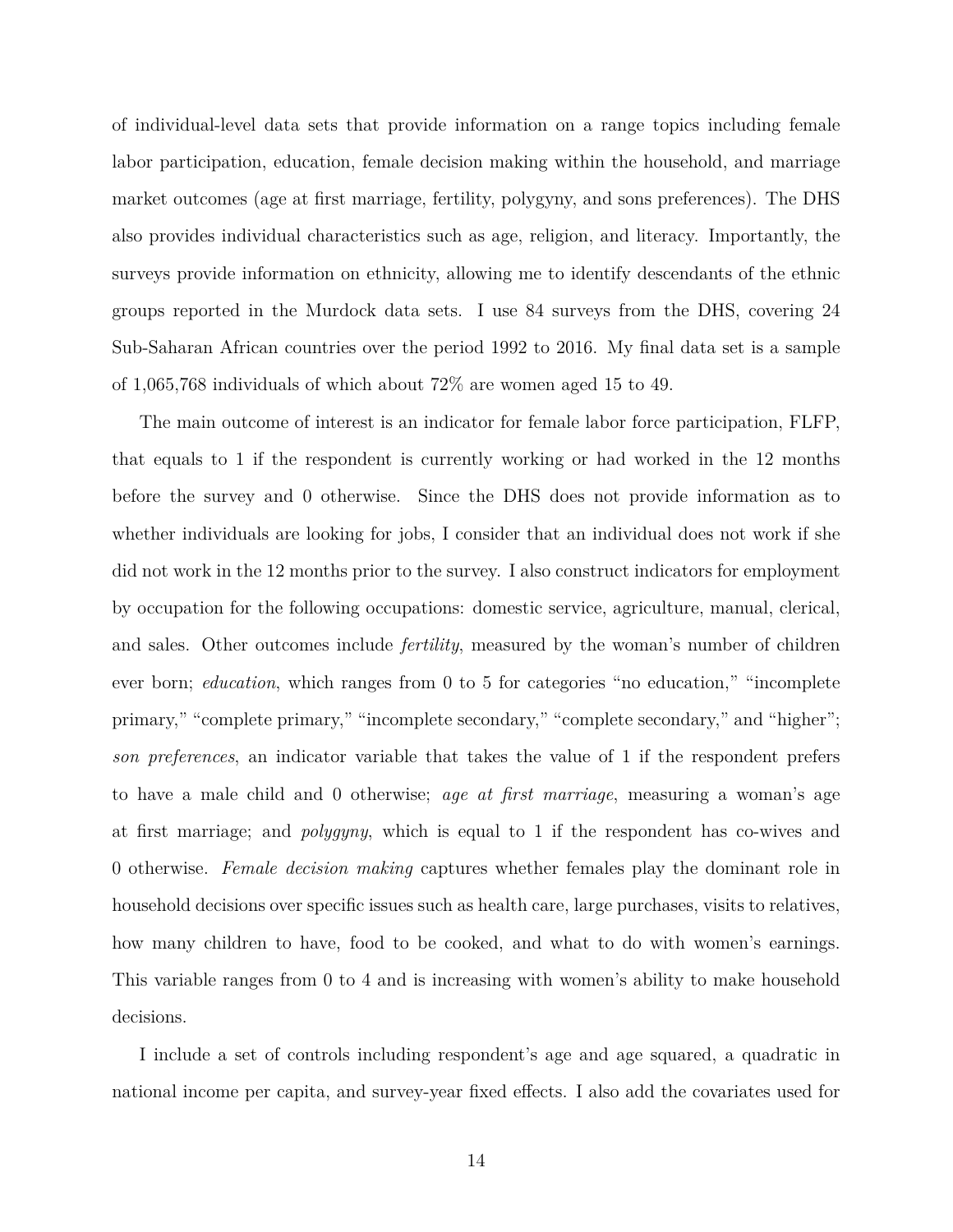precolonial analysis. Table [2](#page-55-0) reports the summary statistics from the DHS data.

#### <span id="page-14-0"></span>**3.3 Linking Contemporary Outcomes to Historical Ethnic Groups**

To investigate the long-run impact of cattle on contemporary outcomes, I match individual-level data from the DHS to Murdock's ethnic group data based on ethnic names reported in the modern surveys. Because ethnic groups in the DHS often do not coincide with historical ethnic names, I employ a matching procedure that builds on and extends those used by Michalopoulos, Putterman, and Weil (2016) and Alesina, Brioschi, and La Ferrara (2021).

The matching techniques are as following. First, I match DHS ethnic groups with ethnic names in Murdock's *Atlas*. If no match is found, I use the data set from Nunn and Wantchekon (2011), who constructed a concordance between the ethnic groups names in the Afrobarometer and the names in the *Atlas*; I then use this information to find the Atlas equivalent for ethnicities included in both the Afrobarometer ethnicities and the DHS. For example, Nunn and Wantchekon (2011) link the ethnicity "Pokot," which is included in the DHS and Afrobarometer, to the "SUK" ethnic group in Murdock's *Atlas*. The 22nd edition of the *[Ethnologue](https://www.ethnologue.com/)*, a pamphlet containing information on more than 7,111 spoken languages, allows me to identify alternate variants of DHS ethnic names and use these to link to the *Atlas*. For example, *[Ethnologue](https://www.ethnologue.com/)* lists "Foula Fout," "Fouta Djallon," "Fulbe," "Fulfulde Jalon," "Fullo Fuuta," "Futa Fula," "Futa Jallon," "Fuuta Jalon," "Jalon," and "Poular" as alternatives names for the DHS ethnic group "Pular." I match these groups with the ethnic name "Futajalon" in the *Ethnographic Atlas*. I then use information from the *[Joshua Project](https://m.joshuaproject.net/about/details)*, a database of more than 9,803 ethnic groups, to identify more possible links between the DHS and the *Ethnographic Atlas*. Following Alesina, Brioschi, and La Ferrara (2021), I identify three potential cases in which there are links between these two sources: 1) DHS and Murdock ethnic-group names are listed as alternative names by the *[Joshua Project](https://m.joshuaproject.net/about/details)*; 2) the ethnic name in the *Atlas* is identified as a superset of the ethnic group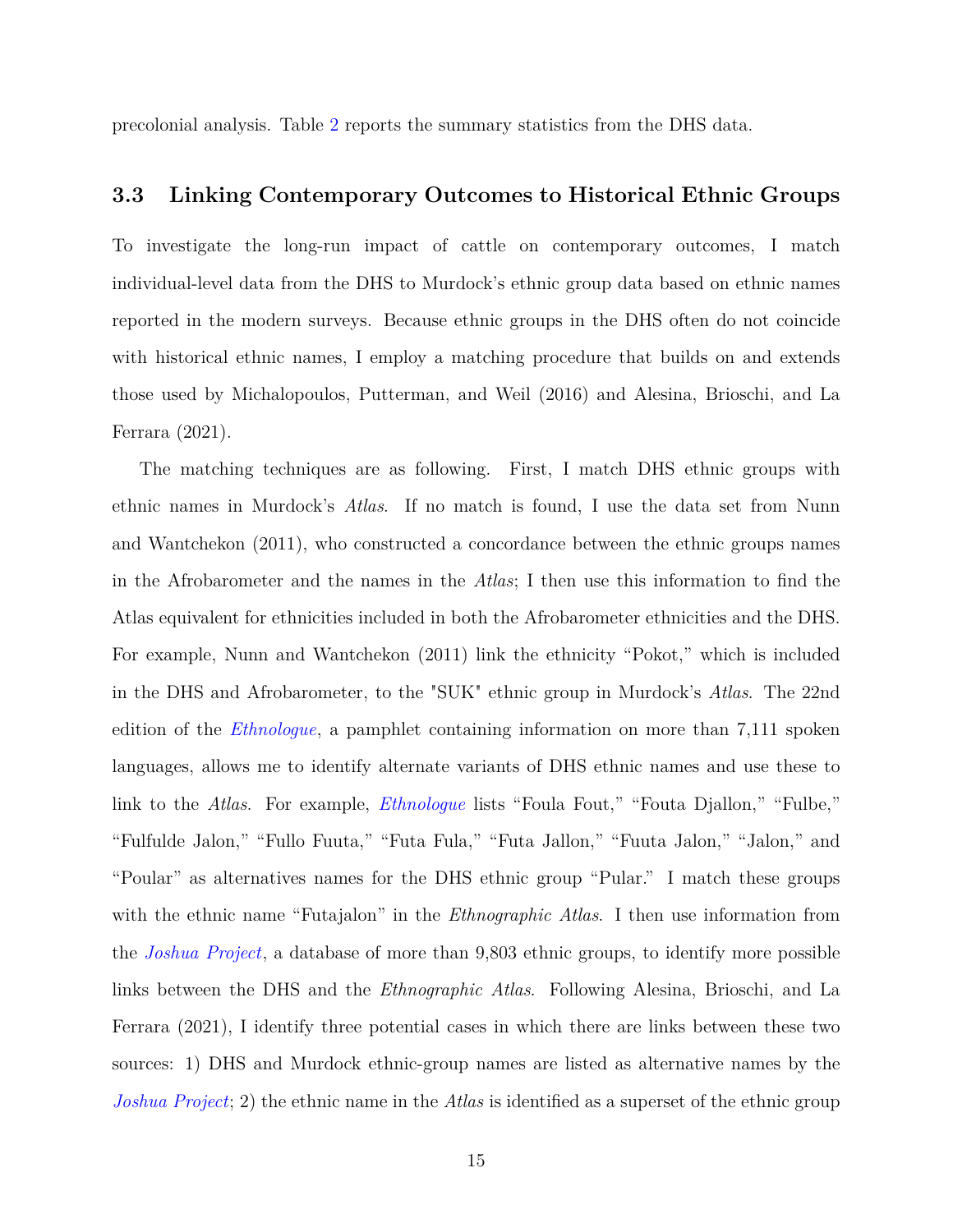in the DHS; and 3) the ethnic group in the *Atlas* is a subset of the DHS ethnicities. For the remaining unmatched ethnicities in the DHS, I use Wikipedia to identify alternate spellings of ethnic names. For example, the DHS ethnic group "Djerma" is listed as an alternative name for "Zerma," the name reported in the *Atlas*. Finally, I draw on other sources such as *[Peoplegroups.org](https://peoplegroups.org/)* and *[Zyama.com](https://www.zyama.com/)* to match the remaining ethnic-group names.

Overall, I am able to match 84.5% of observations from the DHS to the *Ethnographic Atlas*, which represents 1,065,768 respondents belonging to 169 ethnic groups.

## <span id="page-15-0"></span>**4 Empirical Strategy**

## **4.1 OLS Specification**

To examine the effects of cattle presence on precolonial outcomes, I estimate the following equation:

$$
Y_e = \alpha + \beta Cattle_e + Z_e' \Gamma + \epsilon_e \tag{1}
$$

Where *e* indexes ethnic group. *Cattle<sup>e</sup>* is an indicator for the historical presence of cattle among an ethnic group  $e^{i\theta}$ . The coefficient of interest is  $\beta$ , which captures the relationship between cattle and the various precolonial outcomes.

The term *Z<sup>e</sup>* denotes a vector of socioeconomic and geographic variables that may be correlated with both the adoption of cattle and precolonial gender roles. I use information reported in Murdock's *Atlas* to construct a control for the economic complexity of ethnic groups, measured in integer values from 1 to 8, increasing with the settlement density.[11](#page-15-2) Because historical settlement density may have been endogenously determined by the

<span id="page-15-1"></span><sup>10.</sup> In some specifications, *Cattle<sup>e</sup>* is a continuous variable for historical reliance on cattle, measured as the interaction of cattle presence and the degree to which the society relied on husbandry for subsistence.

<span id="page-15-2"></span><sup>11.</sup> The *Ethnographic Atlas* grouped ethnicities into the following categories: (1) nomadic or fully migratory, (2) semi-nomadic, (3) semi-sedentary, (4) compact but not permanent settlements, neighborhoods of dispersed family homesteads, (5) separate hamlets, (6) forming a single community, (7) compact and relatively permanent settlements, and (8) complex settlements.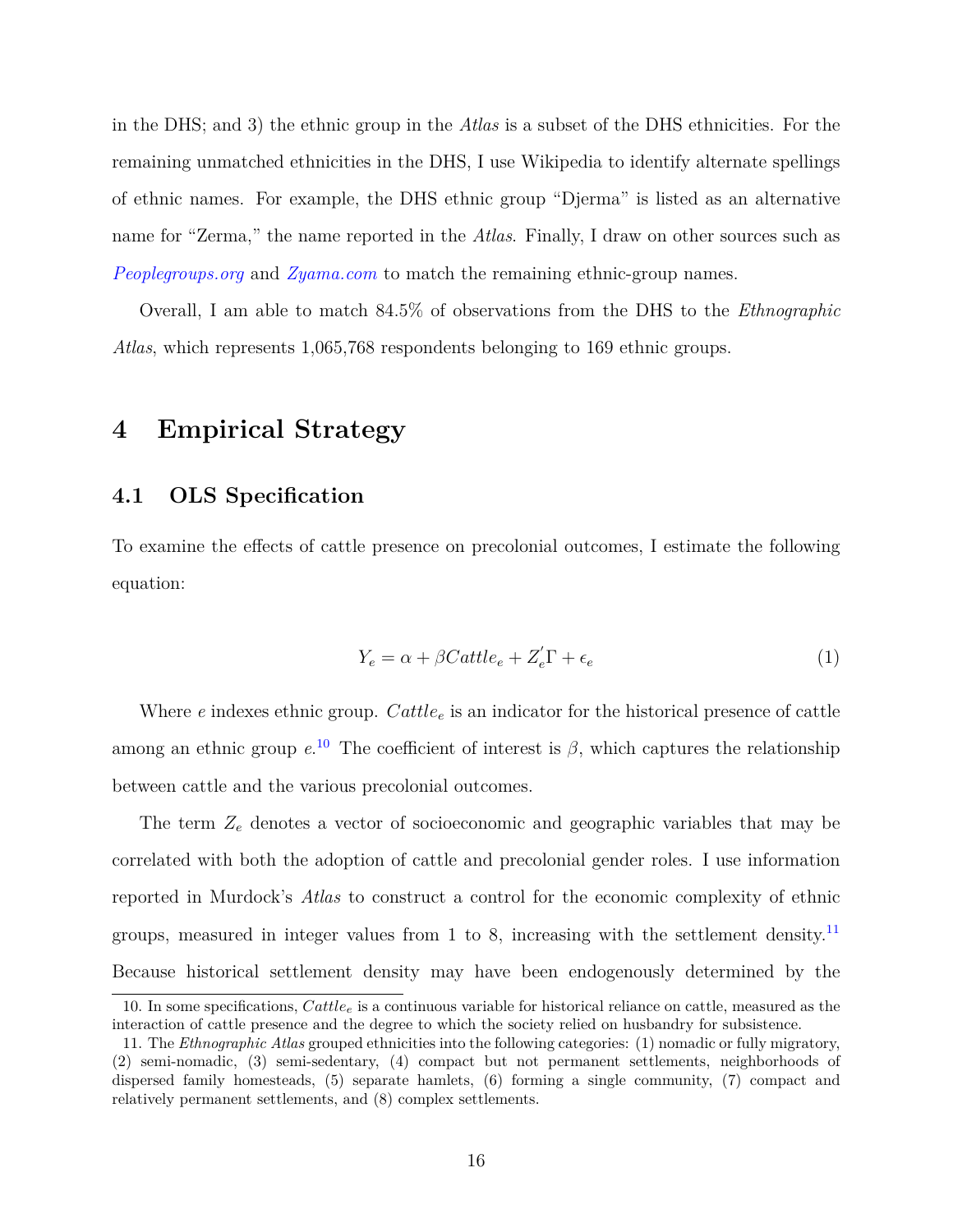presence of cattle, I report results with and without this covariate. I also construct a control for political hierarchy, which takes values from 0 to 4 based on the number of political jurisdictions.<sup>[12](#page-16-0)</sup> I also control for the year the ethnic group was reported observed in the *Ethnographic Atlas*. In addition, I control for a number of geographic conditions of ethnic homelands that might simultaneously influence gender norms and the presence of cattle. These controls include an index for agricultural suitability and the proportion of the ethnic homeland that falls in tropical or subtropical zones from the FAO. I also control for the malaria suitability index from Kiszewski et al. (2004), given the link between malaria and women's labor force participation (Quisumbing et al. 2014). Finally, I control for ethnic homeland longitude and absolute latitude, which captures differences between the eastern and western parts of the continent.

For inference, I cluster the standard errors at the level of ethnic provinces to account for potential correlation in outcomes across ethnicities that belong to the same ethnic hierarchy.<sup>[13](#page-16-1)</sup> These provinces are described by Murdock (1959) and capture both spatial and genealogical correlations. This approach allows for potential correlation across ethnicities that share common ancestors, cultural histories, or geography. For example, the migration patterns during the Bantu expansion may have led to a correlation in outcomes across geographically diffuse ethnicities that nevertheless share a common lineage. I also report Conley (1999) standard errors, which correct for spatial correlation between the observations, as robustness checks.

To examine the effect of precolonial cattle presence on contemporary women's outcomes, I estimate the following equation:

$$
Y_{i,e,c} = \alpha + \beta Cattle_e + Z'_e \Gamma + X'_{i,c} \Theta + \epsilon_i
$$
\n<sup>(2)</sup>

<span id="page-16-0"></span>where *i* indexes individuals, *e* ethnic groups, and *c* countries. My coefficient of interest

<sup>12.</sup> A score of 0 designates stateless societies, a score of 1 indicates paramount chiefdom, and scores of 3 and 4 indicate groups that were part of large states, with 4 indicating a larger state than 3.

<span id="page-16-1"></span><sup>13.</sup> This method has been used by Alsan (2015).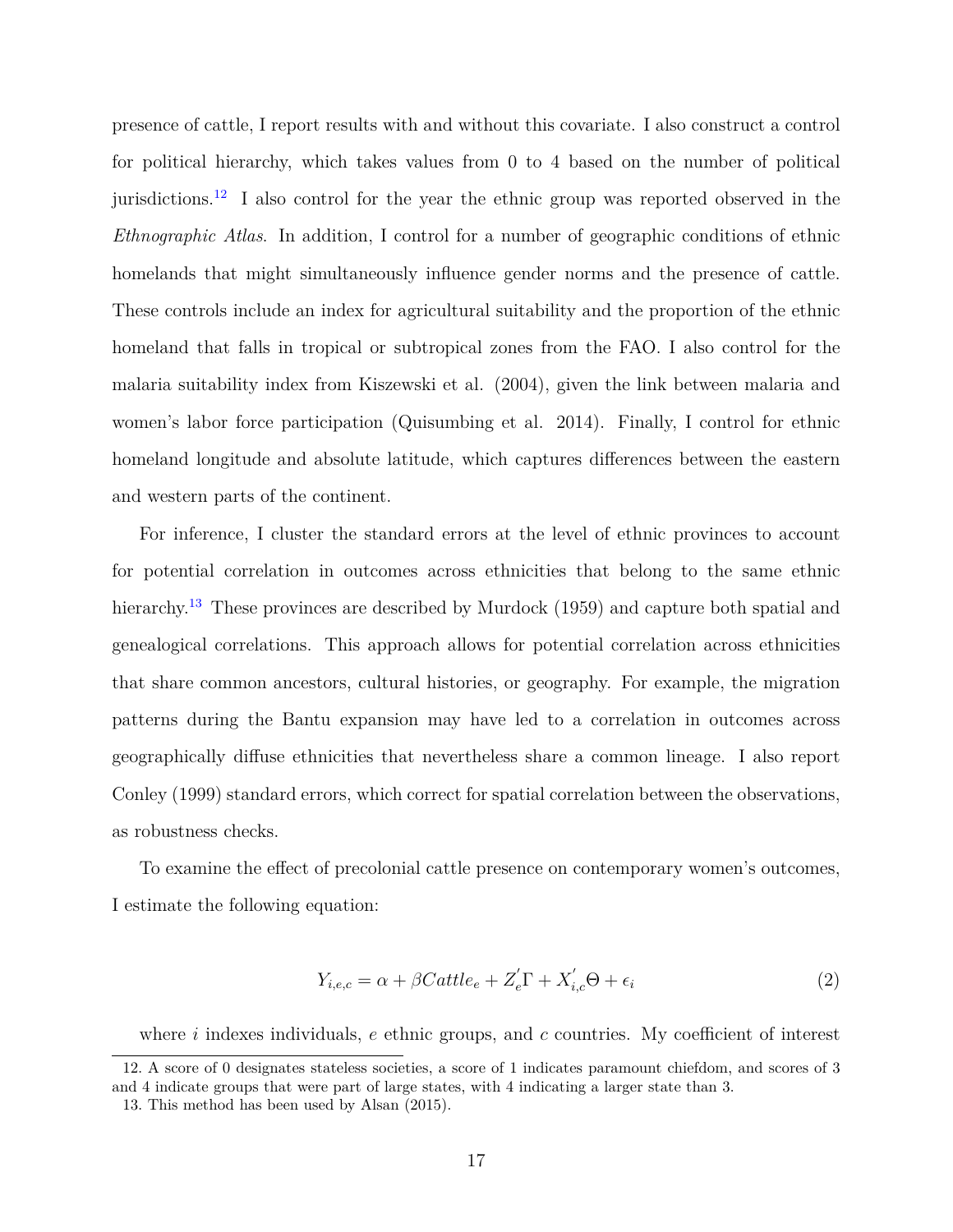β captures the average treatment effect of the historical adoption of cattle. The term  $Z'_{\epsilon}$ *e* includes the historical ethnic group–level control variables, while  $X'_{i,c}$  represents a vector of individual country covariates for respondent's age, age squared, survey-year fixed effects, and a quadratic in national per capita income.<sup>[14](#page-17-0)</sup> Finally, I cluster the standard errors at the ethnic group level to account for within-group correlation of the residuals.  $Z'_{\epsilon}$  $e \nvert$  includes previous historical ethnic group–level control variables.

## **4.2 IV Specification**

The OLS specifications may not identify the causal effects of cattle presence on women's role in society. First, it is possible that there is an omitted variable that both determines cattle presence and women's outcomes. Consider, for example, the Maasai tribe, a cattle-herding society with strong patriarchal norms. Since there are no records on the Maasai prior to the introduction of cattle, it is impossible to assess whether the adoption of cattle led to the creation of these patriarchal norms, or whether the adoption of cattle was simply a consequence of pre-existing male-oriented culture. Second, the recording of cattle presence in precolonial societies is likely to be measured with error. Ethnographers observed ethnic groups each at a single point in time. As a result, some societies may have only recently acquired the animals, whereas others may have been formerly reliant on cattle only to lose them to disease, war, slave raids, or theft. The Tonga tribe for example, used to keep cattle but lost them on the eve of colonization due to raids and the rinderpest epidemic of 1896 (Dixon-Fyle 1983). Based on an observation in 1940, they were recorded in the *Ethnographic Atlas* as not keeping cattle . This form of measurement error will tend to bias the OLS estimates towards zero.

To address these issues, I use an instrumental variable strategy. Agronomists have identified three important determinants of cattle presence: abundant pasture, available water sources, and sufficiently flat terrain for migration (Murray, Morrison and Whitelaw 1982;

<span id="page-17-0"></span><sup>14.</sup> Given endogeneity concerns, I report the results with and without the national income covariates.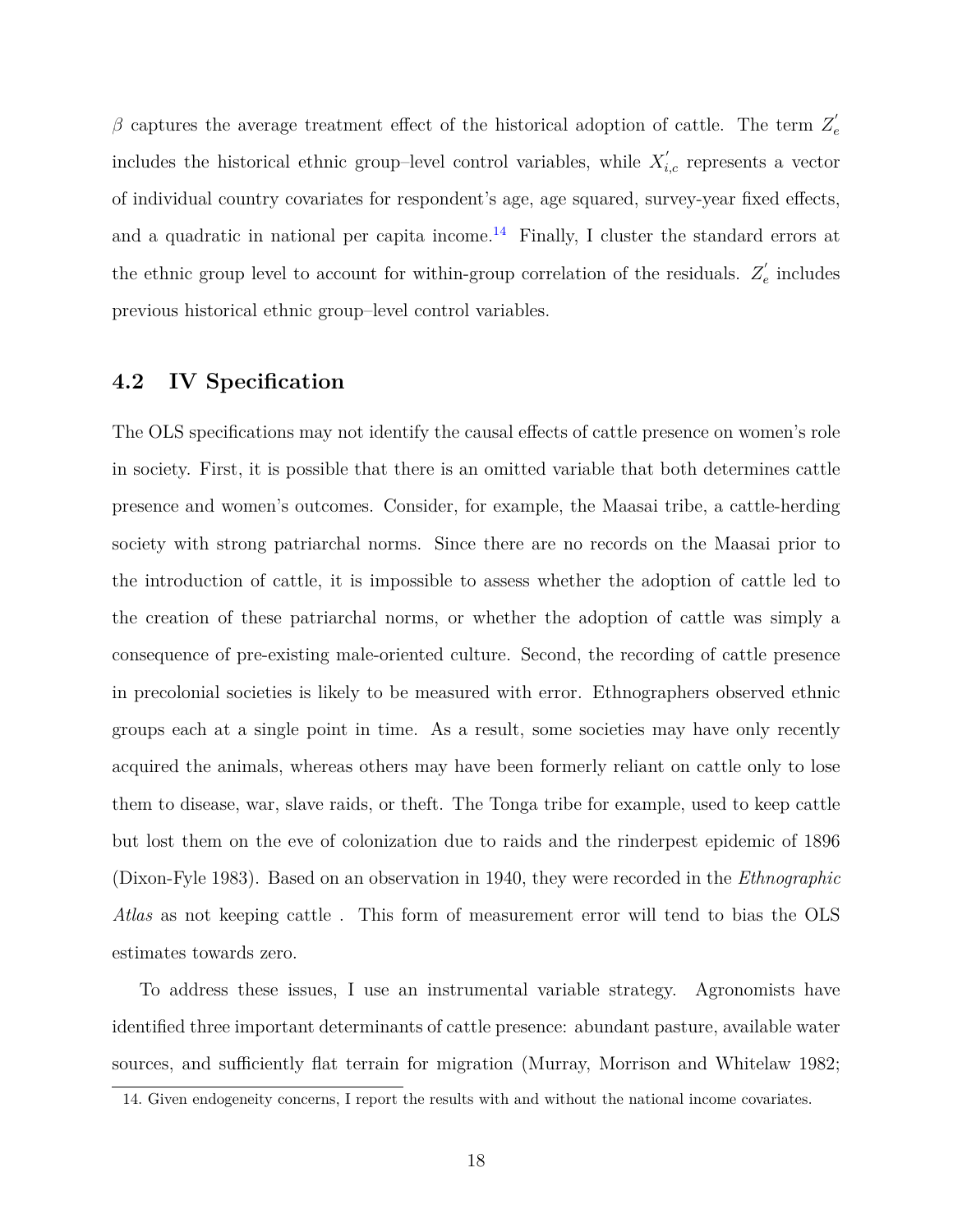Bailey et al. 1996; Mattioli et al. 2000; George et al. 2007). They argue that the physiology of cattle requires a high quality and quantity of forage sources, which makes it difficult for them to travel more than 3.2 km a day for water, especially on land with a slope above 10%. Motivated by these arguments, I construct an index for cattle suitability (CSI) that is the interaction between (1) the soil suitability for pasture, (2) distance to nearest water source, and  $(3)$  the measure of land-slope gradient.<sup>[15](#page-18-0)</sup>

Two assumptions must hold for *CSI* to be a valid instrument. First, it must be a strong predictor of the presence of cattle. This assumption is supported by the estimates of the first-stage regression in Section [5.](#page-20-0) The second assumption requires that changes in an ethnic group's *CSI* do not correlate with the error term from the estimation equation; there is no reason the combination of three factors should independently affect women's outcomes. To verify this argument, I control for each component of the *CSI* in the robustness checks.

To map the spatial distribution for cattle suitability, I develop a habitat suitability index (HSI) model for cattle population. HSI models were originally developed by the U.S. Fish and Wildlife Services in 1981. These models are constructed in three steps: (1) The first step identifies factors influencing animals' distribution; (2) the second step develops suitability index functions for each individual factor; (3) the third step combines these functions into a functional form equation for the HSI.<sup>[16](#page-18-1)</sup> HSI models are commonly used to determine habitat suitability of species, generally when the actual distribution of these species is not observed. Furthermore, they are simple to use and understand and have been identified as overcoming the limitations of other models such as multiple regression models (Pandey 2007).

Suitability for pasture data are from the FAO's *Global Agro-Ecological Zones* (GAEZ v3.0) 2011 database (Fisher et al. 2002). The GAEZ data set provides information on land suitability for pasture and for vegetables such as cassava, millet, and shrubs for 3 arc-seconds in Global Land Cover (Fisher et al. 2002). These data are constructed by

<span id="page-18-0"></span><sup>15.</sup> Tsetse fly has been identified as another predictive factor for cattle presence (Hanotte at al. 2000). While I do not include tsetse fly in the index, I control for Alsan's (2015) tsetse suitability index in the robustness tests.

<span id="page-18-1"></span><sup>16.</sup> For more details see Pandey (2007).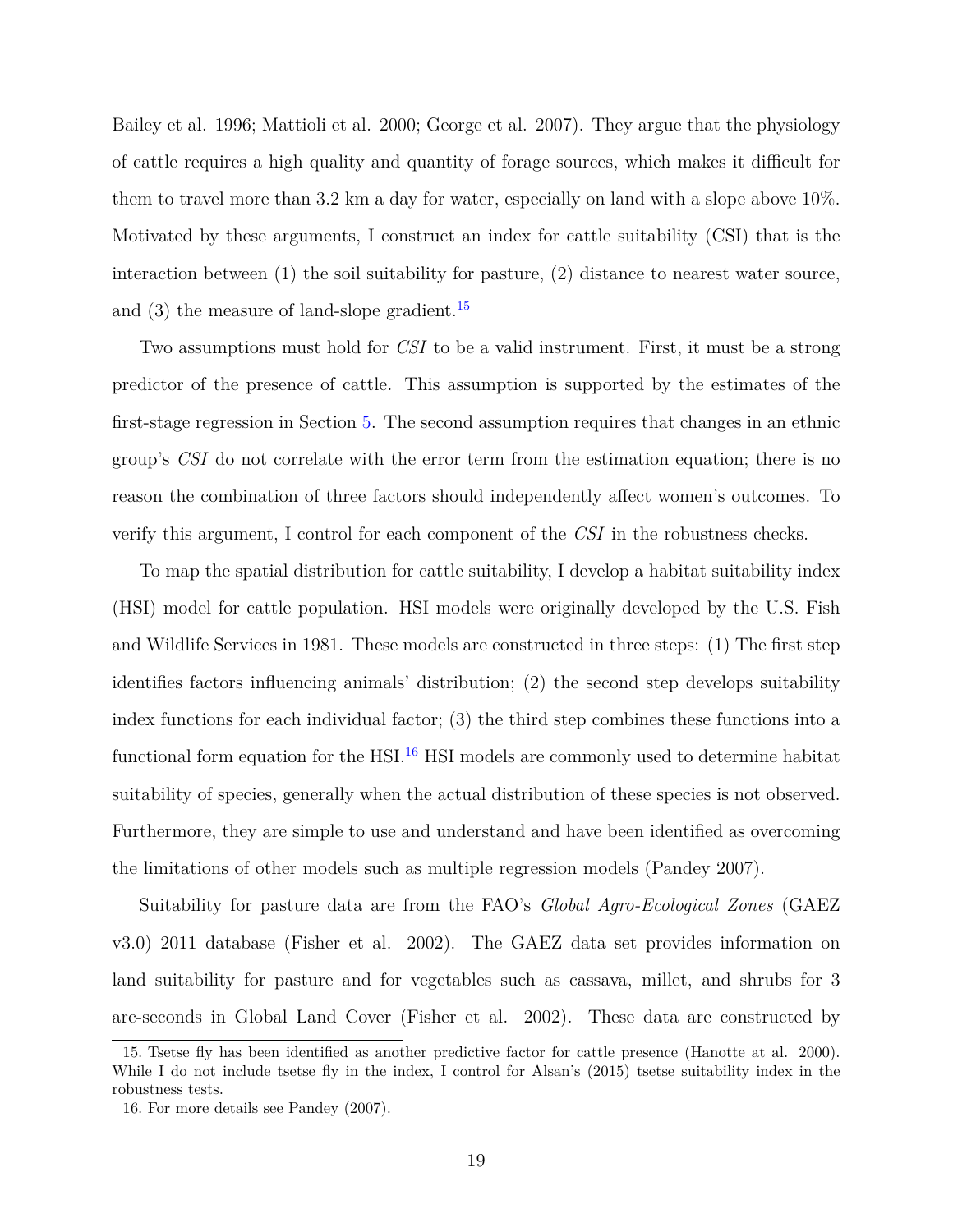combining various land cover maps, including vegetated land, forest resources assessment, irrigated land areas, protected areas inventory, and population density inventory. Data on suitability for pasture are ranged 0 to 100. Data on terrain slope are also from *GAEZ*, which provides terrain slope gradient data for each 3-arc-second grid. The terrain slopes have been compiled using elevation data from the Shuttle Radar Topography Mission (SRTM), which is available as 3-arc-second digital elevation models. I use the median terrain slopes of 3-arc-second grid-cells, which are grouped into eight categories.[17](#page-19-0) Data on the locations of rivers and lakes are from Esri's Natural Earth data set, available at 1:10 m scale. The data provides river and lake centerlines of the world. I calculate the cost distance to water for each grid-cell (rivers or lakes), and I reclassify the resulting distance as follows: (1) distances below 1.6 km taking the value 1, (2) distances between 1.6 km and 3.2 km taking the value 0.5, and (3) distances of more than 3.2 km taking the value of 0.

I restrict the geographic extent of my analysis to Africa, using a spatial resolution of  $5\times 5$ km grid cells. Rescaling the previous factors to lie between zero and one, I calculate the CSI according to the following equation:

$$
CSI = Pasturesuitability \times (1 - Distancetowater) \times (1 - Terrainslope)
$$
 (3)

This functional form reflects the non-substitutability across geographic inputs of these three factors. For example, a lack of local sources of water cannot be offset by more pastoral land for grazing.<sup>[18](#page-19-1)</sup> The CSI is the standardized value of this functional form.

Figure [4](#page-50-0) reports values of the CSI. The Sahel and the temperate zones are zones with high indexes for cattle suitability. Furthermore, locations with cattle presence from the *Ethnographic Atlas* coincide with places suitable for cattle.

<span id="page-19-0"></span><sup>17.</sup> Details on data are in the appendix.

<span id="page-19-1"></span><sup>18.</sup> In the empirical analysis, I explore the robustness of the results to an additive model of the three inputs.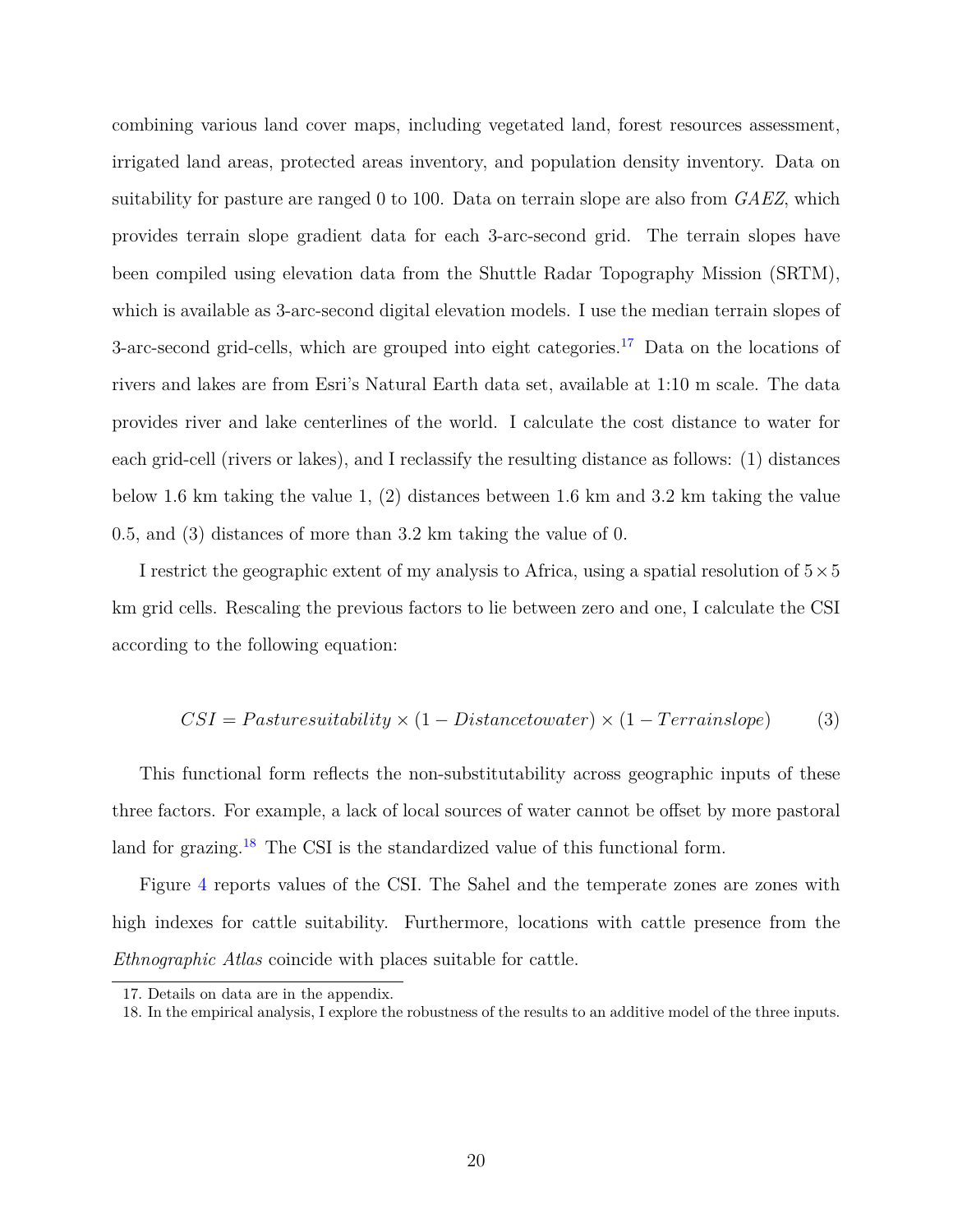## <span id="page-20-0"></span>**5 Precolonial Results**

### <span id="page-20-3"></span>**5.1 Cattle Presence and Female Participation in Agriculture**

This subsection reports the relationship between historical cattle presence and precolonial outcomes. Table [3](#page-56-0) reports the results from different OLS specifications. Column 1 reports the baseline results without controls. In column 3, I include geographic covariates for agricultural suitability, longitude and absolute latitude, malaria ecology index, and date of observation. In column 5 and 7, I add covariates for the degree of economic complexity and political hierarchy in precolonial societies.

The results show that the historical presence of cattle is associated with lower relative participation of women in agriculture.<sup>[19](#page-20-1)</sup> The point estimates are stable and statistically significant across the various specifications, ranging from -0.194 to -0.204. The magnitude of the effect is large: a one standard deviation increase in historical cattle presence (0.487) is associated with a reduction of female participation in agriculture of  $9.9\%$  ( $0.204 \times 0.487$ ), which is equal to  $20.5\%$  of the sample mean for female participation in agriculture.

Table [4](#page-57-0) further explores the relationship between cattle presence and women's role in agricultural production. The analysis is based on specific agricultural tasks, information that is available for a subset of historical ethnicities from Murdock and White's (1969) Standard Cross-Cultural Sample (SCCS).<sup>[20](#page-20-2)</sup> The estimates show that cattle presence is negatively associated with women's participation in all agricultural tasks including land clearance, soil preparation, planting, crop tending, and harvesting. One possible explanation for the negative relationship between cattle presence and women's participation in agriculture found in Tables [3](#page-56-0) and [4](#page-57-0) is that women were the primary caretakers for cattle. While this explanation contradicts the historical narrative, it could explain the withdrawal of women from agricultural work. I explore this possibility, estimating the relationship between historical cattle presence and women's relative participation in animal husbandry. Table [5,](#page-58-0)

<span id="page-20-1"></span><sup>19.</sup> Female participation is measured relative to male participation.

<span id="page-20-2"></span><sup>20.</sup> I use this data because the *Ethnographic Atlas* does not provide information on agricultural tasks.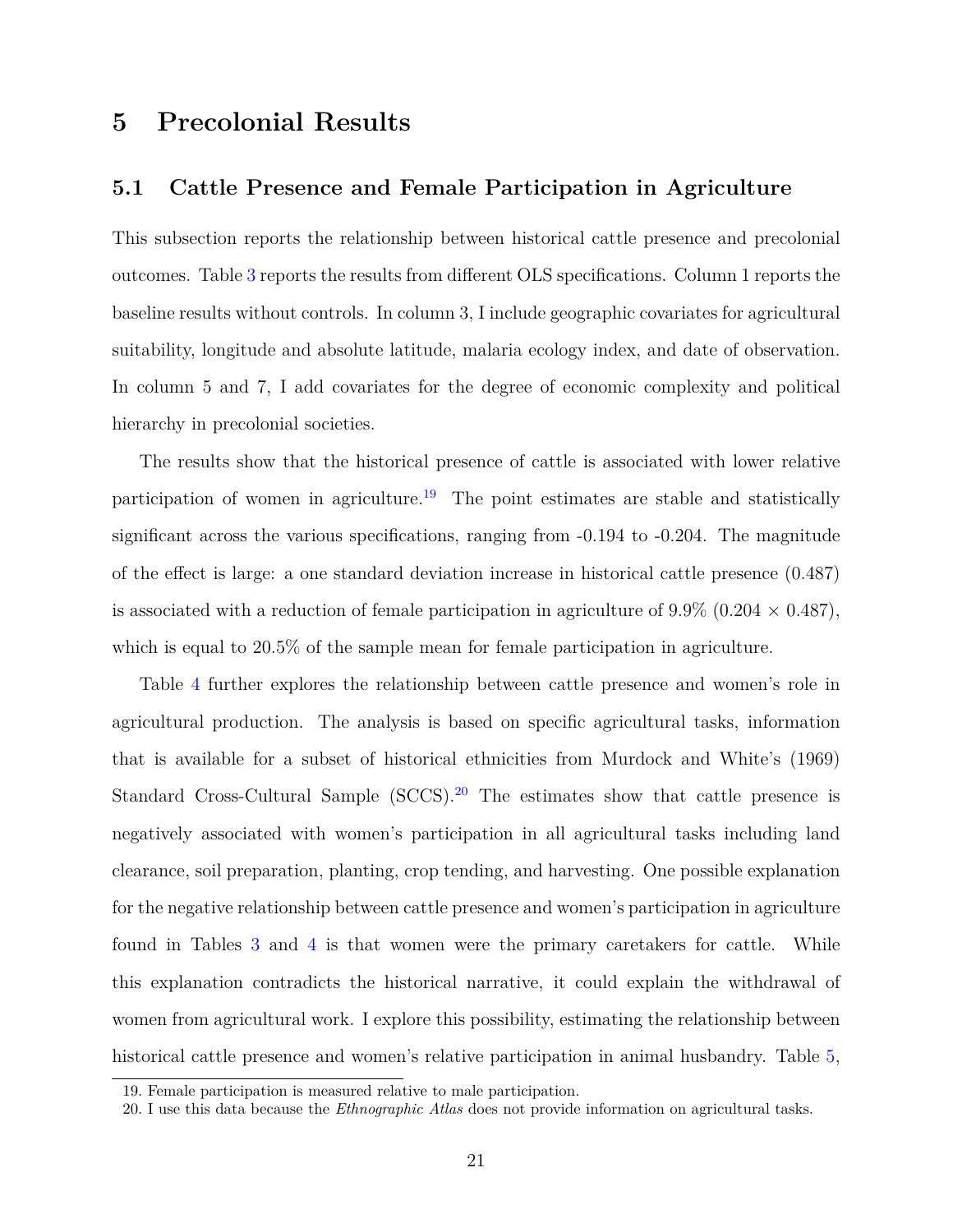column 1 reports the results. The coefficient estimates are large, negative, and statistically significant. Another explanation for the negative relationship between cattle presence and women's participation in agriculture and husbandry is that women were responsible for fishing. Table [5,](#page-58-0) column 2 documents a negative and statistically insignificant relationship between historical cattle presence and women's relative participation in fishing. Together, these findings suggest that historical cattle presence did not cause a shift of women's labor from agriculture to husbandry or fishing, consistent with the historiography. Instead, the domestication of cattle appears to have led to a broad decrease in precolonial female participation in agriculture. In fact, to the extent that cattle domestication caused a decline in male agricultural labor, as they devoted increased time to animal husbandry, the estimates for relative female participation in agriculture may understate the overall effect on women's agricultural work.

The OLS estimates presented so far, while strong and statistically significant, might not be causal due to reverse causality, omitted variable bias, or measurement error. To address these issues, I estimate IV regression, using the CSI as an instrument for historical cattle presence. I begin by verifying the first-stage relationship between the CSI and historical cattle presence. Figure [6](#page-52-0) supports the relationship showing that the presence of cattle is positively correlated with land suitability for keeping cattle. The bottom panel of Table [3](#page-56-0) shows the first-stage estimates. The Kleibergen-Paap F−statistics on the excluded instruments document that the CSI is a strong predictor of cattle presence, with F statistics that are all greater than 10.

Odd columns in Table [3](#page-56-0) report the IV results for female participation in agriculture. Overall, the IV estimates confirm the results from the OLS regressions in terms of sign and statistical significance. Historical cattle presence is negatively associated with historical participation of women in agriculture. In addition, Table [5,](#page-58-0) columns 2 and 4 show the IV estimates for female participation in husbandry and fishing. The results confirm the OLS estimates and document a negative relationship between historical cattle presence and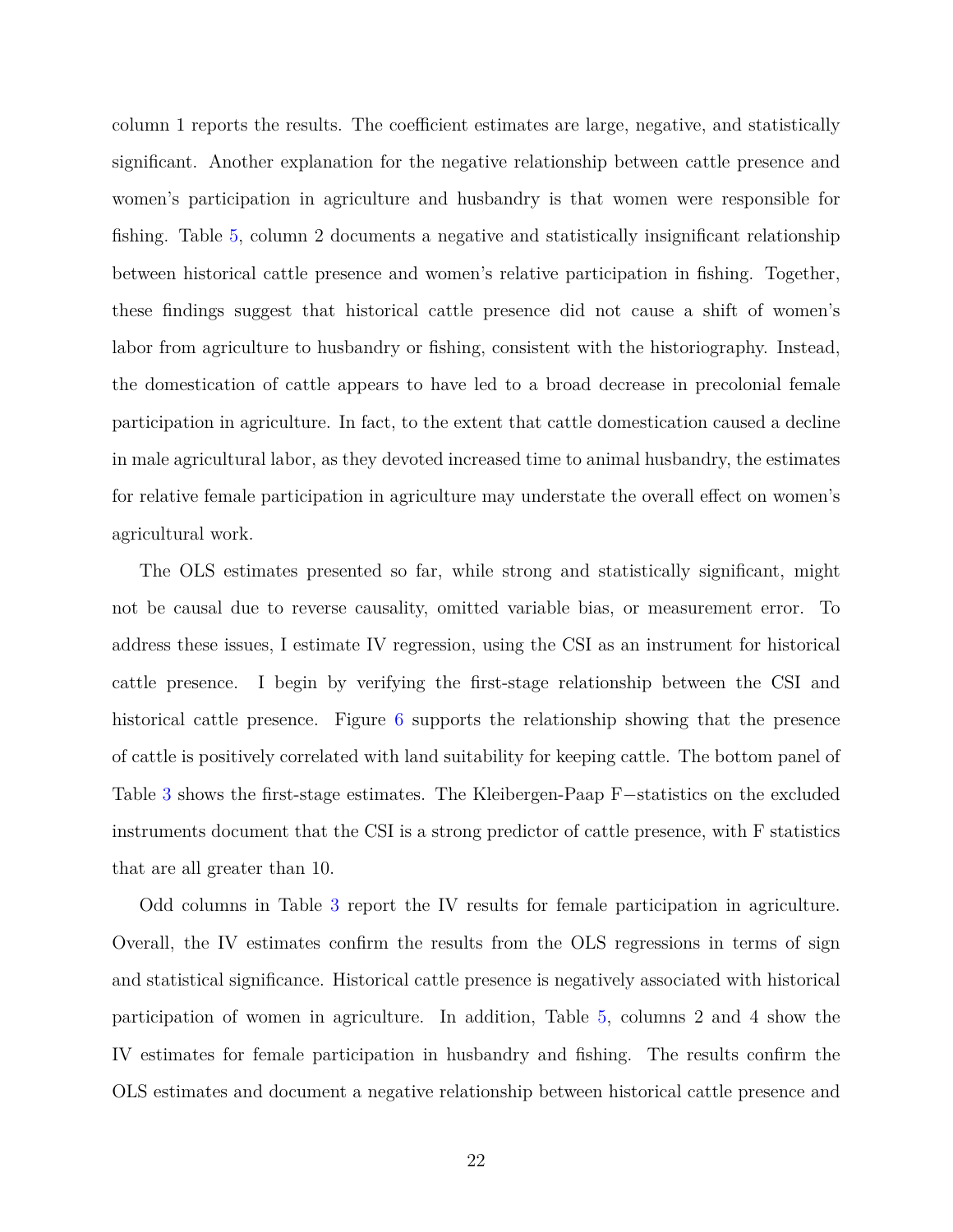historical participation of women in husbandry and fishing. In general, the IV estimates are larger than the OLS coefficients in term of magnitude, which could reflect measurement error in the OLS specification.

#### **5.2 Cattle Versus Plough Cultivation**

So far, I have presented evidence that the adoption of cattle was negatively associated with women's participation in agriculture. However, the presence of large domestic cattle may have allowed societies to adopt plough agriculture, which has been shown to independently contribute to reducing female labor force participation (Alesina, Giuliano and Nunn 2013). Because the soil characteristics in Africa are generally unsuitable for plough agriculture, however, there is limited scope for this mechanism.<sup>[21](#page-22-0)</sup> Just  $7\%$  of precolonial ethnicities used plough cultivation. Nevertheless, in this section, I investigate the extent to which the effect of cattle on women's participation can be attributed to greater reliance on plough cultivation.

Table [6,](#page-59-0) column 3 reports the OLS estimates for plough cultivation. I find that historical use of plough cultivation is negatively associated with female participation in agriculture, consistent with the patterns found by Alesina, Giuliano, and Nunn (2013). Column 4 reports the results from IV regressions that use the suitability of locations for the cultivation of plough-positive versus plough-negative crops.<sup>[22](#page-22-1)</sup> The IV estimates for plough cultivation are negative and remain statistically significantly despite the weak first-stage relationship.<sup>[23](#page-22-2)</sup>

Next, I explore whether the negative relationship between historical cattle presence and female participation in agriculture can be attributed to plough cultivation. Table [6,](#page-59-0) columns 5 and 6 report the results from OLS and IV regressions that include separate indicators for

<span id="page-22-0"></span><sup>21.</sup> The thin topsoil of Africa combined with the concentration of the nutrients on the surface makes the use of plough inefficient (Pryor 1985; Green 2013).

<span id="page-22-1"></span><sup>22.</sup> The suitability for plough-positive crops measures the average suitability for wheat, barley, and rye, normalized by the overall suitability for cultivation in general, whereas the suitability for plough-negative crops is the average suitability for sorghum, foxtail millet, and pearl millet, normalized by the overall suitability for cultivation in general.

<span id="page-22-2"></span><sup>23.</sup> The F statistic of 3.3 on the excluded instruments is consistent with the limited adoption of this technology throughout Africa.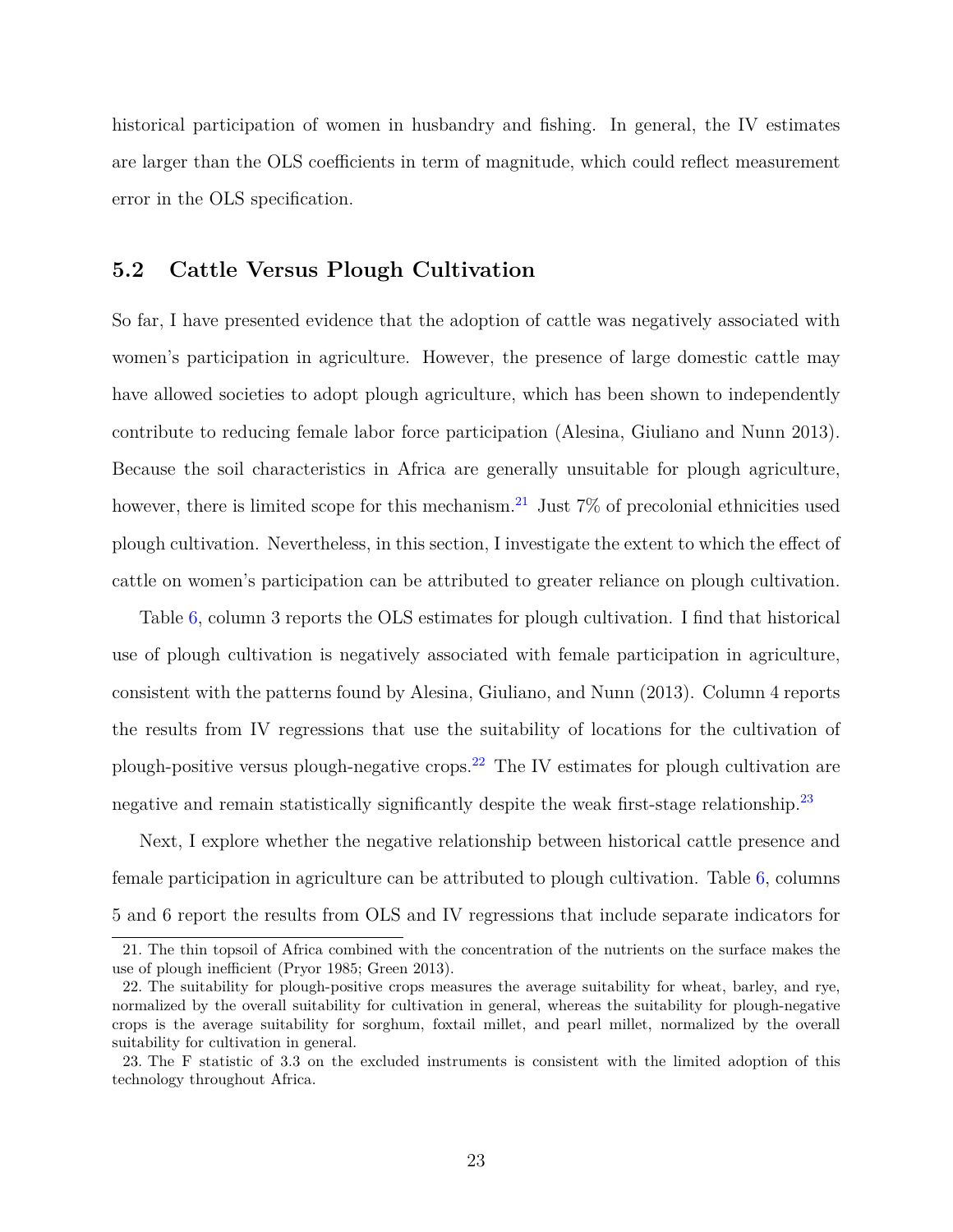cattle presence and plough cultivation.<sup>[24](#page-23-0)</sup> The coefficients on cattle remain large, negative, and statistically significant in these specifications. Together, these results suggest that the effects of cattle on women's historical participation in agriculture cannot be attributed to plough cultivation. The coefficient estimates for plough cultivation are also negative and statistically significant. Since all plough-based ethnic groups in the sample also raised cattle, these estimates capture the differential effect of cattle in societies that also used plough cultivation. The negative coefficients imply that some fraction of the overall effects of cattle presence on women's participation were mediated through the use of plough cultivation. Together, these findings suggest that the use of plough cultivation cannot fully account for the negative relationship between cattle presence and women's participation in agriculture in precolonial African societies.

#### **5.3 Robustness checks**

A first concern with the results presented so far is that precolonial cattle presence was systematically related to the tsetse fly, which could directly affect female participation in agriculture through the disease environment (Alsan 2015). The IV specification, which relies on variation in local suitability for cattle rearing based on the CSI rather than actual cattle presence, should be less subject to these concerns. In fact, Figure [5](#page-51-0) shows no correlation between the suitability of climate for tsetse flies and the CSI. To further investigate this question, I re-run the main specification, controlling for the tsetse fly suitability index. Table [7,](#page-60-0) column 1 shows that the OLS estimates for cattle presence remain large and negative, albeit imprecise. Note that controlling for tsetse fly suitability index increases the standard errors for cattle since tsetse flies and cattle are strongly (negatively) correlated, reducing precision. However, the IV estimates presented in column 2 remain large, negative, and statistically significant. This is consistent with the absence of correlation between tsetse suitability and the CSI presented in Figure [5.](#page-51-0)

<span id="page-23-0"></span><sup>24.</sup> In the IV specification, I instrument for cattle with the CSI and plough cultivation with the suitability for plough-positive and plough-negative crops. The F statistic from the excluded instruments is 17.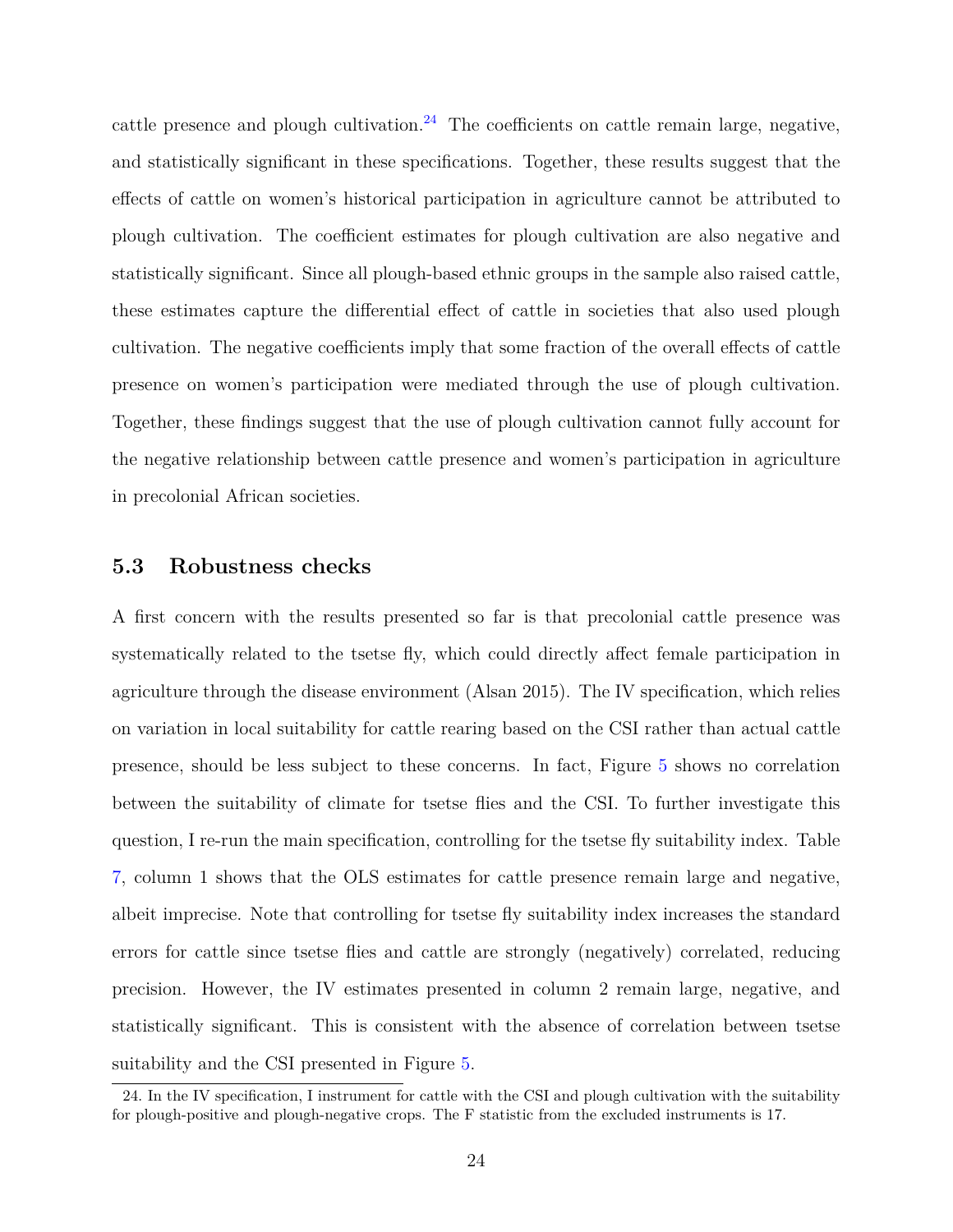A second concern is that the results might be attributed to pastoralism rather than cattle ownership per se. Anthropologists have argued that pastoralist societies often adopt patriarchal norms (i.e., patrilocality and low female participation in agriculture) as a means of reducing paternal uncertainty due to extended male absences associated with herding (Becker 2019; Xia 1992). To assess this hypothesis, I include controls for other herded animals—sheep and goats—in the main specifications. The effects for historical cattle presence are unaffected by these covariates.

A third shortcoming is that elements of CSI may have influenced women's participation in agriculture directly, independently of the presence of cattle. For example, proximity to rivers might cause women to devote more time to water collection, reducing the time available for agricultural production. Importantly, because the CSI is constructed as a combination of the three factors interacted, I am able to test the individual influence of each factor. Table [8](#page-61-0) reports the results from IV estimates based on the CSI that also control for each factor individually. The results do not change.

Table [7,](#page-60-0) columns 3 to 10 report the results from alternate specifications that control for a range of additional historical controls including ethnic group land area, indigenous slavery, and the natural logarithm of initial population density. The estimates for cattle presence are generally unaffected by these various covariates.

Finally, I assess the robustness of inference to alternative forms of cross-group correlation in outcomes. The baseline specification corrects for within-ethnic language correlation. This form of clustering allows for correlation in outcomes, even across geographically disparate groups, for example, due to the Bantu expansion. Table [9](#page-62-0) also reports results based on Conley (1999) standard errors with a cutoff of 10 degrees longitude and latitude. In columns 2 and 3, I cluster the standard errors by country, and in columns 4 and 5, I use multiway clustering by country and by language families (Cameron, Gelbach, and Miller 2011). These alternative forms of clustering have little impact on the standard errors.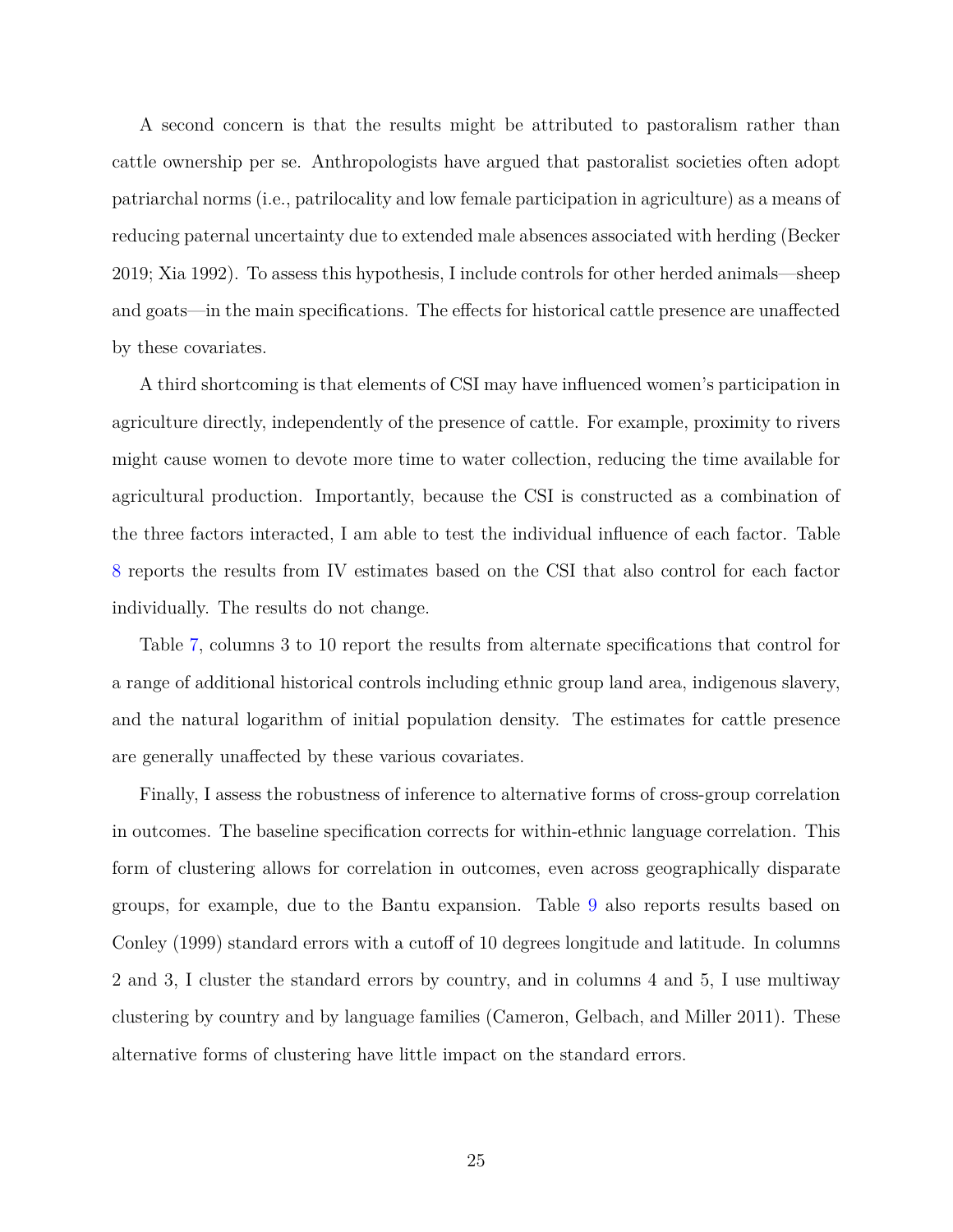#### **5.4 Cattle Presence and Women's Role in Society**

The historical presence of cattle may have had broad effects on women's role in society that extended beyond their participation in agricultural production. In this subsection, I explore the relationship between historical cattle presence and a broad range of precolonial women's outcomes including polygyny, brideprice marriage, the use of patrilocal residence, and patrilineal inheritance and lineage systems.

Table [10,](#page-63-0) columns 7 and 8 report the results for patrilineal inheritance, measured as a dummy variable for whether an ethnic group used patrilineal inheritance as opposed to a matrilineal system. Across both the OLS and IV specifications, I find positive and statistically significant effects, indicating that historical cattle presence is associated with a shift towards inheritance rules that favor men. These patterns are consistent with anthropological research that has linked the emergence of patrilineal norms to the control of private property by men (Engels 1884) and found that these norms are common among pastoralist societies (Holden and Mace 2003).

Columns 5 and 6 report the results for patrilocality, measured by an indicator variable for whether patrilocality was the mode of residence as opposed to matrilocality. Historical cattle presence is associated with statistically significant differences in patrilocality, with cattle-based societies more likely to adopt norms in which the wife resides with the husband's family. This finding is in line with anthropological studies that argue that patrilocality norms emerge together with the practice of patrilineality (Trivers 1972, Xia 1992, and Becker  $2019)$ .<sup>[25](#page-25-0)</sup>

In Columns 3 and 4, I investigate the relationship between cattle presence and the practice of brideprice marriage. The dependent variable *Brideprice* is an indicator for whether an ethnic group's prevalent mode of marriage was characterized by a brideprice payment from the husband to the bride's family.<sup>[26](#page-25-1)</sup> The results show no relationship between historical

<span id="page-25-0"></span><sup>25.</sup> This effect does not appear to be driven by paternal uncertainty; I will later explore the source of this effect.

<span id="page-25-1"></span><sup>26.</sup> The variable *Brideprice* includes brideprice or wealth to the bride's family, bride service, and token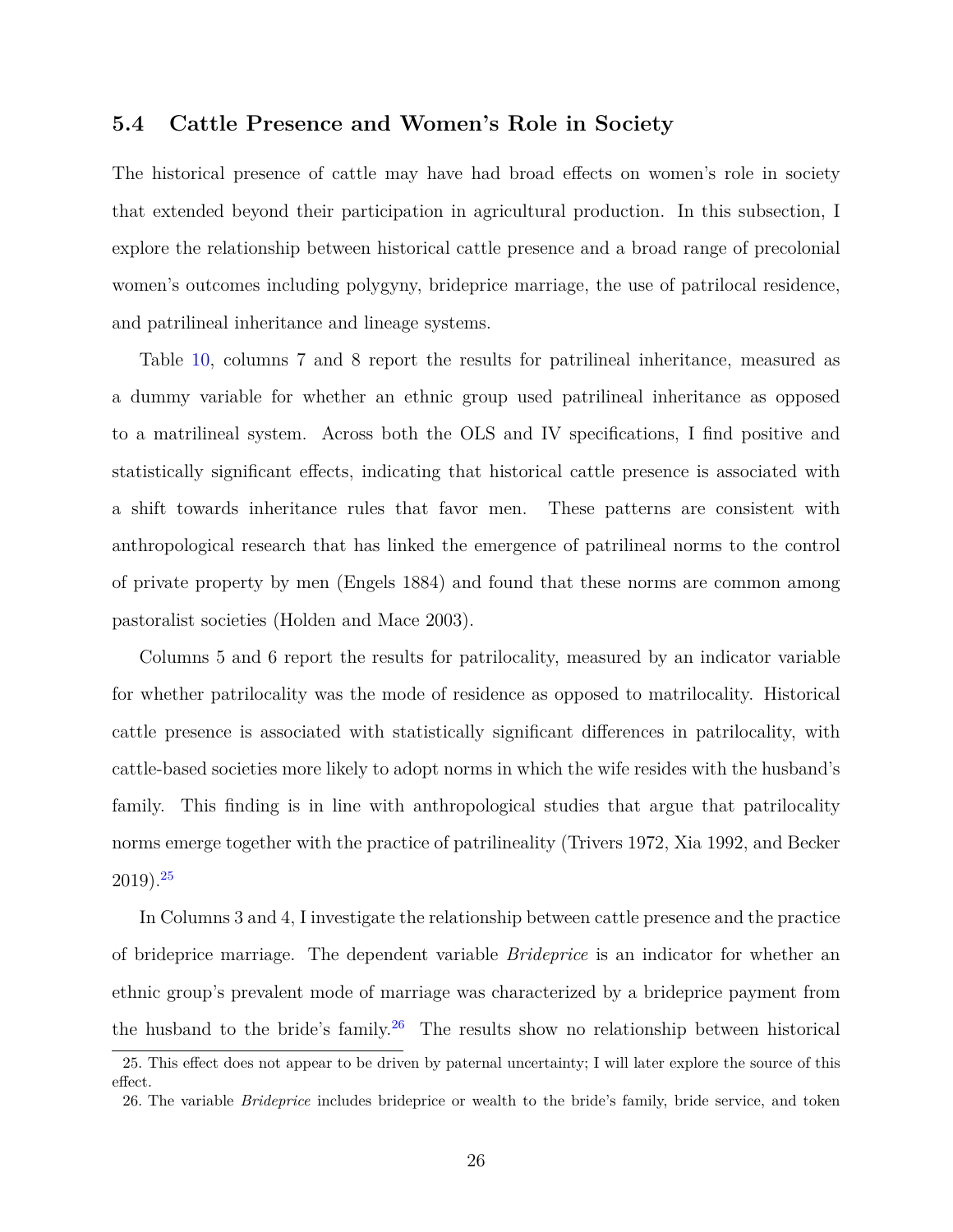cattle presence and the traditional practice of brideprice marriage.<sup>[27](#page-26-0)</sup> This might result from two contracting effects. On the one hand, anthropologists have linked brideprice marriage to patrilocality, as brideprice compensates the family of the bride for taking the daughter from their group (Vroklage 1952). If cattle presence is positively correlated with patrilocality, I would expect to see a positive relationship between cattle presence and brideprice marriage. On the other hand, Boserup (1970) has hypothesized that brideprice is linked to women's participation in agriculture: Paying a brideprice gives the husband's family rights to the bride's labor. To the extent that cattle presence is negatively correlated with female participation in agriculture, a negative relationship between cattle presence and brideprice marriage is expected.

Finally, columns 1 and 2 report the results for polygny. The dummy *Polygyny* is equal to 1 if the ethnic group's prevalent mode of marriage was polygyny, which allows men to have multiple wives, as opposed to monogamous marriage. The coefficient estimates are small and statistically insignificant, which might reflect two offsetting effects.<sup>[28](#page-26-1)</sup> On the one hand, polygyny is linked to wealth inequality among men (Becker 1974; Grossbard 1976). To the extent that the presence of cattle increased wealth inequality *among* men, I would expect higher polygyny in these societies. On the other hand, Boserup (1970) argues that having multiple wives is more profitable for men when women contribute to agricultural production. In this case, given that cattle presence is negatively correlated with female participation in agriculture, it may also be negatively associated with polygyny.

Together, the patterns in Table [10](#page-63-0) show that the historical presence of cattle had broad effects on the role of women in precolonial African societies that extended beyond their agricultural participation. In the next section, I explore the extent to which historical cattle presence continues to shape contemporary women's outcomes.

brideprice to the the bride's family.

<span id="page-26-0"></span><sup>27.</sup> One should keep in mind that more than 95% of ethnic groups in the sample practiced brideprice marriage; the lack of correlation may simply reflect a lack of variation in the dependent variable.

<span id="page-26-1"></span><sup>28.</sup> The results might also reflect the fact that there is no variation in the practice of polygyny: The mean for polygyny is 0.95.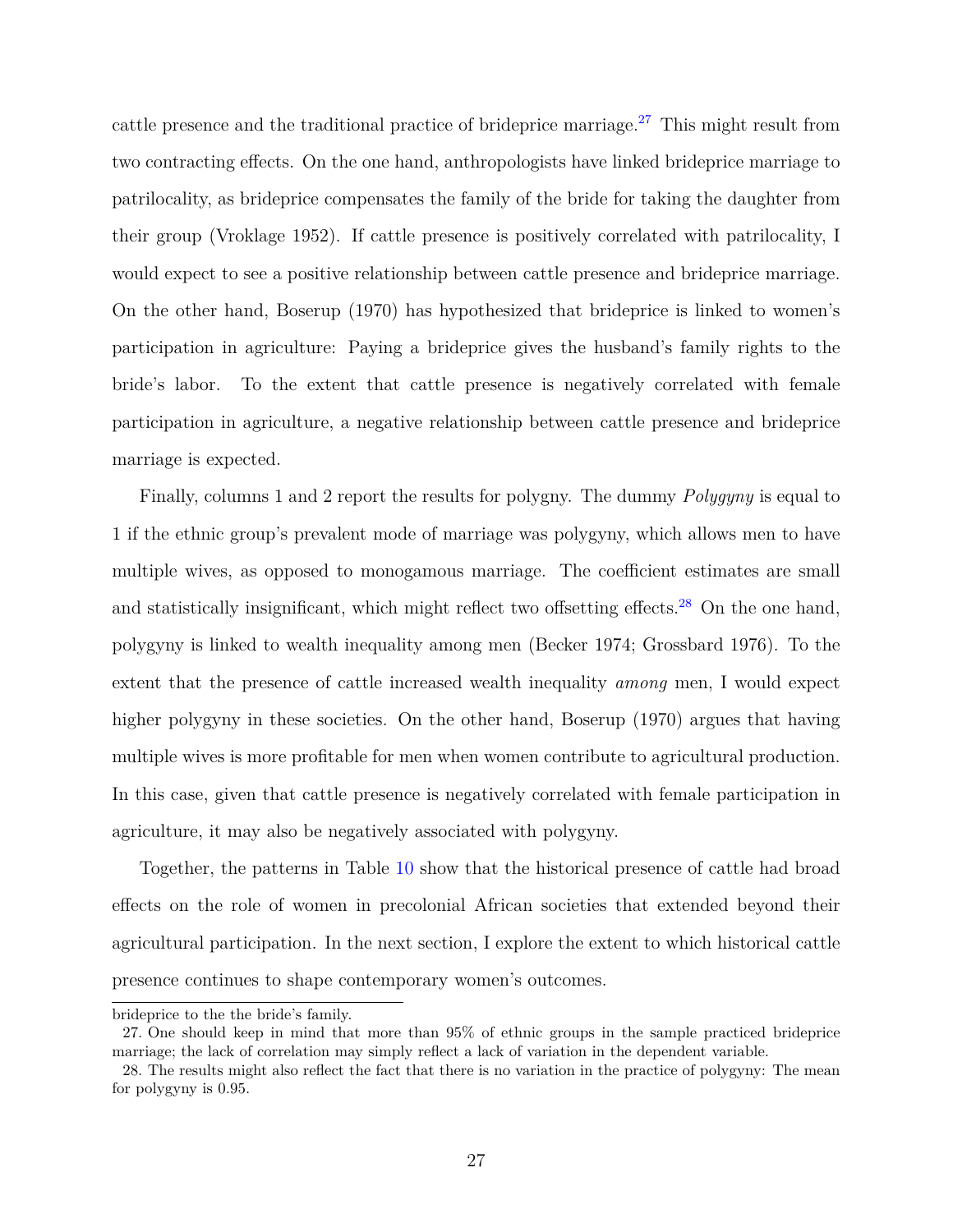## <span id="page-27-0"></span>**6 Historical Cattle Presence and Contemporary Women's Outcomes**

I explore whether the historical adoption of cattle continues to influence contemporary female labor force participation. The analysis is based on DHS data for the years 1992 to 2016: I match ancestral cattle presence to individuals based on their stated ethnicity (see section [3.3\)](#page-14-0). In Section [6.1](#page-27-1) I report the OLS and IV results for female labor force participation; in Sections [6.2](#page-29-0) to [6.3](#page-32-0) I explore the mechanisms driving the relationship between cattle and female labor force participation, including the role of plough cultivation, various historical norms related to women's role in society, and the link between historical cattle presence and other contemporaneous women's outcomes; finally, in Section [6.4,](#page-33-0) I examine the extent to which the long-run effects on women's labor force participation were driven by the persistence of cultural norms.

## <span id="page-27-1"></span>**6.1 Historical Cattle Presence and Contemporary Female Labor Force Participation**

Table [11](#page-64-0) presents the OLS and IV estimates of the effect of historical cattle presence on contemporary female participation in the labor force. The even columns document the OLS estimates, and the IV coefficients are reported in odd columns. In columns 1 and 2 I report the estimates, including the same historical ethnic group–level controls as in the precolonial analysis.[29](#page-27-2) In columns 3 and 4 I add a set of survey-year fixed effects; in columns 5 and 6 I include individual-level controls (a quadratic measure of the respondent's age). Finally, in columns 7 and 8 I add country-level controls including country income per capita and income per capita squared.

<span id="page-27-2"></span>I find that women whose ancestors raised cattle are less likely to participate in the labor

<sup>29.</sup> The covariates include the suitability of the ethnic group's location for agriculture, the proportion of the location that is tropical or subtropical, longitude and absolute latitude coordinates, malaria ecology index, a measure of historical economic complexity, and a measure of historical political hierarchies.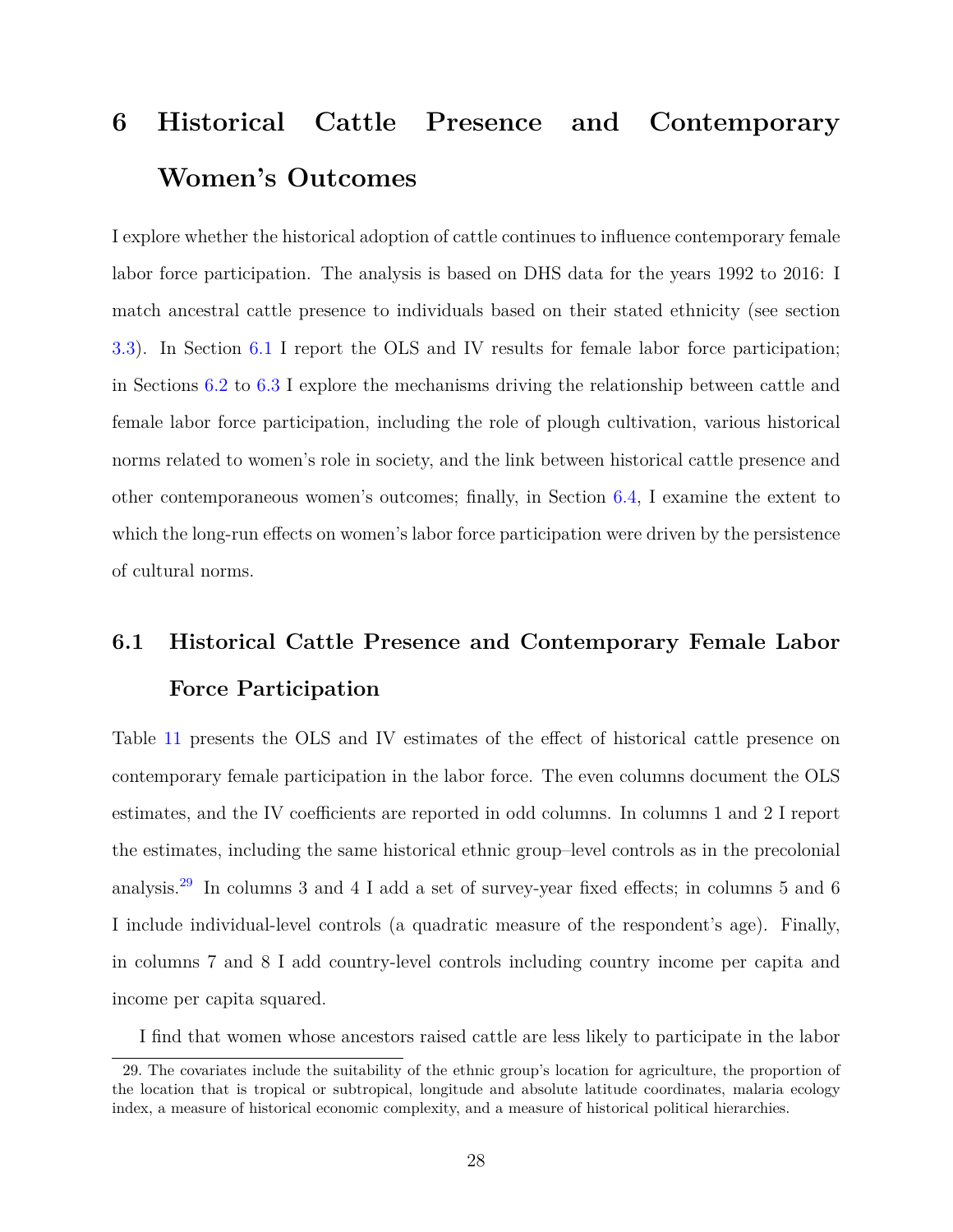force today. The OLS estimates are negative and statistically significant across the various specifications. The point estimates are large in magnitude: Historical cattle presence is associated with a 3.1 to 4.9% decrease in modern female participation in the labor force, which is equivalent to 5 to 7.7% decrease relative to mean participation among descendants of ethnic groups without cattle.

To address potential bias in the OLS results, I use the CSI as an instrument for historical cattle presence. Figure [6](#page-52-0) shows a strong positive first-stage relationship between historical cattle presence and the CSI, indicating that cattle were more likely to be present in places suitable for herding activities. Figure [7](#page-53-0) depicts a negative reduced-form relationship between the CSI and contemporary female labor force participation, consistent with OLS findings.

Odd columns of Table [11](#page-64-0) report the IV estimates. The bottom panel reports the first-stage results. The Kleibergen-Paap F statistics on the excluded instruments are greater than 10, consistent with the strong first-stage relationship. The top panel reports the two-stage least squares results. The IV estimates support the results from the OLS regressions in terms of both sign and statistical significance. Across the various specifications, the IV estimates range from -0.11 to -0.13 and are all statistically significant. These IV coefficients are larger than the OLS estimates, which could reflect measurement error in the identification of precolonial cattle presence in the Murdock (1967) data (see section [5.1](#page-20-3) for a discussion). The fact that the IV estimates exceed the OLS results provides further evidence against reverse causality, which should tend to bias the OLS estimates away from zero.

To further explore the link between historical cattle presence and contemporaneous female labor force participation, I estimate the OLS and IV relationship for different occupational outcomes, measured as a series of dummy variables for female employment in different occupations (domestic, agriculture, manual, clerical, and sales). Table [12](#page-65-0) reports these results. The OLS results reveal heterogeneous effects across occupational categories: Historical cattle presence is negatively associated with a woman's likelihood of working in a sales occupation, but positively related to employment in domestic services. One potential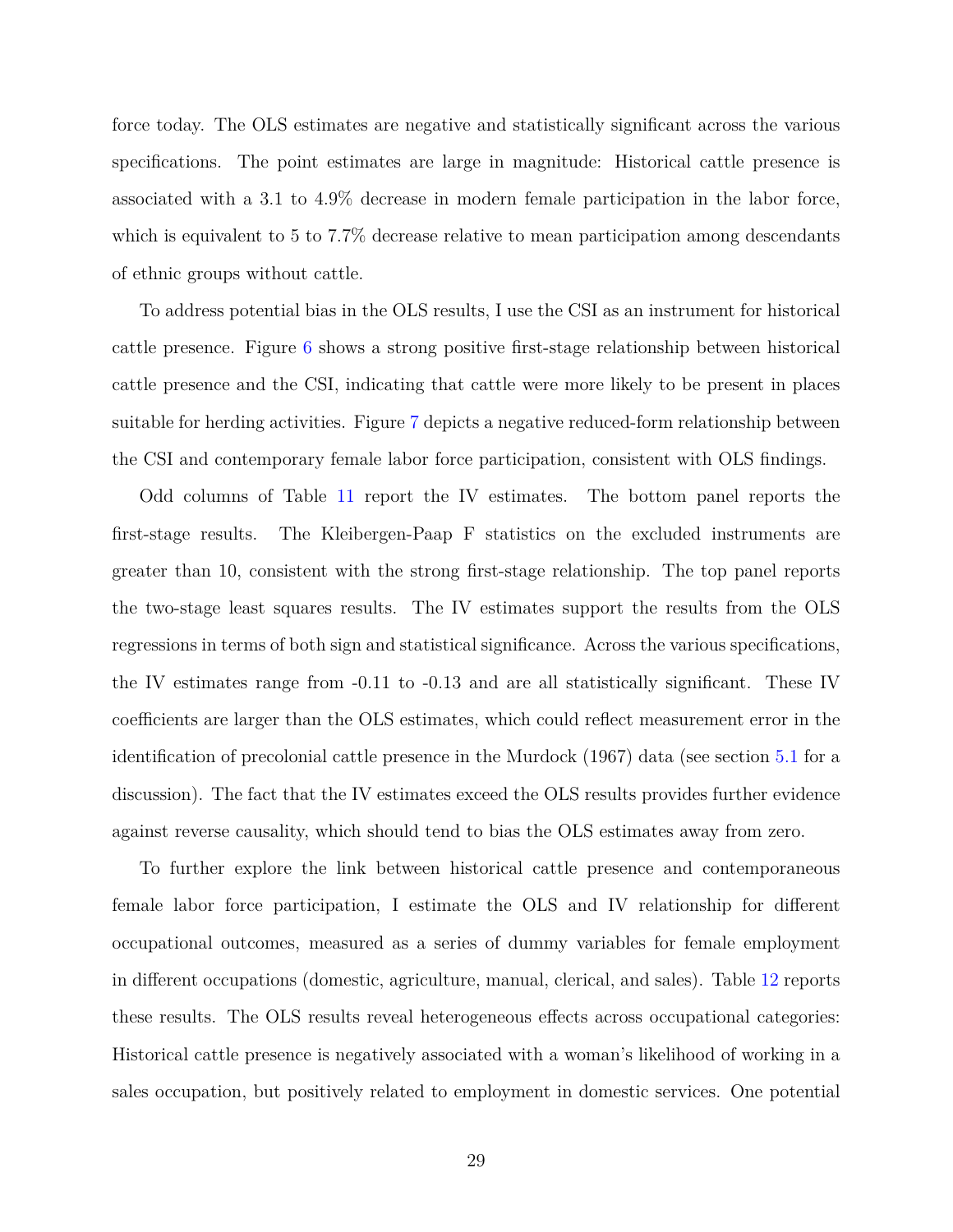explanation of these results is that ethnic groups that adopted cattle adopted patriarchal norms that kept women within the home. The IV estimates confirm the OLS regressions in term of sign, but the estimates are no longer statistically significant.

## <span id="page-29-0"></span>**6.2 Alternative Mechanisms: Plough Cultivation, Pastoralism, and Other Historical Gender Norms**

The historical adoption of cattle led to a large gender imbalance in wealth holdings due to the physiological requirements involved in raising and herding these large animals. Standard non-cooperative theories of marriage matching predict that this imbalance should lead to a shift in household bargaining power that favors men (Manser and Brown 1980; McElroy and Horney 1981; Lundberg and Pollak 1993). In this subsection, I examine whether there were alternative channels through which cattle presence influenced long-run female labor force participation.

In Table [13,](#page-66-0) I explore whether the observed relationship between historical cattle presence and contemporaneous female labor force participation can be attributed to differences in plough cultivation. For reference, columns 1 and 2 report the baseline results from the OLS and IV specifications. Columns 3 and 4 report the direct estimate for historical plough cultivation on modern female labor force participation. There is a strong negative relationship in the OLS specification. Nevertheless, the IV point estimates are very noisy and statistically insignificant due to the weak first-stage relationship.<sup>[30](#page-29-1)</sup> Columns 5 and 6 report the results from models for female labor force participation that include both historical cattle presence and plough cultivation. One should keep in mind that all ethnicities that historically relied on plough agriculture also owned cattle, so the plough coefficients capture the additional effects of plough cultivation on female labor force participation among societies

<span id="page-29-1"></span><sup>30.</sup> The F statistic for the excluded instruments is 0.47. Unlike the precolonial analysis, which was based on variation across 297 ethnic groups, the contemporaneous effects rely on variation across 161 ethnicities. Given the low rates of plough cultivation, there is simply not enough data to identify this first-stage relationship in the African context.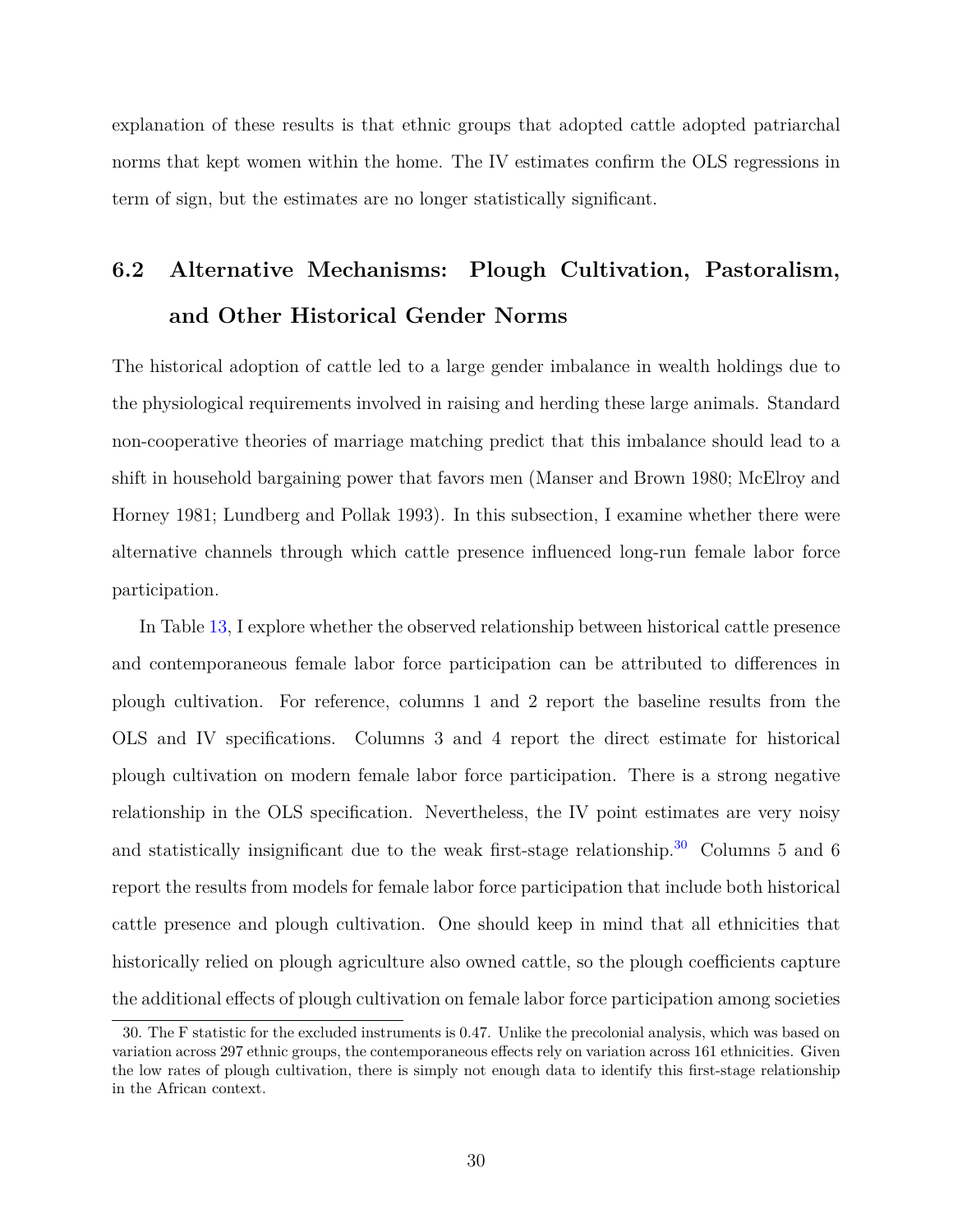that herded cattle.

The results for historical cattle presence are not driven by plough cultivation. Column 5 of Table [13](#page-66-0) shows that the coefficient on cattle remains negative and statistically significant after controlling for plough. I also find a significantly negative correlation between plough and female labor force participation (column 5 of Table [12\)](#page-65-0), consistent with Alesina, Giuliano, and Nunn (2013). In column 6 of Table [12](#page-65-0) I report IV results using the CSI and land suitability for plough-positive versus plough-negative crops as instruments for the two endogenous variables. The coefficient on cattle remains negative, while the coefficient on plough is positive. Both estimates are imprecise due to the fact that the instruments for plough cultivation have little explanatory power in Africa. Given this weak instrument issue, in column 7 of Table [12](#page-65-0) I report the results from regressions that use only the CSI as an instrument for historical cattle presence and control directly for historical plough cultivation. The coefficients on both explanatory variables are negative and statistically significant. In fact, the coefficient estimates for historical cattle presence are virtually identical to the baseline specification, suggesting that the influence of historical cattle presence on contemporaneous female labor force participation was not mediated through plough-based agricultural technology.

Cattle could affect female mobility through male absence. Men from pastoralist societies are more likely to spend days away from villages to herd animals. Recent research has shown that male absence generated incentives to regulate female sexuality and mobility (Becker 2019). If male absence alone is sufficient to generate the observed results, I would expect to see a similar association between female labor force participation and the presence of other herding animals, such as sheep and goats. To test for this, I regress my main outcome on an indicator for whether ancestors had sheep or goats. The coefficient for sheep and goat herding in column 2 of Table [15](#page-68-0) has the opposite sign. The effect of the presence of sheep and goats is positively associated with female labor force participation. This is consistent with the argument put forward by anthropologists that sheep and goats tend to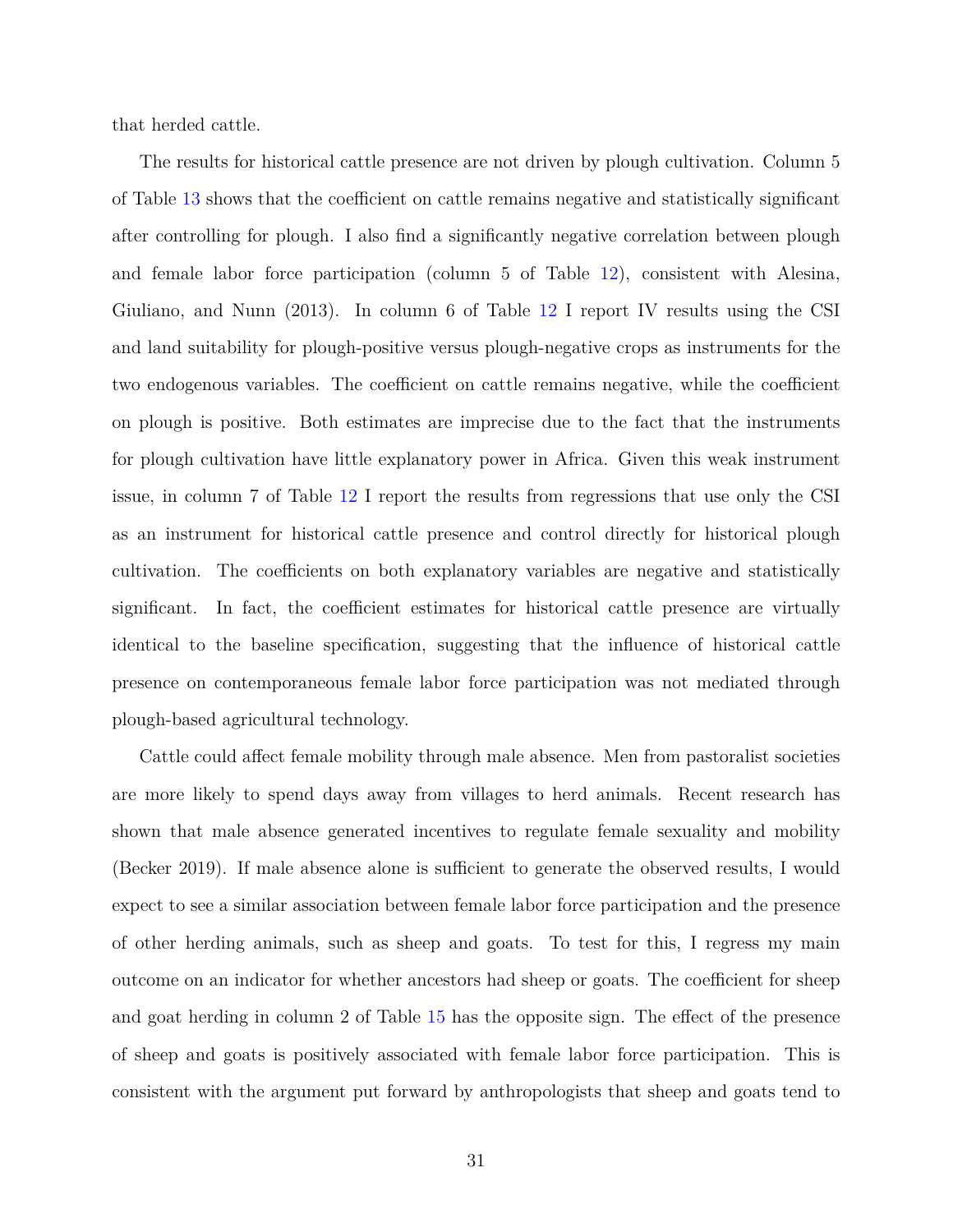be women's property, and consequently, the presence of these animals tends to increase female empowerment (Deere and Doss 2006). In column 3, I control for sheep and goat herding; historical adoption of cattle continues to have a sizeable negative impact on female labor force participation, albeit one that is statistically insignificant. These findings suggest that the effect of cattle on today's female labor force participation is not driven by male-absence culture.[31](#page-31-0)

A third possibility is that historical cattle presence led to a broad shift towards patriarchal norms that were unconducive to women's employment. I explore this question in Table [15.](#page-68-0) These models report the OLS and IV results for historical cattle presence, controlling for other historical societal norms (patrineal descent, patrilocal marriage, polygyny marriage, and brideprice marriage).<sup>[32](#page-31-1)</sup> Controlling for ancestral patrilineal norms reduces the coefficient on cattle from -0.044 to -0.029, although it remains statistically significant, consistent with patrilineal regimes acting as potential transmission mechanisms for the long-run decrease in female labor force participation. Columns 5 to 12 show that none of the other historical norms (patrilocality, polygyny, or brideprice) have any impact on the main estimates.

The results in this section suggest that the negative relationship between historical cattle presence and contemporaneous female labor force participation was not driven by plough agricultural technology, male absence associated with pastoralism, or changes in the norms governing marriage. Instead, the results appear to be consistent with the historical adoption of cattle having led to a shift in bargaining power that ultimately caused societies to adopt norms and cultures that favored men.

<span id="page-31-0"></span><sup>31.</sup> Controlling for patrilocality does not change the results, providing further evidence against pastoralism and male absence combined as a mechanism driving he results.

<span id="page-31-1"></span><sup>32.</sup> These results provide suggestive evidence for the mediating influence of these various factors given the endogeneity of the covariates.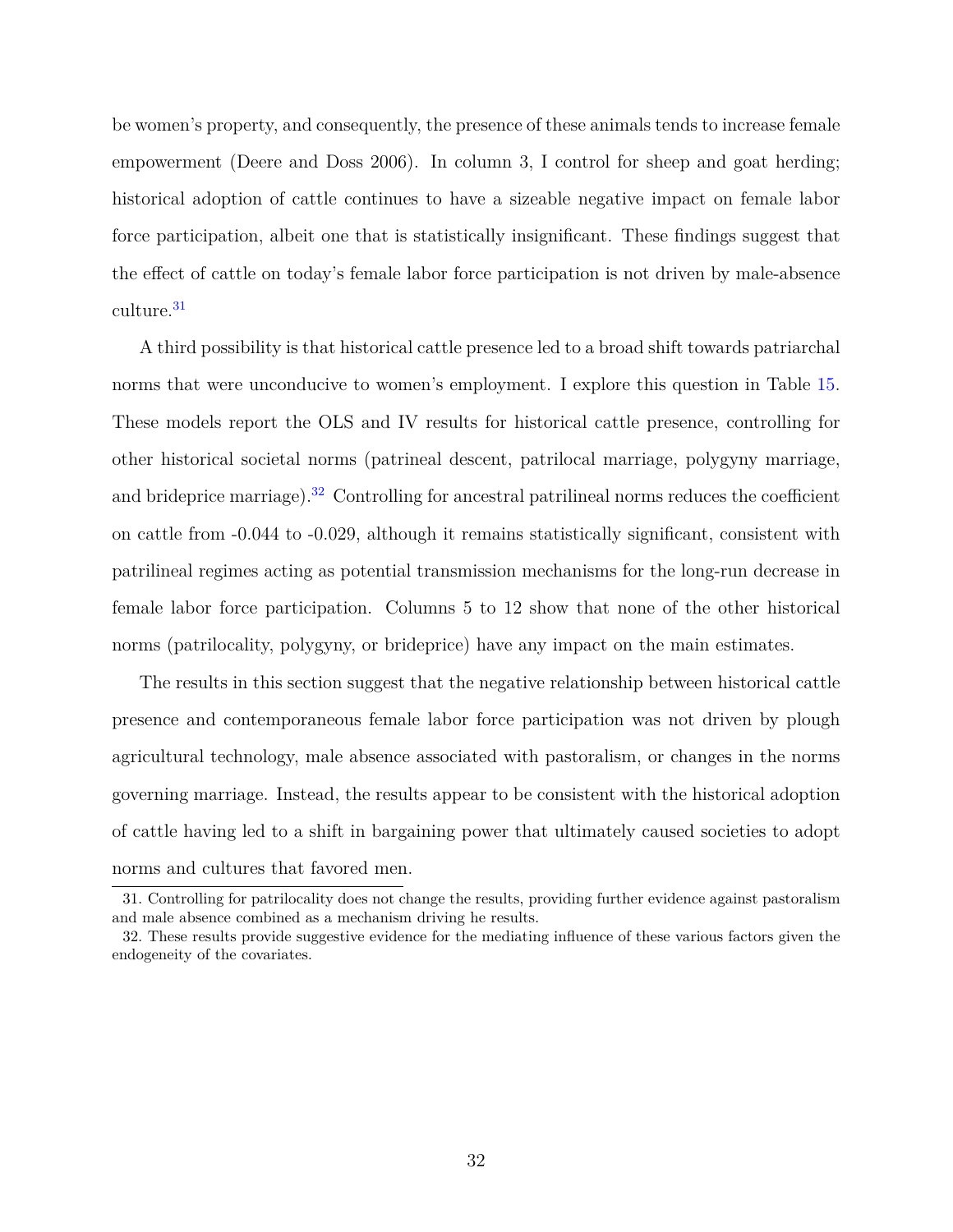## <span id="page-32-0"></span>**6.3 Historical Cattle Presence, Fertility, Marriage, and Household Decision-Making**

In this section I examine the effect of cattle on fertility and on marriage market outcomes such as polygyny, early marriage, and women's empowerment.

To explore the link between historical cattle presence and fertility, I use information from the DHS on the number of children a woman has ever born and re-estimate my preferred specification with fertility as the dependent variable. Column 7 of Table [16](#page-69-0) documents a positive and statistically significant relationship between cattle and fertility. Descendants of cattle-based ethnicities had 0.35 to 0.63 additional children, which represents a 12 to 21% increase in fertility. The results are consistent with the historical narrative: Historical cattle presence developed son preference for herding and is therefore likely to increase women's fertility. It is also in line with the general shift in bargaining power, since men prefer larger families.

Did cattle also affect marriage market outcomes such as age of marriage and polygyny? The decline in female labor force participation may have led to a decrease in the age of marriage if women were dependent on their husband's income for subsistence. Cattle may also have increased the practice of polygyny by increasing inequality in wealth holdings *among* males (Becker 1974). I examine the effects on age at first marriage in columns 1 and 2 in Table [16.](#page-69-0) The results show that the historical presence of cattle is associated with higher rates of early marriage, with estimates ranging from  $-0.78$  to  $-2.0$ .

Columns 3 and 4 report the results for polygynous marriage, measured as an indicator for whether a woman had co-wives.<sup>[33](#page-32-1)</sup> In both the OLS and IV specifications, I estimate positive and statistically significant effects of historical cattle presence, suggesting that ancestors from cattle-based societies were more likely to enter into polygynous marriage, with effect sizes that range from 15 to 30%. It is notable that historical cattle presence influences contemporaneous polygynous marriage rates despite having no influence on the practice in

<span id="page-32-1"></span><sup>33.</sup> Roughly 33% of respondents in the sample reported that they were part of a polygynous marriage.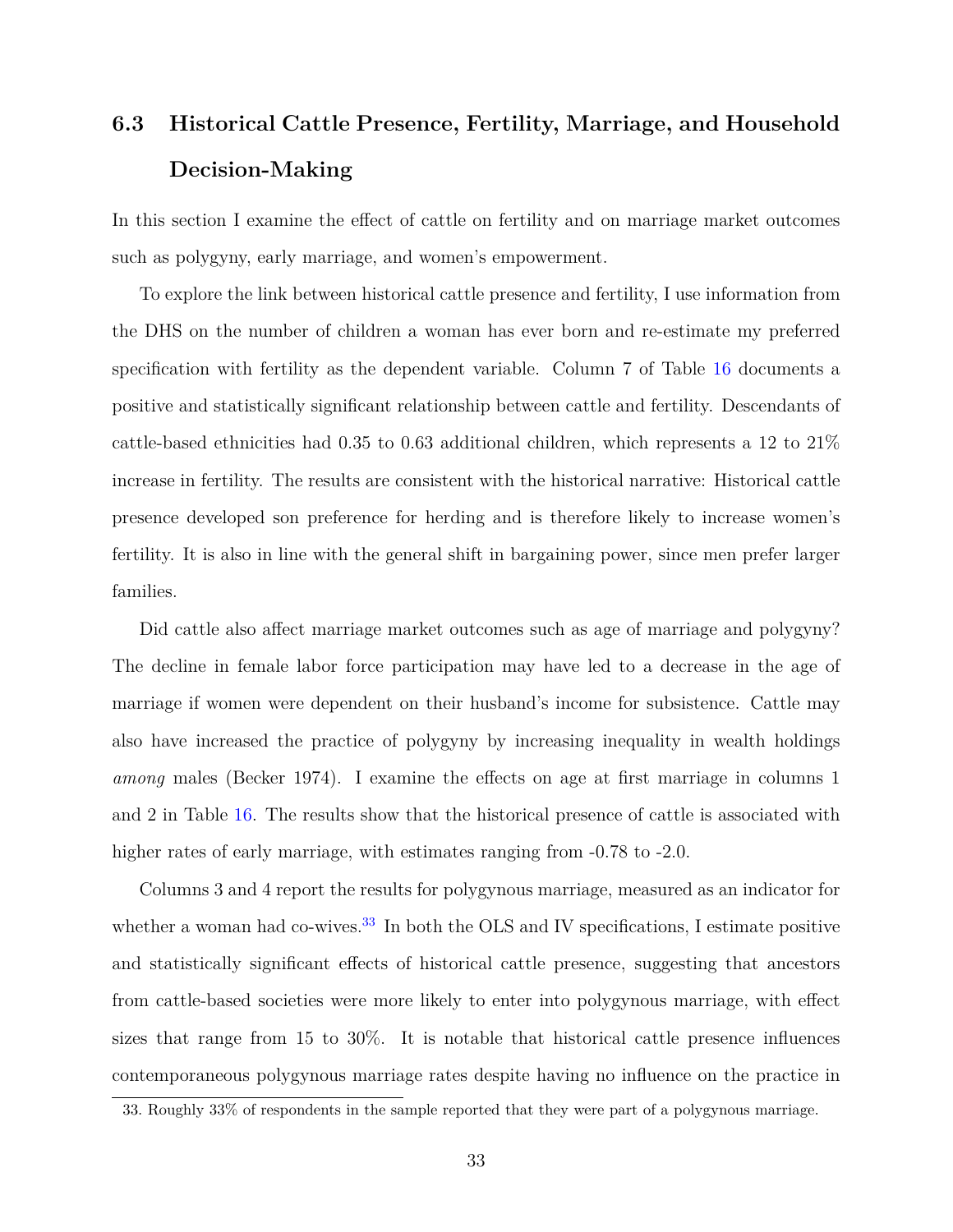precolonial Africa (Table [10,](#page-63-0) columns 1 and 2). One potential explanation is that the unequal distribution of assets across males arose only in the postcolonial period (Van de Walle 2009). Alternatively, the divergence in findings could simply reflect the near universality of this practice in precolonial Africa.[34](#page-33-1)

Lastly, I investigate whether cattle were related to women's bargaining power within the household. The analysis is based on self-reported questions from the DHS that capture women's ability to make decisions within the home. These questions include who makes decisions on specific issues such as health care, large purchases, visits to relatives, how many children to have, food to be cooked, and what to do with money women earn. I construct an ordered variable, *Female decision-making within household*, that ranges from 0 to 6, increasing with women's empowerment within the household.<sup>[35](#page-33-2)</sup> Columns 5 and 6 of Table [16](#page-69-0) document that women from ethnic groups that historically had cattle are today less likely to make decisions within their household. Column 5 induces that having ancestors that had cattle is associated with a reduction of 0.5 in the number of decisions women make within the home. These results provide further evidence that the historical adoption of cattle led to a shift in household bargaining power that favored men.

#### <span id="page-33-0"></span>**6.4 Persistence**

Why does historical cattle presence influence contemporaneous female labor force participation? One explanation is that animals still play a central role in these societies, and the forces that influenced women's outcomes in precolonial Africa continue to operate today. An alternative explanation is that the patterns may reflect cultural persistence. The historical presence of cattle may have fundamentally altered norms about women's role in society and these norms may have persisted even after the direct influence of the animals waned.<sup>[36](#page-33-3)</sup> In this section, I shed light on this question and explore the extent to which the

<span id="page-33-1"></span><sup>34.</sup> Polygyny is reported among 483 of the 508 societies in the Murdock's Atlas.

<span id="page-33-3"></span><span id="page-33-2"></span><sup>35.</sup> Women typically report making 2 to 4 decisions within their household.

<sup>36.</sup> Nunn (2012) proposed to view culture as a set of decision-making heuristics or rules of thumb that are used in the case of uncertain environments. According to Boyd and Richardson's 1988 models, when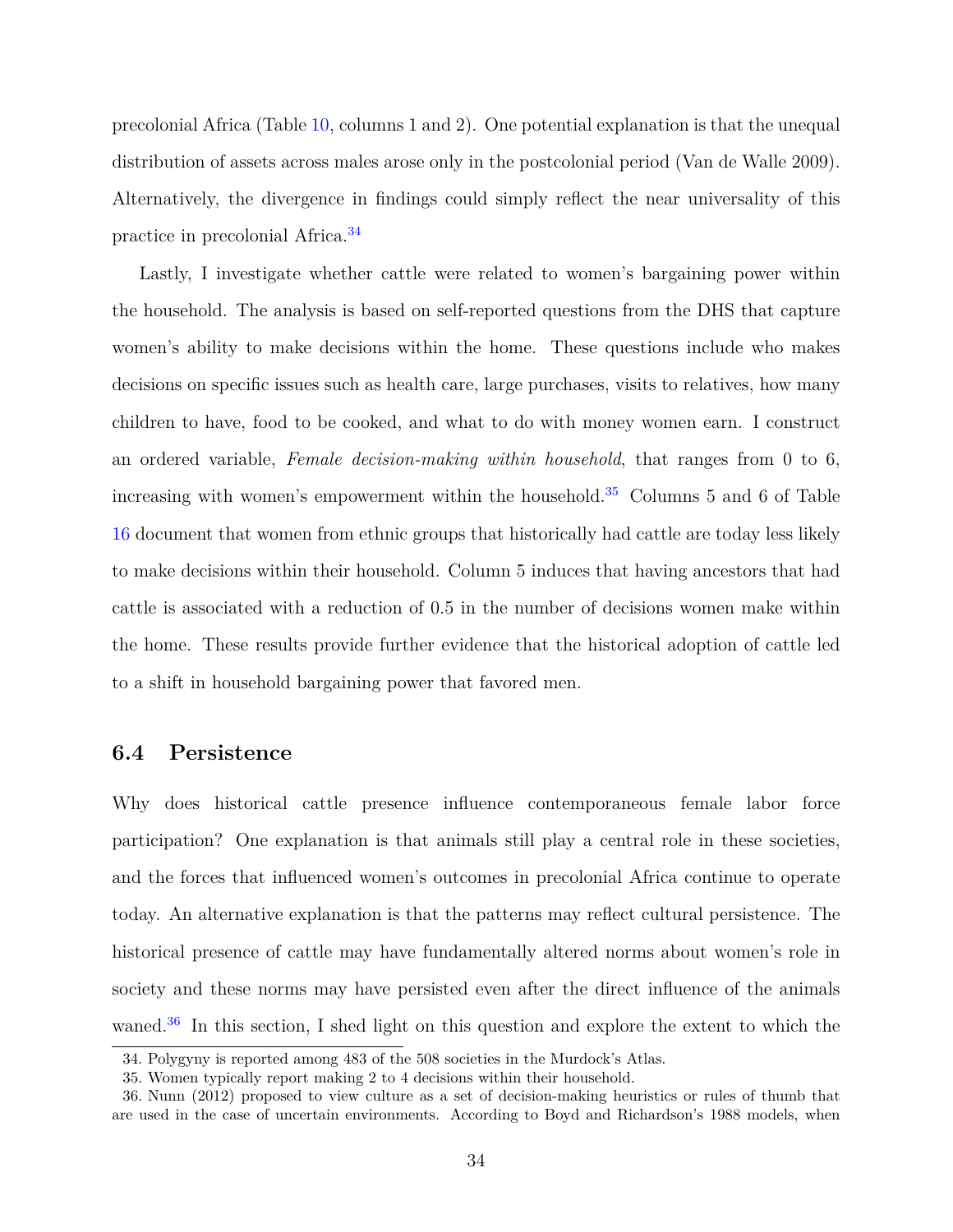long-run effects can be attributed to a persistent shift in cultural norms.

I begin by examining the extent to which the main results can be attributed to cultural persistence. Specifically, I investigate whether cattle have similar effects on women's employment in urban versus rural areas. Intuitively, the estimates for female labor force participation in urban areas should capture the independent effect of cultural norms since cattle are largely absent from these areas,  $37$  whereas the effects among the rural population represent the combined influence of the direct effect of cattle and persistent cultural norms. Although this comparison may be biased due to endogeneity in individuals' locational choices, to the extent that migrants to urban areas are generally less attached to historical cultural values, the estimates for the urban population tend to *understate* this cultural persistence channel.

I split the sample into urban and rural residence and re-estimate the baseline specifications. The results are presented in Table [17.](#page-70-0) The estimates for historical cattle presence are very similar across the two sub-samples. The point estimates are all large, negative, and statistically significant. The findings among the urban sample, in particular, provide strong evidence for a cultural persistence channel. Although cattle are largely absent from urban areas, the cultural norms they influenced over generations are portable and continue to shape women's employment outcomes.

To further explore the role of cultural persistence, I exploit information on current location of residence in the DHS data to construct a location-based indicator for historical cattle presence. This variable is equal to one if the individual currently resides in an ethnic homeland territory in which cattle were historically present. I re-run my preferred specifications, including both ethnicity-based and location-based measures of historical cattle presence. Identification in these models is based on the fact that roughly half of the DHS

information is costly or imperfect, it is optimal to develop rules of thumb in decision-making. These sets of decision-making heuristics are considered values and social norms and are transmitted across generations (Teso 2019).

<span id="page-34-0"></span><sup>37.</sup> Only 5% of urban households from the DHS own cattle.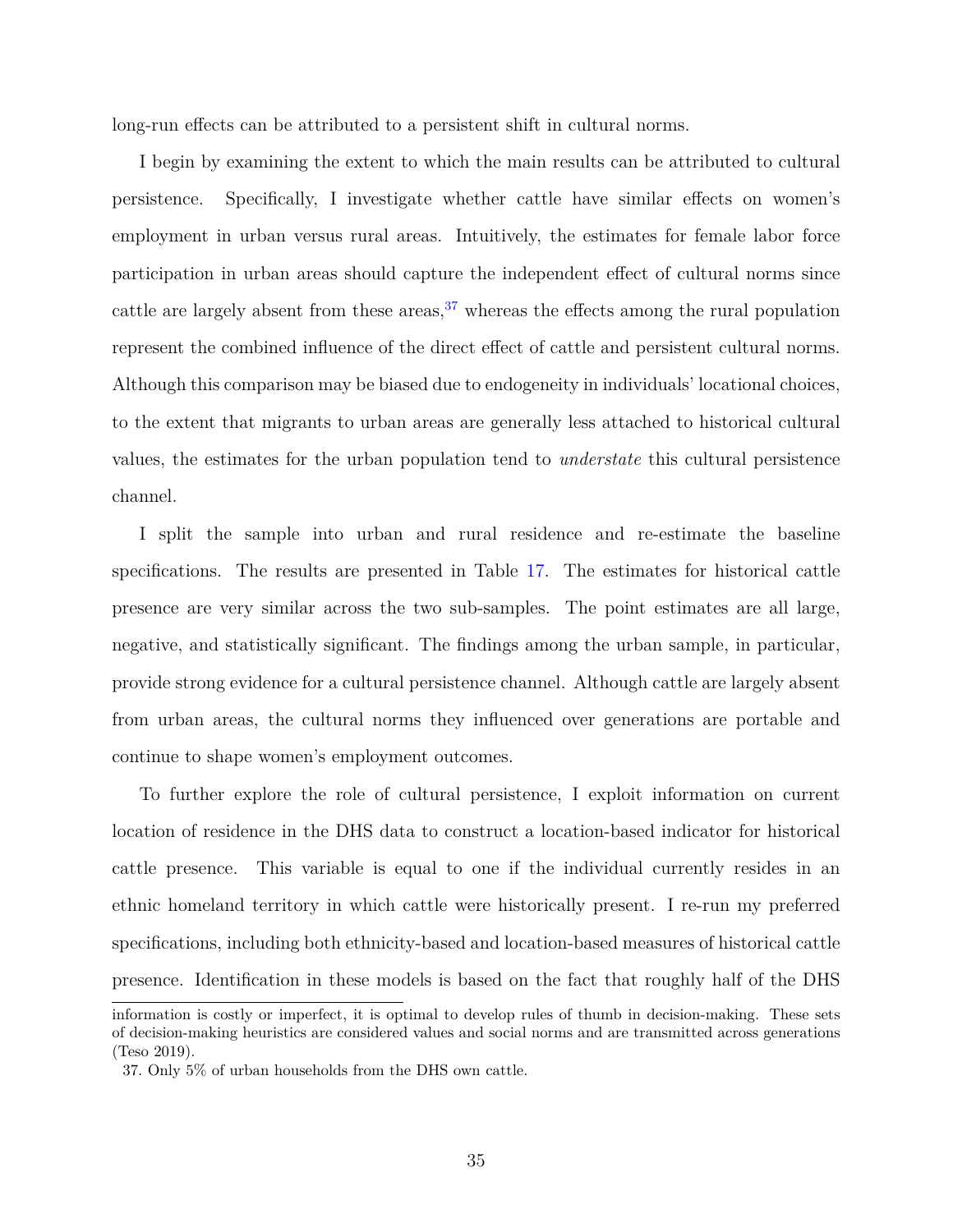respondents no longer reside within their former ethnic homeland.<sup>[38](#page-35-0)</sup> Columns 1 and 2 from Table [20](#page-73-0) report the effects of cattle presence on female labor force participation, my main result presented so far. The estimates are all large, negative, and statistically significant. Columns 3 and 4 report the coefficients for the OLS and IV estimates when the explanatory variable is location-based cattle presence. The OLS estimates are large and negative but insignificant. The IV estimates are negative and statistically significant, suggesting that cattle presence affects female labor force participation through location-fixed factors such as local institutions. Columns 5 and 6 report the estimates when I include both ethnicity-based cattle presence and location-based cattle presence. The results show that controlling for location-based cattle presence does not alter the coefficients for ethnicity-based cattle presence. In addition, the estimates for location-based cattle presence are no longer significant. Together, these results provide further evidence for the cultural legacy of cattle, independent of their contemporaneous influence on female labor force participation.

Lastly, I investigate the role of colonization in the persistent effect of historical cattle presence. I exploit the fact that French and English colonizers developed different policies of assimilation. In contrast to the English indirect rule, French colonizers adopted a policy of assimilation which promoted French over African culture. I use data from Laporta et al. (2008), and I examine whether cattle affect women's employment differently in former French versus English colonies. I re-estimate the baseline specifications including a dummy for French colonization and an interaction term between cattle presence and French colonization. The results are presented in Table [21.](#page-74-0) Columns 1 and 2 report the main result presented so far. Column 3 presents the OLS estimates of the effect of French colonization on female labor force participation. The coefficients are large, negative, and statistically significant. Women from French-colonized countries are more likely to participate in the workplace today compared to those from English-colonized countries. Columns 6 and 7 report the

<span id="page-35-0"></span><sup>38.</sup> This out migration may have occurred either in the current generation or in previous generations, in the century since much of the Murdock data were assembled. Columns 7 and 8 of Table [20](#page-73-0) show that historical ancestral cattle presence is unrelated to the probability that individuals have left their ancestral homeland.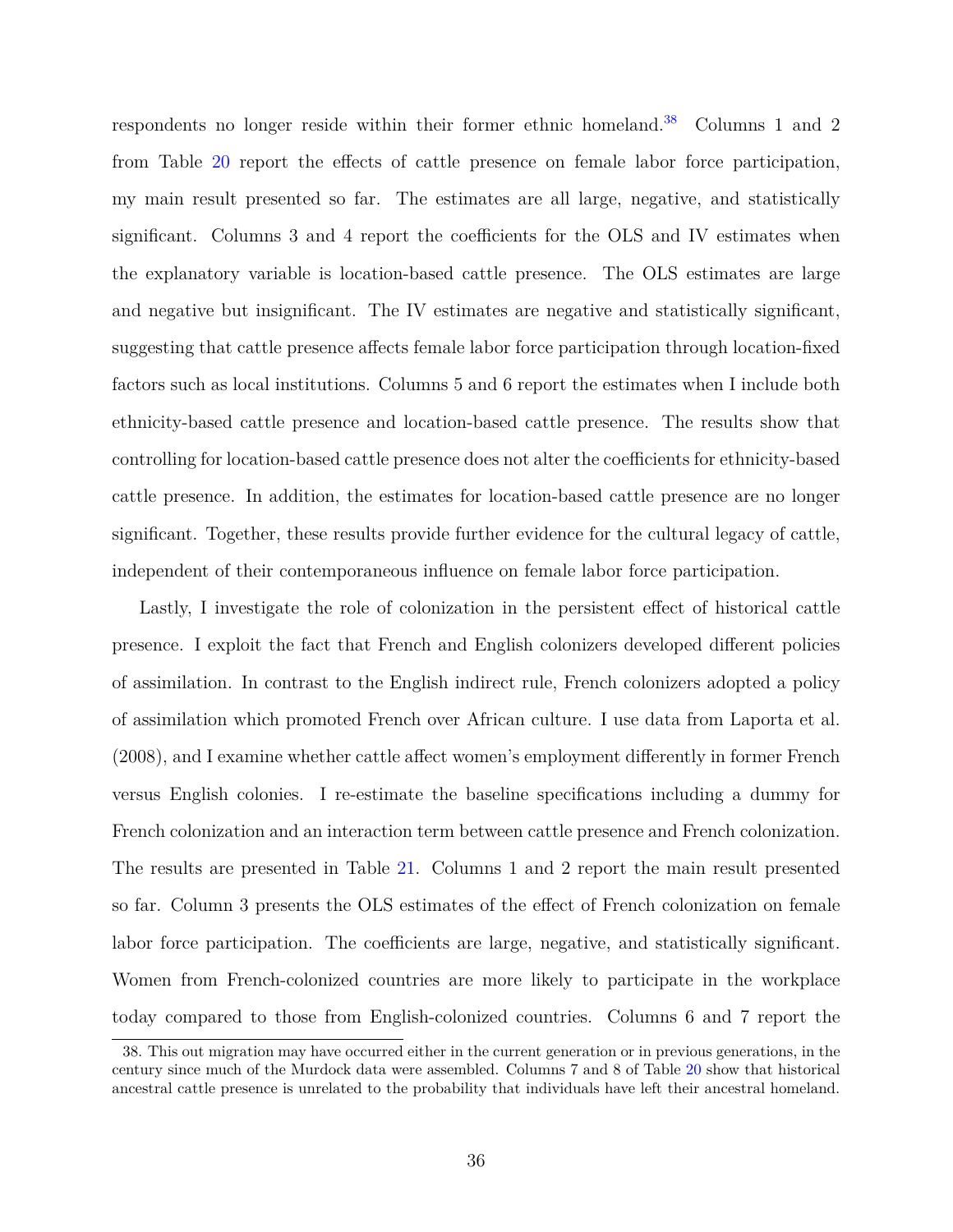coefficients for the OLS and IV estimates when I include the interaction term, a dummy for French colonization, and historical cattle presence. The OLS estimates on historical cattle presence remain stable, although statistically insignificant. The IV estimates are negative and statistically significant at 10%. However, the estimates for the interaction term between French colonization and historical cattle presence are statistically significant for neither OLS nor IV specifications. Taken together, these results provide consistent evidence that cattle have not influenced women's employment in French versus English colonies differently.

### **7 Conclusion**

Anthropologists have long considered the presence of cattle as an important determinant of patriarchal norms in Africa. I empirically test this hypothesis in both the precolonial and modern era. My analysis relies on both information on historical ethnic norms from the *Ethnographic Atlas* and data from *Demographic and Health Surveys* on modern women's outcomes. To establish the causal impact of historical cattle presence on gender roles, I exploit geo-climatic factors as a source of plausibly exogenous variation in the likelihood of historical cattle adoption.

The paper's findings show that cattle-based societies had more historical gender inequality, as measured by female participation in agriculture, inheritance rules, and other marriage customs. Moreover, I find that gender inequality has persisted into the modern era, with descendants of cattle-based societies having lower labor force participation rates, marrying at younger ages, having higher fertility rates, and participating less in household decision-making. The results cannot be attributed to either plough agriculture or pastoralism. Instead, the findings are consistent with a setting in which the historical adoption of cattle led to a shift of resources to men, which ultimately caused societies to adopt patriarchal norms that have persisted to the present day, even in areas where cattle no longer play an important role in society.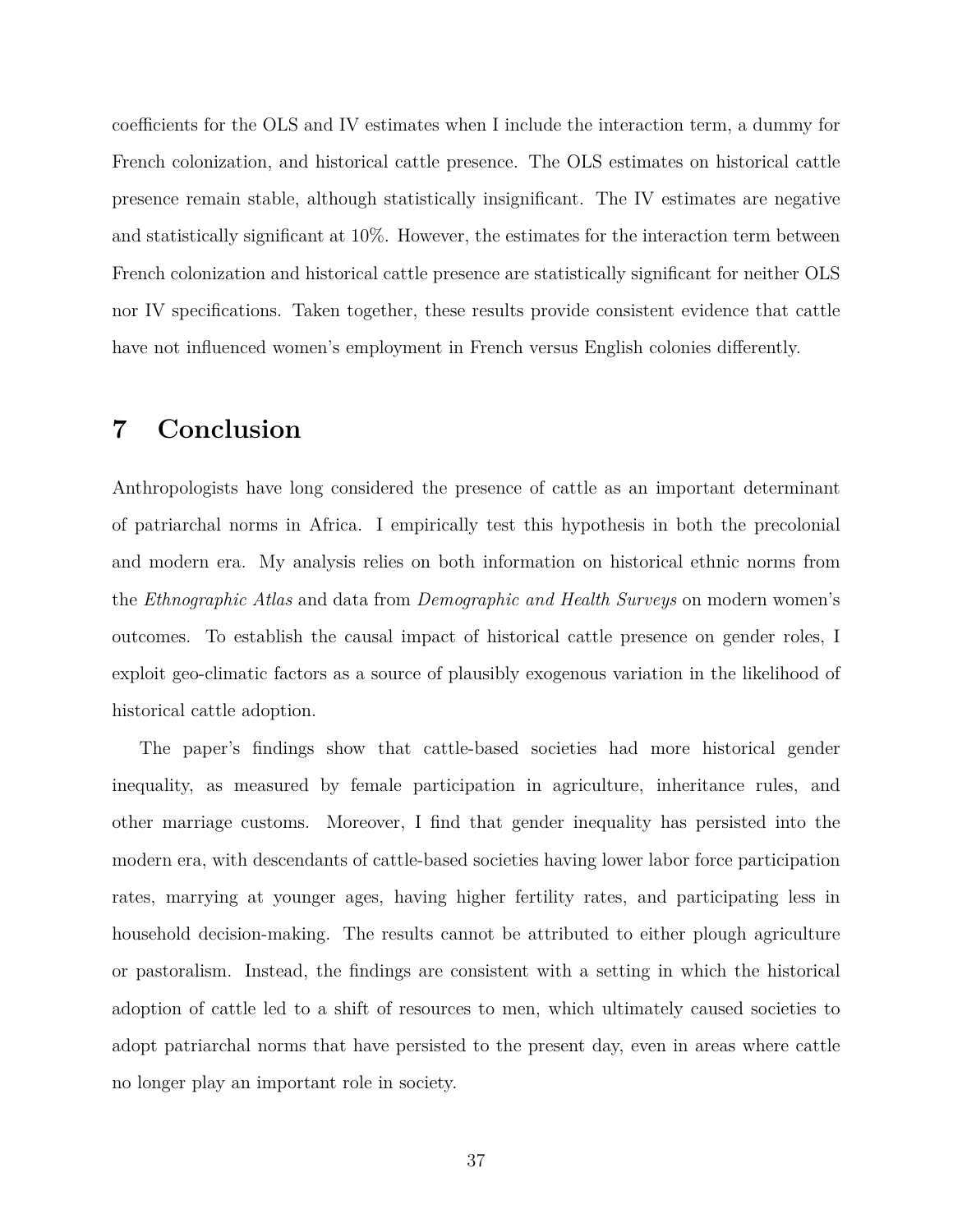This paper adds to our understanding of the origins of the large differences in gender roles throughout Sub-Saharan Africa. In addition to establishing the role of cattle domestication in driving these patterns, the results demonstrate the persistence of traditional norms regarding the role of women in society, and how these norms can outlast the initial economic forces that created them. Understanding the sources of this persistence, and how policy can best be designed to break these patterns, is a potentially fruitful area for future research.

#### **References**

- Aberle, David F. "Matrilineal descent in cross-cultural comparison." *Matrilineal kinship*, 1961, 655–730.
- Albanesi, Stefania, and Claudia Olivetti. *Gender roles and technological progress*, 2007.
- Alesina, Alberto, Benedetta Brioschi, and Eliana La Ferrara. "Violence Against Women: A Cross-cultural Analysis for Africa." *Economica* 88, no. 349 (2021): 70–104.
- Alesina, Alberto, Paola Giuliano, and Nathan Nunn. "Fertility and the Plough." *American Economic Review* 101, no. 3 (2011): 499–503.
- . "On the origins of gender roles: Women and the plough." *The Quarterly Journal of Economics* 128, no. 2 (2013): 469–530.
- Alsan, Marcella. "The effect of the tsetse fly on African development." *American Economic Review* 105, no. 1 (2015): 382–410.
- Andersen, Steffen, Seda Ertac, Uri Gneezy, John A List, and Sandra Maximiano. "Gender, competitiveness, and socialization at a young age: Evidence from a matrilineal and a patriarchal society." *Review of Economics and Statistics* 95, no. 4 (2013): 1438–1443.
- Anderson, Siwan. "The economics of dowry and brideprice." *Journal of Economic Perspectives* 21, no. 4 (2007): 151–174.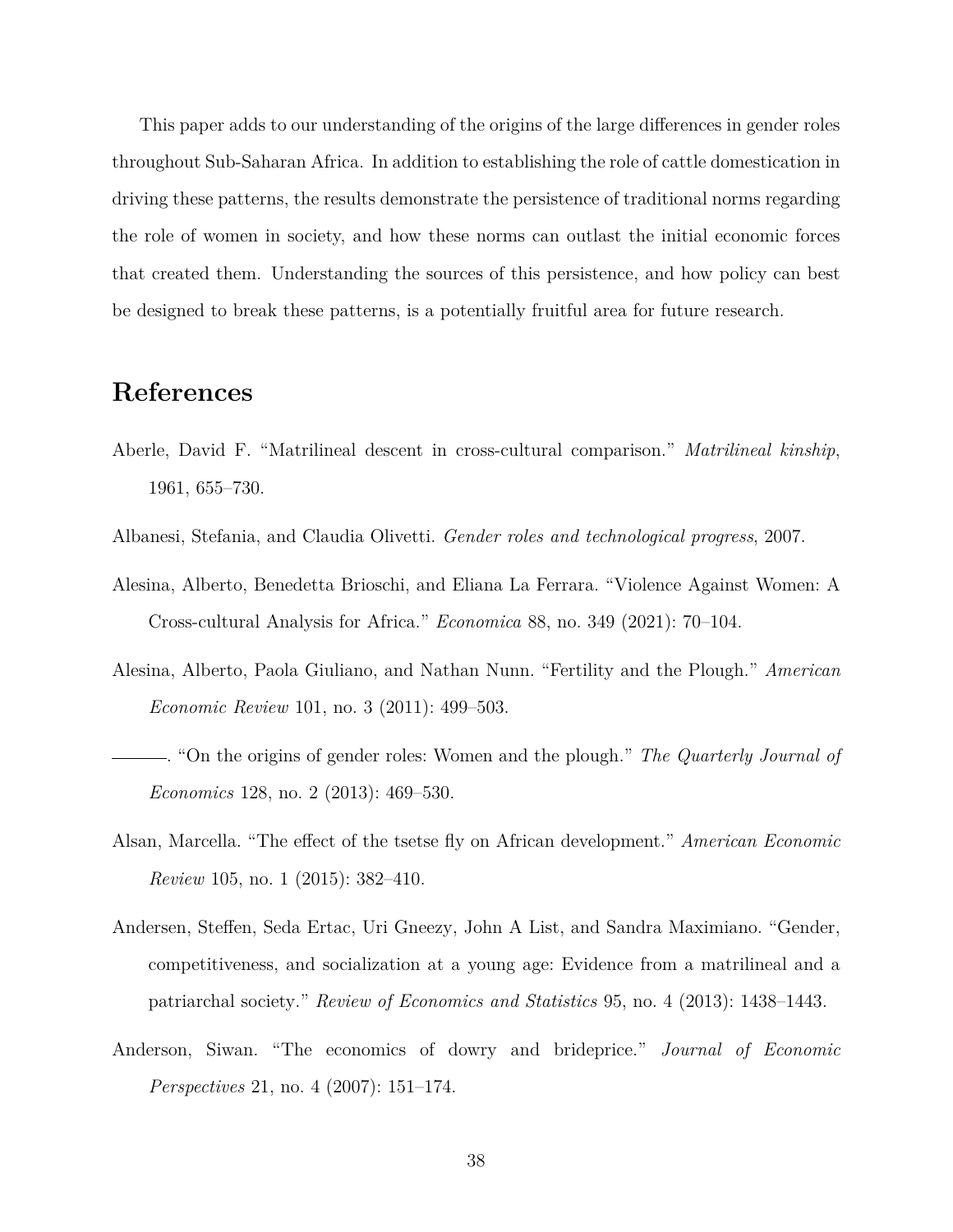- Arnold, Fred, Minja Kim Choe, and Tarun K Roy. "Son preference, the family-building process and child mortality in India." *Population studies* 52, no. 3 (1998): 301–315.
- Ashraf, Nava, Natalie Bau, Nathan Nunn, and Alessandra Voena. "Bride price and female education." *Journal of Political Economy* 128, no. 2 (2020): 591–641.
- Bailey, Derek W, John E Gross, Emilio A Laca, Larry R Rittenhouse, Michael B Coughenour, David M Swift, and Phillip L Sims. "Mechanisms that result in large herbivore grazing distribution patterns." *Rangeland Ecology & Management/Journal of Range Management Archives* 49, no. 5 (1996): 386–400.
- Bau, Natalie. "Can policy change culture? Government pension plans and traditional kinship practices." *American Economic Review* 111, no. 6 (2021): 1880–1917.
- Becker, Anke. "On the economic origins of restrictions on women's sexuality," 2019.
- Becker, Gary S. "A theory of marriage: Part II." *Journal of political Economy* 82, no. 2, Part 2 (1974): S11–S26.
- Bertocchi, Graziella, and Arcangelo Dimico. "The long-term determinants of female HIV infection in Africa: The slave trade, polygyny, and sexual behavior." *Journal of Development Economics* 140 (2019): 90–105.
- Boserup, Ester, Su Fei Tan, and Camilla Toulmin. *Woman's role in economic development*. Routledge, 1970.
- Boyd, Robert, and Peter J Richerson. *Culture and the evolutionary process*. University of Chicago press, 1988.
- Burchell, William John. *Travels in the interior of southern Africa*. Vol. 1., 1822.
- Cameron, A Colin, Jonah B Gelbach, and Douglas L Miller. "Robust inference with multiway clustering." *Journal of Business & Economic Statistics* 29, no. 2 (2011): 238–249.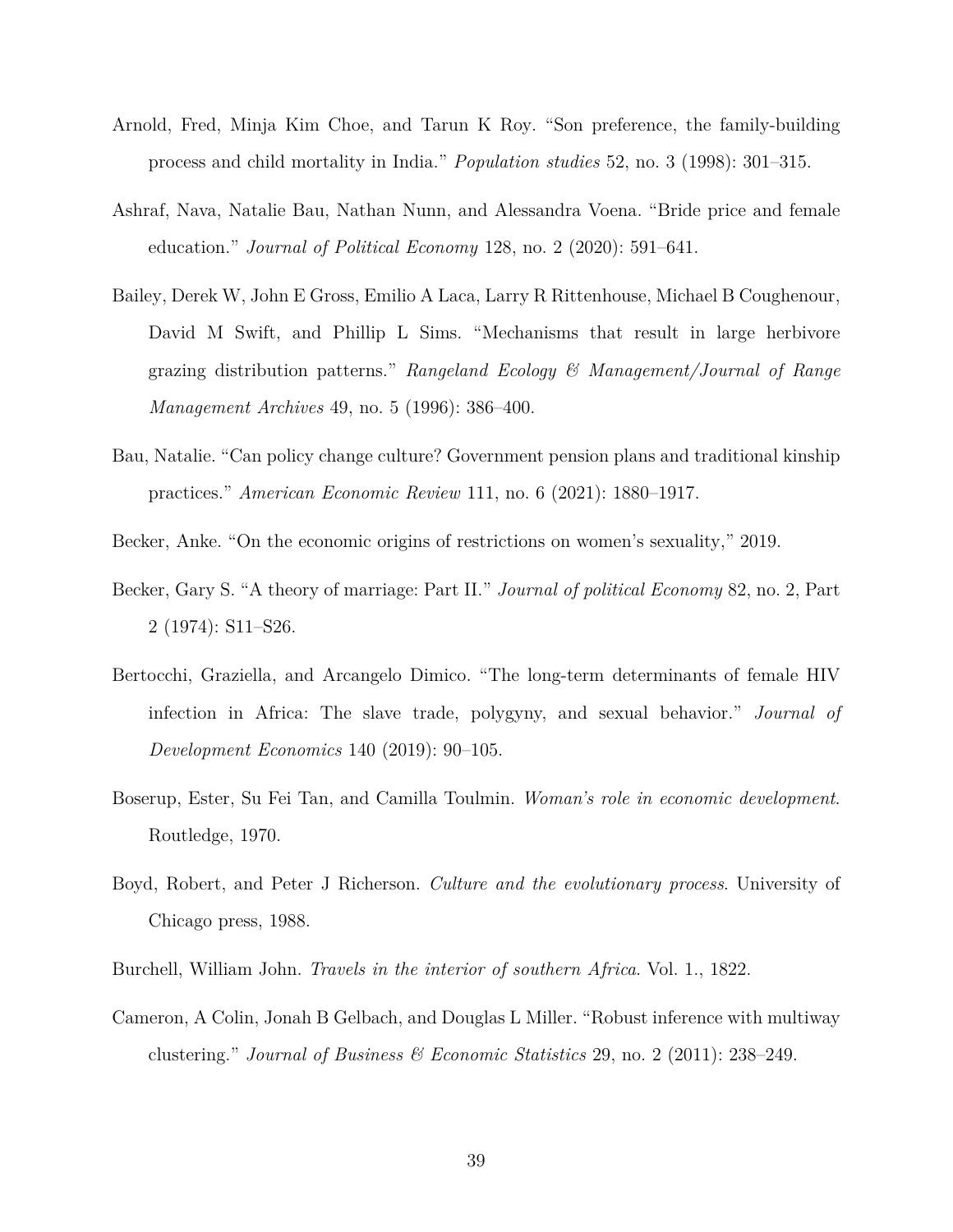- Chakraborty, Tanika, and Sukkoo Kim. "Kinship institutions and sex ratios in India." *Demography* 47, no. 4 (2010): 989–1012.
- Comaroff, John L. "Goodly beasts, beastly goods: cattle and commodities in a South African context." *American ethnologist* 17, no. 2 (1990): 195–216.
- Conley, Timothy G. "GMM estimation with cross sectional dependence." *Journal of econometrics* 92, no. 1 (1999): 1–45.
- Dalton, John T, and Tin Cheuk Leung. "Why is polygyny more prevalent in Western Africa? An African slave trade perspective." *Economic Development and Cultural Change* 62, no. 4 (2014): 599–632.
- Das Gupta, Monica, Jiang Zhenghua, Li Bohua, Xie Zhenming, Woojin Chung, and Bae Hwa-Ok. "Why is son preference so persistent in East and South Asia? A cross-country study of China, India and the Republic of Korea." *The Journal of Development Studies* 40, no. 2 (2003): 153–187.
- Deere, Carmen Diana, and Cheryl R Doss. "The gender asset gap: What do we know and why does it matter?" *Feminist economics* 12, nos. 1-2 (2006): 1–50.
- Deininger, Klaus, Aparajita Goyal, and Hari Nagarajan. "Women's inheritance rights and intergenerational transmission of resources in India." *Journal of Human Resources* 48, no. 1 (2013): 114–141.
- Deshler, W. "Cattle in Africa: Distribution, Types and Problems." *Geographical Review*, 1963.
- Diamond, Jared. "Guns." *Germs and Steel: The Fates of Human Societies, Vintage*, 1997, 186.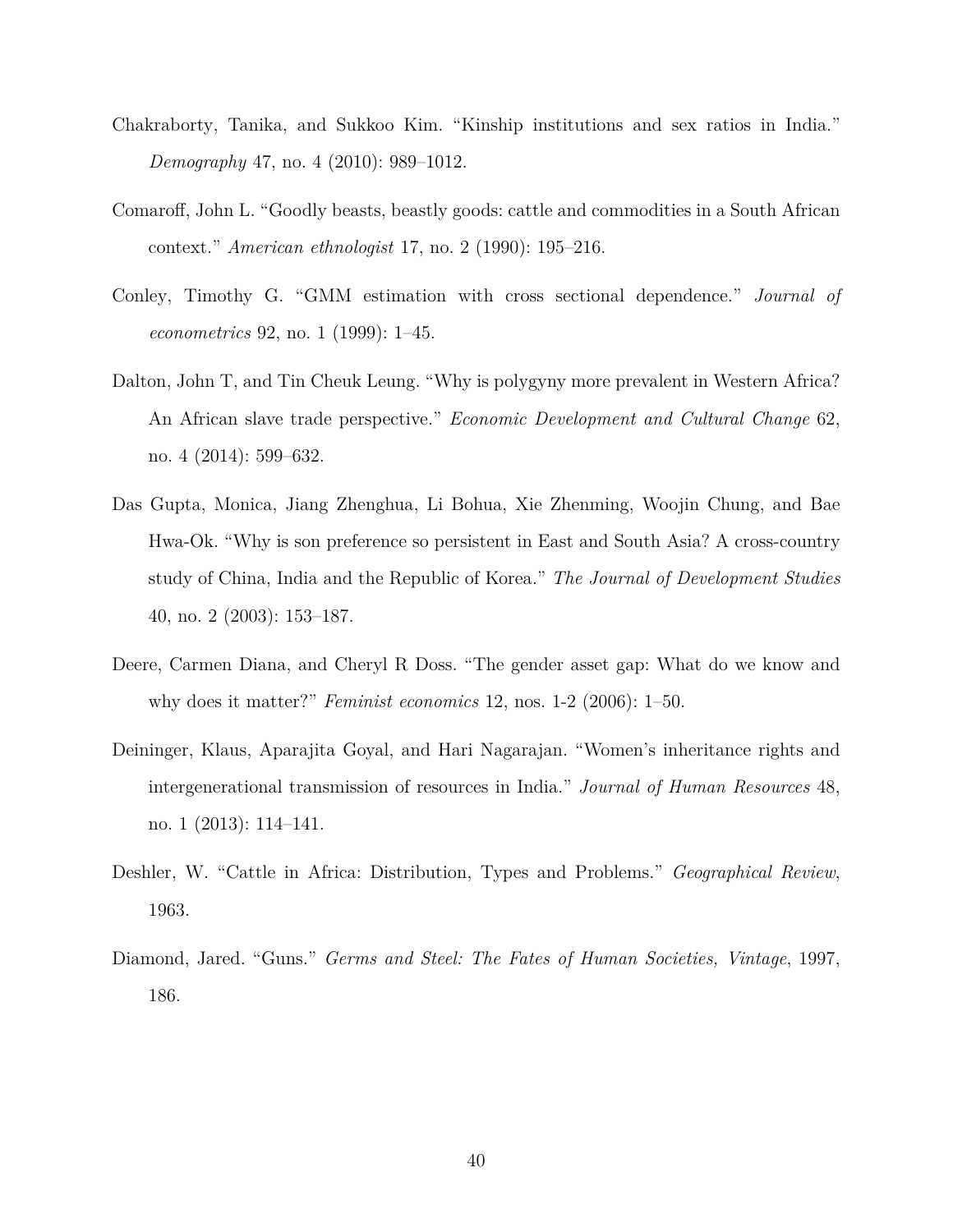- Dixon-Fyle, Mac. "Reflections on Economic and Social Change among the Plateau Tonga of Northern Rhodesia, c. 1890-1935." *The International Journal of African Historical Studies* 16, no. 3 (1983): 423–439.
- Duflo, Esther. "Women empowerment and economic development." *Journal of Economic literature* 50, no. 4 (2012): 1051–79.
- Dupire, Marguerite. "The position of women in a pastoral society." *Women of tropical Africa*, 1963, 47–92.
- Dyson, Tim, and Mick Moore. "On kinship structure, female autonomy, and demographic behavior in India." *Population and development review*, 1983, 35–60.
- Ebenstein, Avraham. "Patrilocality and missing women." *Available at SSRN 2422090*, 2014.
- Edlund, Lena, and Hyejin Ku. "The African slave trade and the curious case of general polygyny," 2011.
- Engels, Friedrich. *The origin of the family, private property and the state: in the Light of the Researches of Lewis H. Morgan*. Hottingen-Zurich, 1884.
- Epstein, H., and I. Mason. "Cattle. In: (ed. Mason IL) Evolution of Domesticated Animals." *Longman, New York*, 1984.
- Fenske, James. "African polygamy: Past and present." *Journal of Development Economics* 117 (2015): 58–73.
- . "Ecology, trade, and states in pre-colonial Africa." *Journal of the European Economic Association* 12, no. 3 (2014): 612–640.
- Fischer, Günther, HT Van Velthuizen, MM Shah, and Freddy O Nachtergaele. "Global agro-ecological assessment for agriculture in the 21st century: methodology and results," 2002.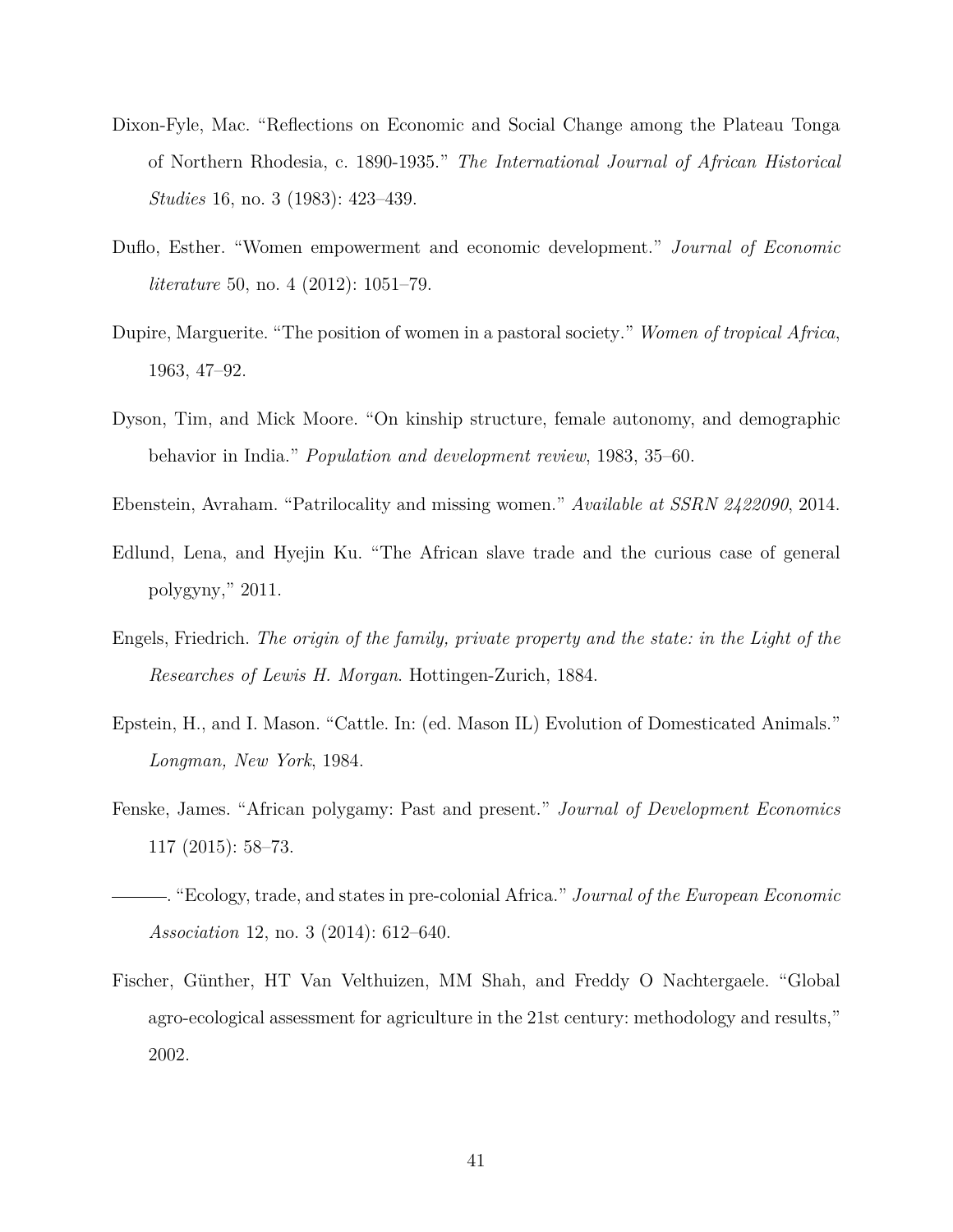- George, Melvin, Derek Bailey, Michael Borman, David Ganskopp, Gene Surber, and Norm Harris. "Factors and practices that influence livestock distribution." *University of California Agriculture and Natural Resources Communication Services, ANR Publication* 8217 (2007): 20.
- Gitungwa, Henriette. "The Relationship of Male and Female Pastoralist Income with Household Food Security and Nutrition Status in Tanzania: Maasai, Sukuma, and Barabaig Ethnic Groups.," 2018.
- Gneezy, Uri, Kenneth L Leonard, and John A List. "Gender differences in competition: Evidence from a matrilineal and a patriarchal society." *Econometrica* 77, no. 5 (2009): 1637–1664.
- Goldin, Claudia. "The quiet revolution that transformed women's employment, education, and family." *American economic review* 96, no. 2 (2006): 1–21.
- . *The U-shaped female labor force function in economic development and economic history*. Technical report. National Bureau of Economic Research, 1994.
- Goldin, Claudia, and Lawrence F Katz. "The power of the pill: Oral contraceptives and women's career and marriage decisions." *Journal of political Economy* 110, no. 4 (2002): 730–770.
- Goldschmidt, Walter. "The economics of brideprice among the Sebei and in East Africa." *Ethnology* 13, no. 4 (1974): 311–331.
- Graham, Jay P, Mitsuaki Hirai, and Seung-Sup Kim. "An analysis of water collection labor among women and children in 24 sub-Saharan African countries." *PloS one* 11, no. 6 (2016): e0155981.
- Green, Erik. "Production systems in pre-colonial Africa." *The History of African Development. African Economic History Network. Online at https://www. aehnetwork. org/textbook/. Accessed* 6, no. 27 (2013): 2017.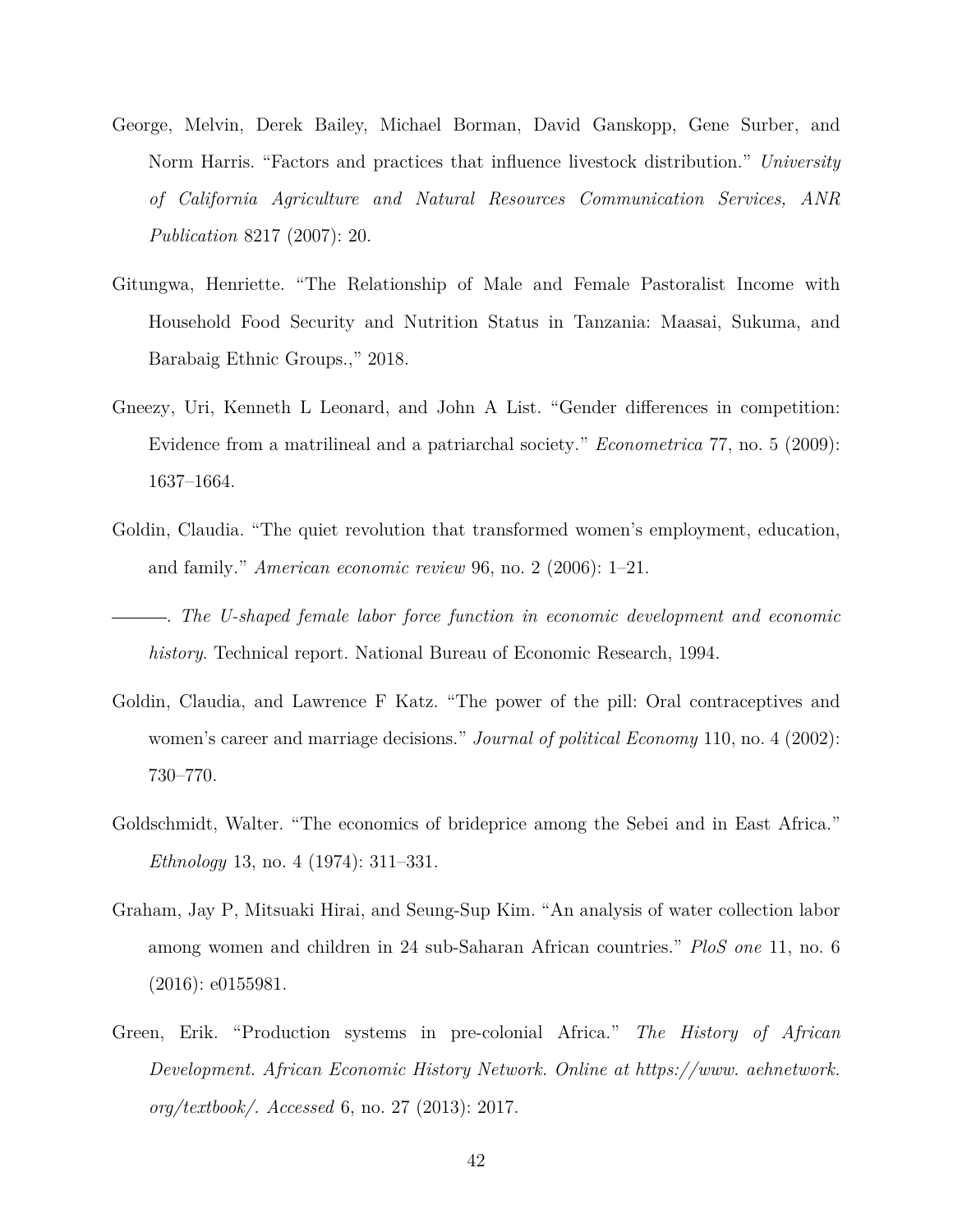- Greenwood, Jeremy, Ananth Seshadri, and Mehmet Yorukoglu. "Engines of liberation." *The Review of Economic Studies* 72, no. 1 (2005): 109–133.
- Grossbard, Amyra. "An economic analysis of polygyny: The case of Maiduguri." *Current anthropology* 17, no. 4 (1976): 701–707.
- Hanotte, Olivier, CL Tawah, DG Bradley, M Okomo, Y Verjee, J Ochieng, and JEO Rege. "Geographic distribution and frequency of a taurine Bos taurus and an indicine Bos indicus Y specific allele amongst sub-Saharan African cattle breeds." *Molecular ecology* 9, no. 4 (2000): 387–396.
- Hansen, Casper Worm, Peter Sandholt Jensen, and Christian Volmar Skovsgaard. "Modern gender roles and agricultural history: the Neolithic inheritance." *Journal of Economic Growth* 20, no. 4 (2015): 365–404.
- Henderson, Morgan, and Warren Whatley. "Pacification and gender in colonial Africa: evidence from the Ethnographic Atlas," 2014.
- Holden, Clare Janaki, and Ruth Mace. "Spread of cattle led to the loss of matrilineal descent in Africa: a coevolutionary analysis." *Proceedings of the Royal Society of London. Series B: Biological Sciences* 270, no. 1532 (2003): 2425–2433.
- Jayachandran, Seema. "The roots of gender inequality in developing countries." *economics* 7, no. 1 (2015): 63–88.
- Joshi, McLaughlin, and Phillips. "Types and breeds of African cattle." *FAO Agricultural Studies*, no. 37 (1957).
- Kiszewski, Anthony, Andrew Mellinger, Andrew Spielman, Pia Malaney, Sonia Ehrlich Sachs, and Jeffrey Sachs. "A global index representing the stability of malaria transmission." *The American journal of tropical medicine and hygiene* 70, no. 5 (2004): 486–498.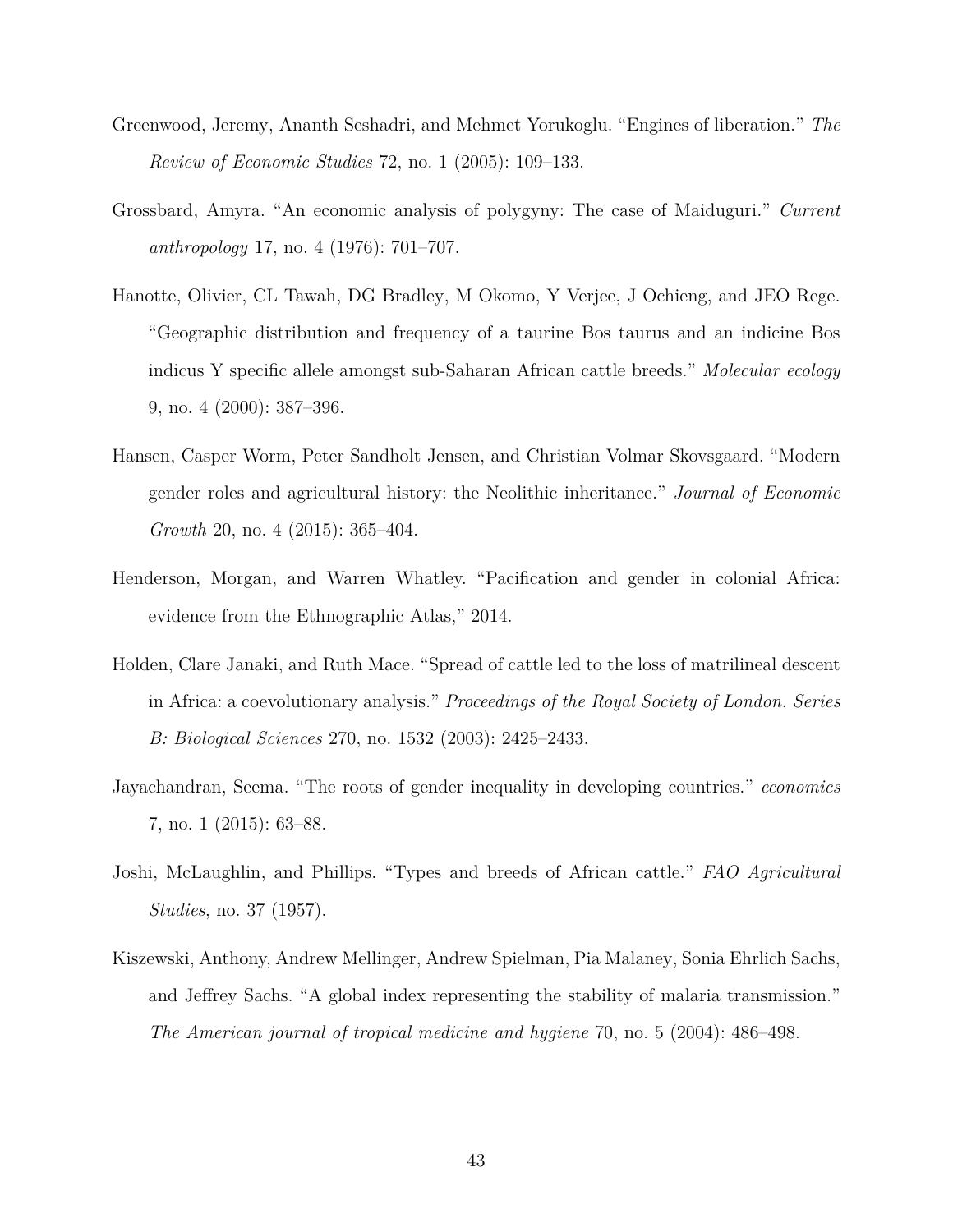- La Porta, Rafael, Florencio Lopez-de-Silanes, and Andrei Shleifer. "The economic consequences of legal origins." *Journal of economic literature* 46, no. 2 (2008): 285–332.
- Lewis, Joshua. "Infant Health, Women's Fertility, and Rural Electrification in the United States, 1930–1960." *The Journal of Economic History* 78, no. 1 (2018): 118–154.
- Lowes, Sara. "Matrilineal kinship and gender differences in competition." *Unpublished Manuscript*, 2018.
- . "Matrilineal kinship and spousal cooperation: Evidence from the matrilineal belt." *Unpublished manuscript. URL: https://scholar. harvard. edu/files/slowes/files/lowes\_matrilineal. pdf*, 2017.
- Lowes, Sara, and Nathan Nunn. "Bride price and the wellbeing of women." *Towards Gender Equity in Development*, 2017, 117.
- Lundberg, Shelly, and Robert A Pollak. "Separate spheres bargaining and the marriage market." *Journal of political Economy* 101, no. 6 (1993): 988–1010.
- Manser, Marilyn, and Murray Brown. "Marriage and household decision-making: A bargaining analysis." *International economic review*, 1980, 31–44.
- Marshall, Fiona, and Elisabeth Hildebrand. "Cattle before crops: the beginnings of food production in Africa." *Journal of World prehistory* 16, no. 2 (2002): 99–143.
- Mattioli, Raffaele C, Vijay S Pandey, Max Murray, and Julie L Fitzpatrick. "Immunogenetic influences on tick resistance in African cattle with particular reference to trypanotolerant N'Dama (Bos taurus) and trypanosusceptible Gobra zebu (Bos indicus) cattle." *Acta Tropica* 75, no. 3 (2000): 263–277.
- McElroy, Marjorie B, and Mary Jean Horney. "Nash-bargained household decisions: Toward a generalization of the theory of demand." *International economic review*, 1981, 333–349.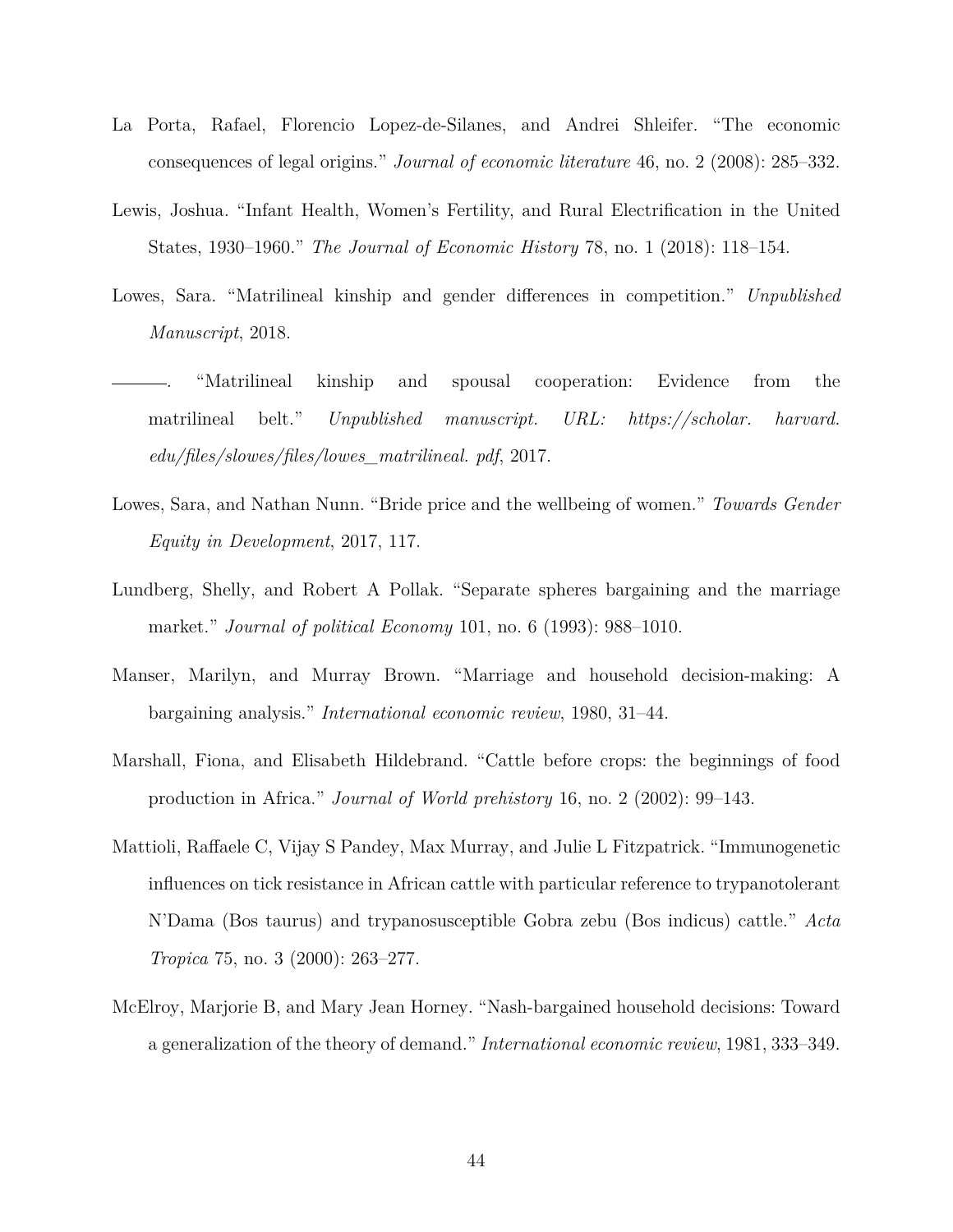- Michalopoulos, Stelios, and Elias Papaioannou. "Pre-colonial ethnic institutions and contemporary African development." *Econometrica* 81, no. 1 (2013): 113–152.
- Michalopoulos, Stelios, Louis Putterman, and David N Weil. *The influence of ancestral lifeways on individual economic outcomes in Sub-Saharan Africa*. Technical report. National Bureau of Economic Research, 2016.
- Miller, Grant. "Contraception as development? New evidence from family planning in Colombia." *The Economic Journal* 120, no. 545 (2009): 709–736.
- Morgan. "Systems of consanguinity and affinity of the human Family." *Washington*, 1871.
- Mukasa-Mugerwa, E. "A review of reproductive performance of female Bos indicus (zebu) cattle. ILCA Monograph 6." *Addis Ababa, Ethiopia*, 1989.
- Murdock, George P, and Douglas R White. "Standard cross-cultural sample." *Ethnology* 8, no. 4 (1969): 329–369.
- Murdock, George Peter. "Africa its peoples and their culture history," 1959.

. "Ethnographic atlas: a summary." *Ethnology* 6, no. 2 (1967): 109–236.

- Murray, Max, W Ivan Morrison, and DD Whitelaw. "Host susceptibility to African trypanosomiasis: trypanotolerance." *Advances in parasitology* 21 (1982): 1–68.
- Nunn, Nathan. "Culture and the historical process." *Economic History of Developing Regions* 27, no. sup1 (2012): S108–S126.
- Nunn, Nathan, and Leonard Wantchekon. "The slave trade and the origins of mistrust in Africa." *American Economic Review* 101, no. 7 (2011): 3221–52.
- Owens, M Keith, KAREN L Launchbaugh, and JW Holloway. "Pasture characteristics affecting spatial distribution of utilization by cattle in mixed brush communities." *Rangeland Ecology & Management/Journal of Range Management Archives* 44, no. 2 (1991): 118–123.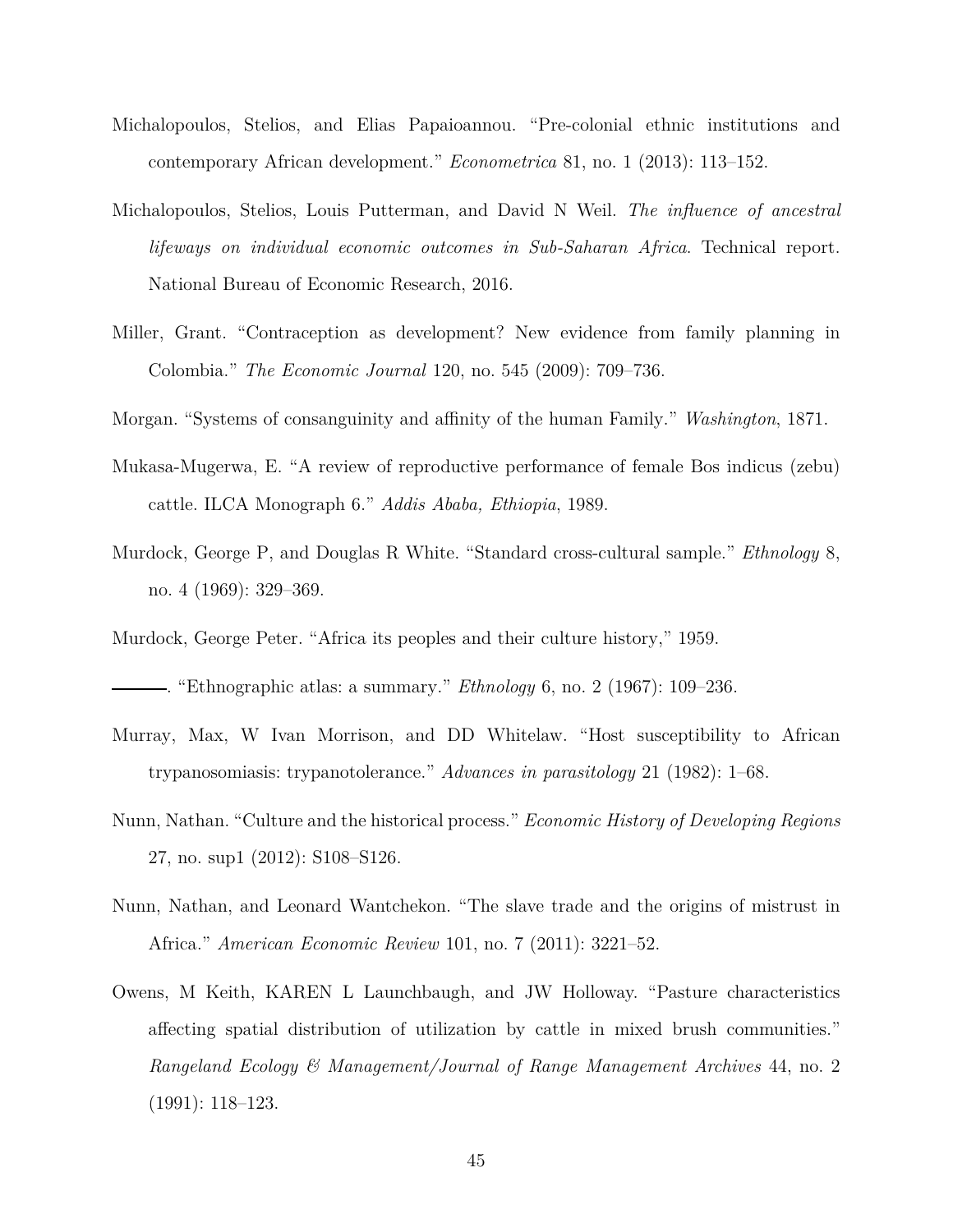- Pandey, Vibhuti. "Analysis and modeling of cattle distribution in complex agro-ecosystems of south Florida." PhD diss., University of Florida, 2007.
- Pryor, Frederic L. "The invention of the plow." *Comparative Studies in Society and history* 27, no. 4 (1985): 727–743.
- Quisumbing, Agnes R, Ruth Meinzen-Dick, Terri L Raney, André Croppenstedt, Julia A Behrman, and Amber Peterman. "Closing the knowledge gap on gender in agriculture." In *Gender in agriculture*, 3–27. Springer, 2014.
- Ross, Michael L. "Oil, Islam, and women." *American political science review* 102, no. 1 (2008): 107–123.
- Schneider, Harold K. "Economics in East African aboriginal societies." *Economic transition in Africa*, 1964, 108–123.
- . "The subsistence role of cattle among the Pakot and in East Africa." *American Anthropologist* 59, no. 2 (1957): 278–300.
- Senft, RLLR, LR Rittenhouse, and RG Woodmansee. "Factors influencing patterns of cattle grazing behavior on shortgrass steepe." *Rangeland Ecology & Management/Journal of Range Management Archives* 38, no. 1 (1985): 82–87.
- Teso, Edoardo. "The long-term effect of demographic shocks on the evolution of gender roles: Evidence from the transatlantic slave trade." *Journal of the European Economic Association* 17, no. 2 (2019): 497–534.
- Trivers, Robert. *Parental investment and sexual selection*. Vol. 136. Biological Laboratories, Harvard University Cambridge, MA, 1972.
- Van de Walle, Nicolas. "The institutional origins of inequality in Sub-Saharan Africa." *Annual Review of Political Science* 12 (2009): 307–327.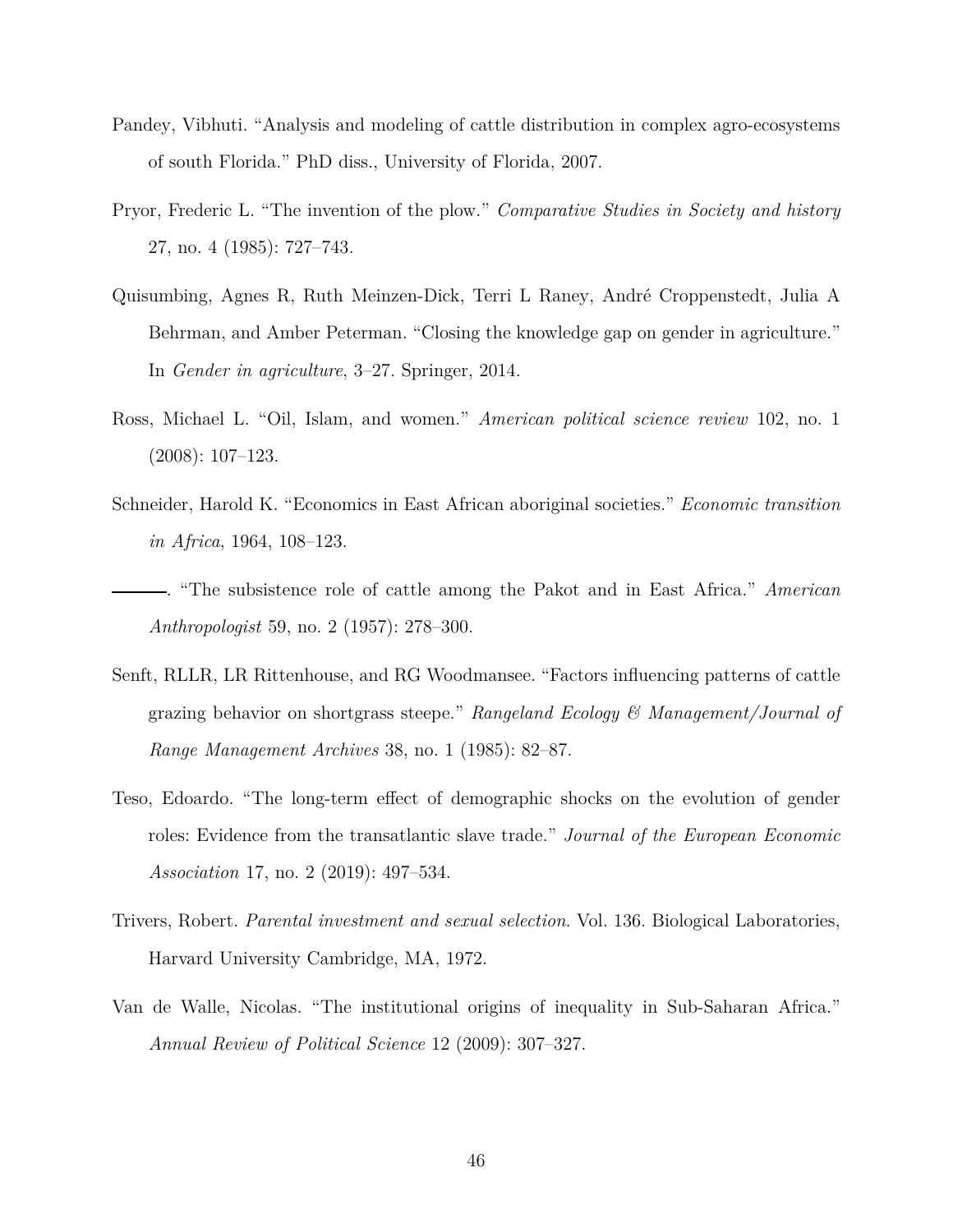Voigtländer, Nico, and Hans-Joachim Voth. "How the West" Invented" fertility restriction." *American Economic Review* 103, no. 6 (2013): 2227–64.

Vroklage, Bernh. "Bride price or dower." *Anthropos*, no. H. 1./2 (1952): 133–146.

- World-Bank. *World development report 2012: Gender equality and development*. The World Bank, 2011.
- Xia, Xuhua. "Uncertainty of paternity can select against paternal care." *The American Naturalist* 139, no. 5 (1992): 1126–1129.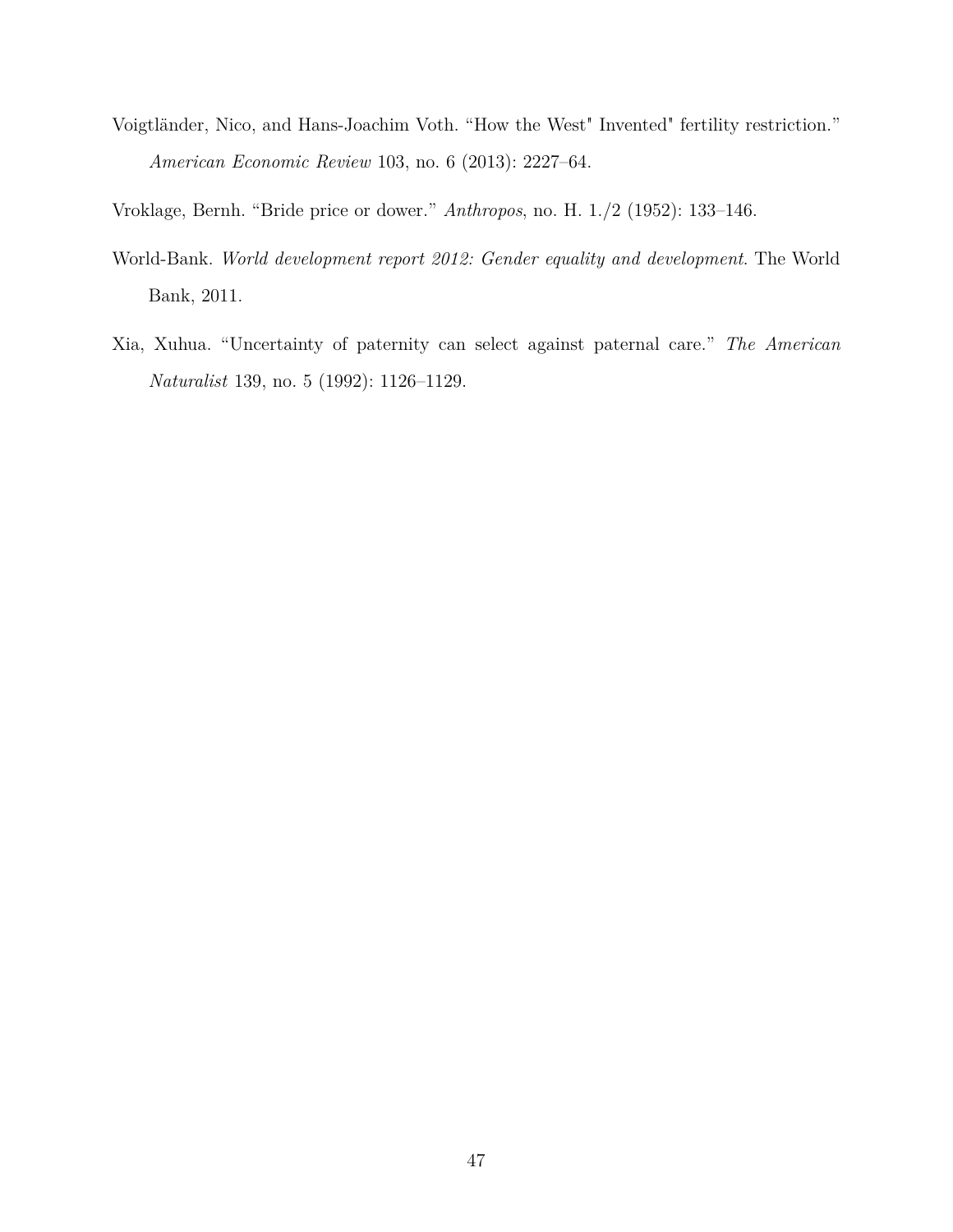# **Appendix**

## **Tables and Figures**





*Notes:* This figure from Joshi, McLaughlin, and Phillips (1957) shows an Ankole cow in Uganda. The horns measure 52 in. (132 cm) between the tips.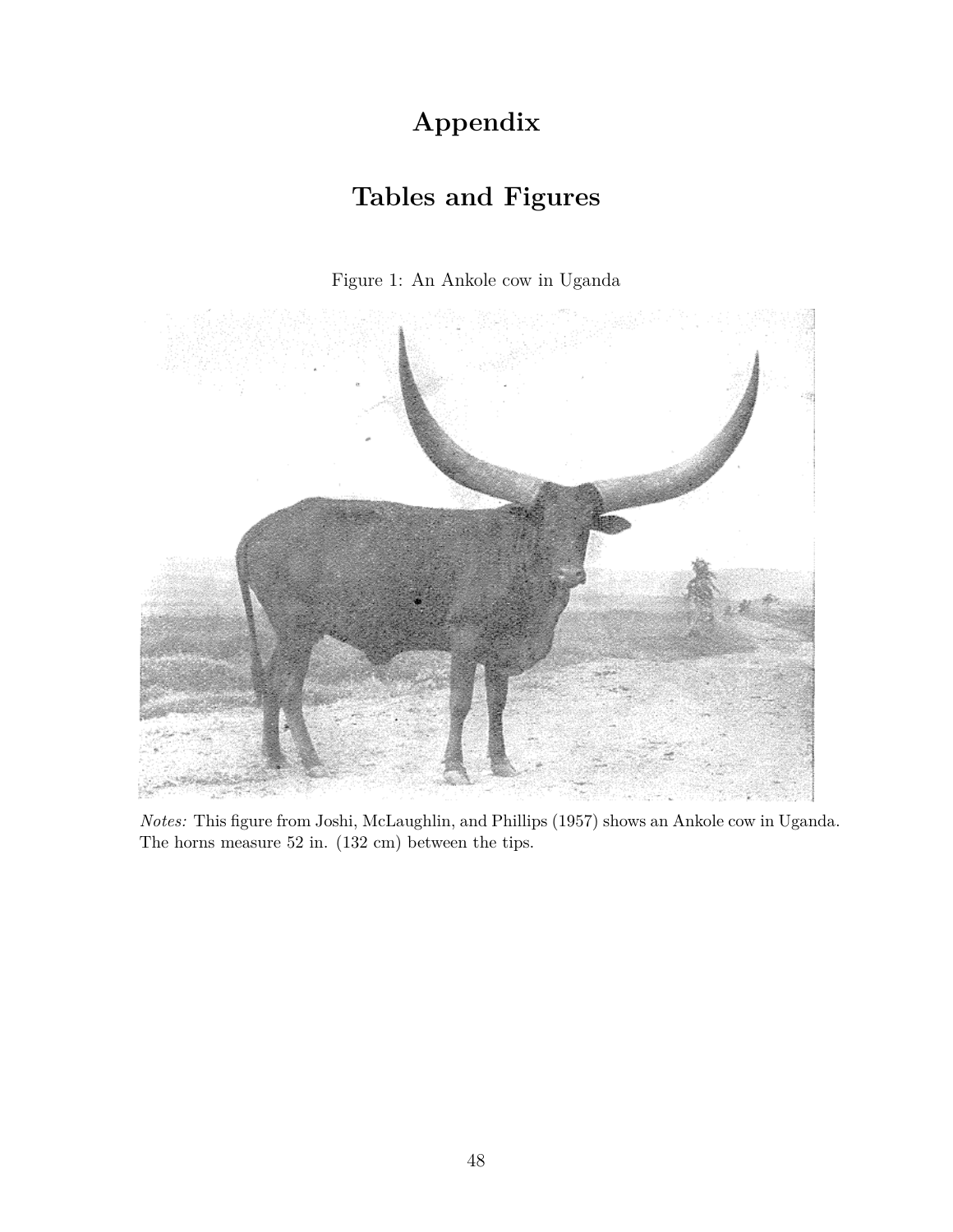

Figure 2: Precolonial ethnic-group boundaries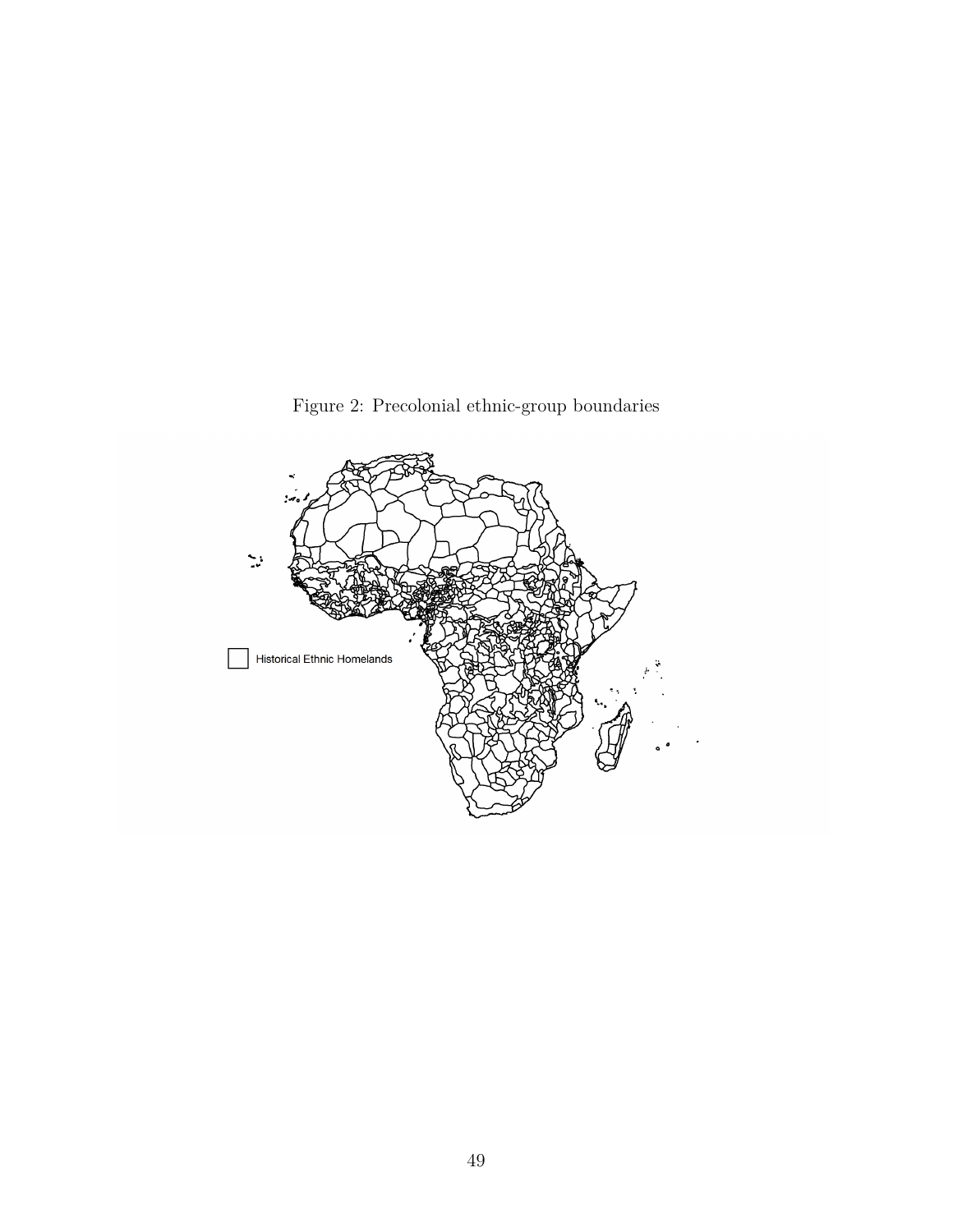

Figure 3: Distribution of cattle during the precolonial period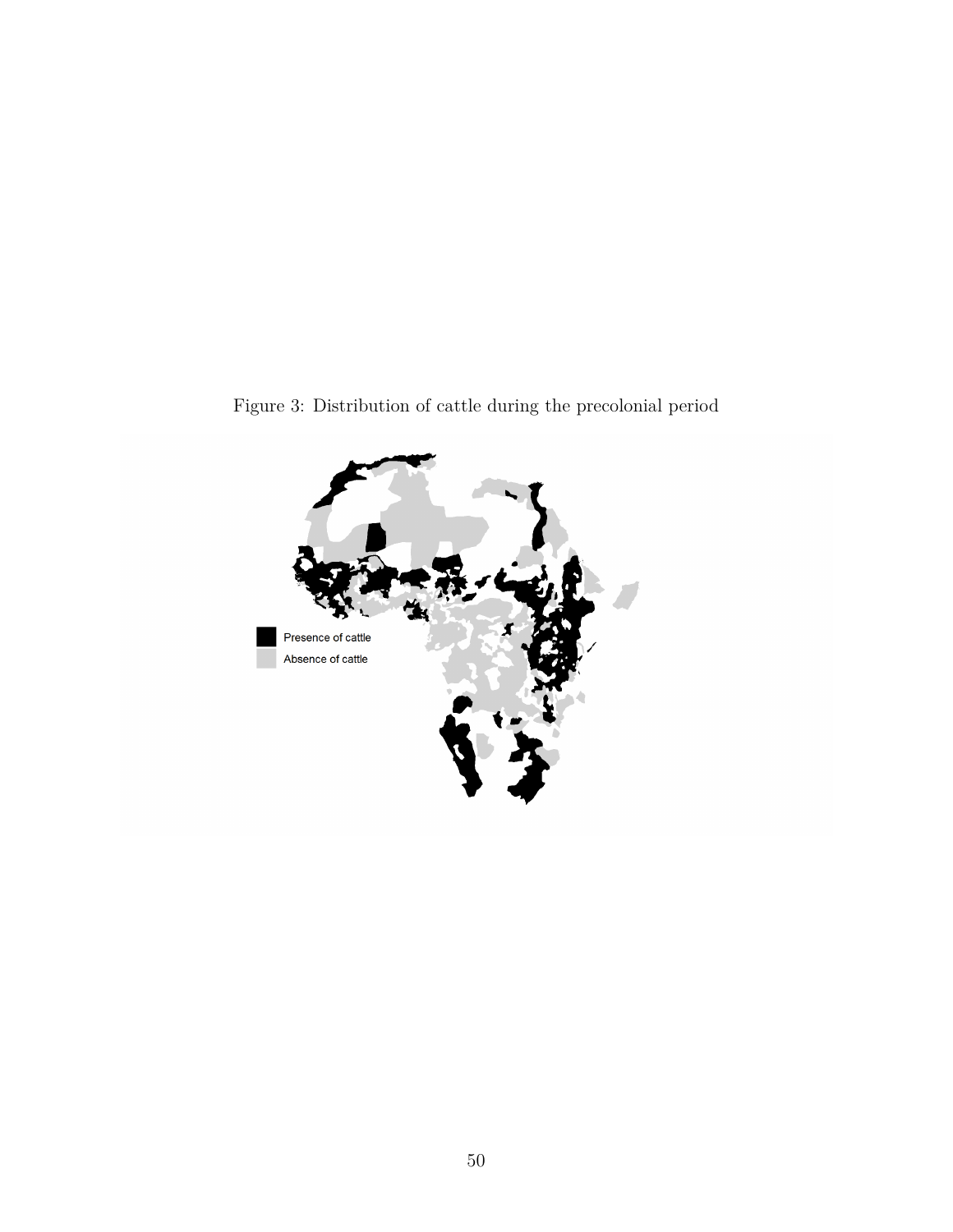

Figure 4: Distribution of places suitable for rearing cattle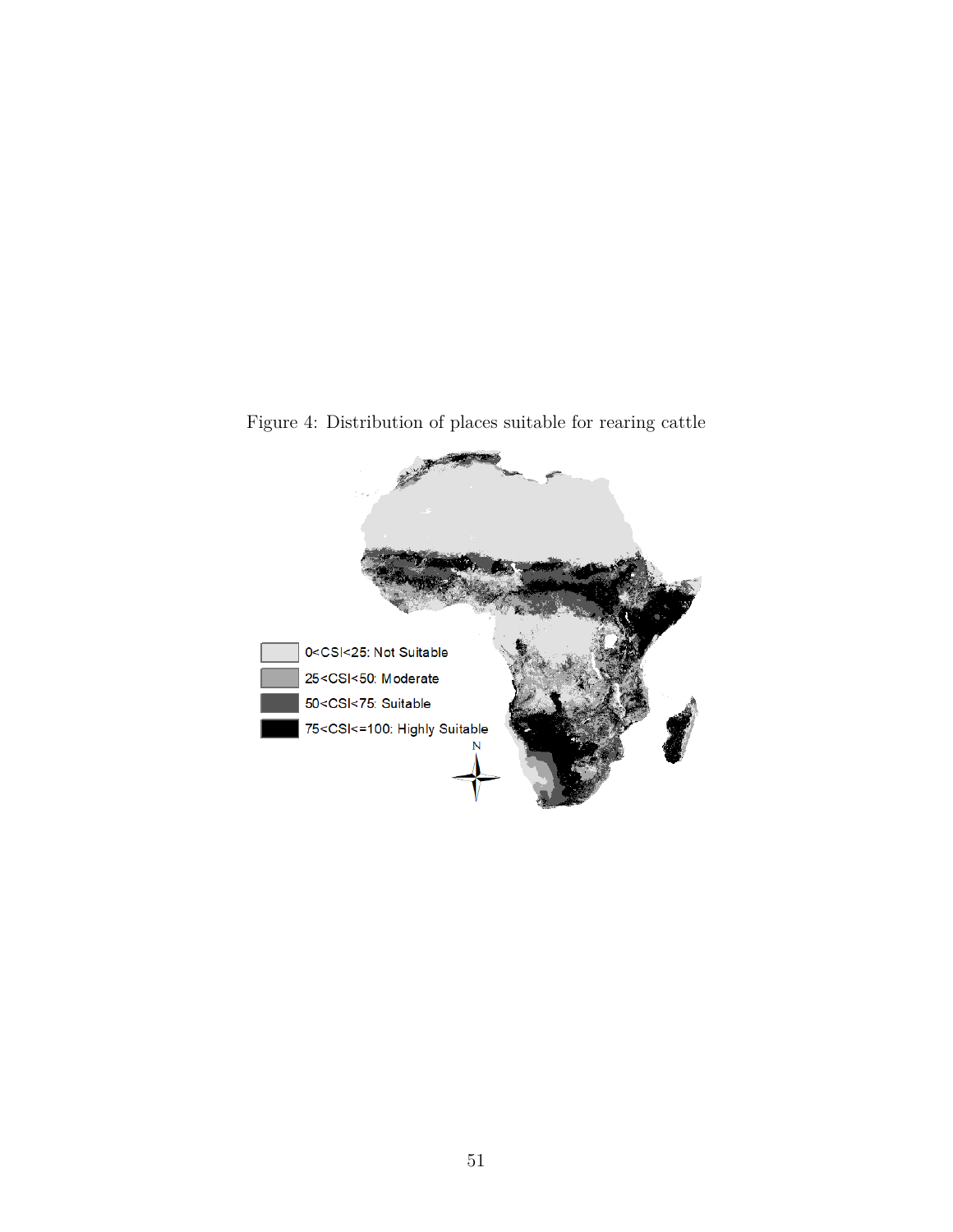

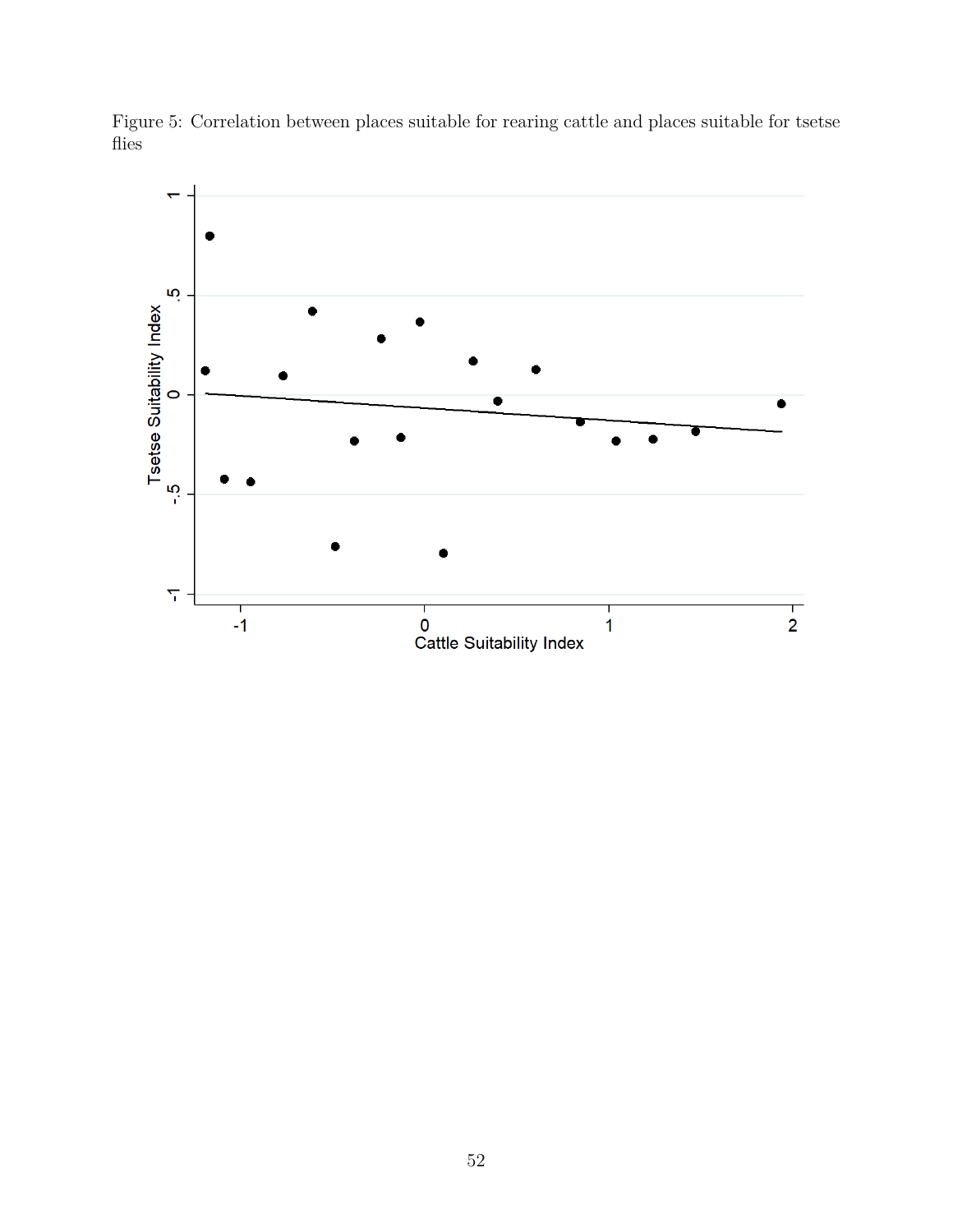

Figure 6: Places suitable for cattle associated with higher presence of cattle

*Notes:* Binscatter plot. Cattle were present in places suitable for rearing cattle. The figure shows a nonparametric representation of the first-stage. It is constructed by first partialing out the baseline controls, by regressing the variables "Historical presence of cattle" and "CSI" on the full list of controls. The residuals from the regression of "CSI" on the controls are then divided in 20 equal-sized bins and, in each bin, I plot the mean of the residuals from the regression of "Historical cattle presence" on the controls. Finally, the best-fit line is estimated on the underlying data.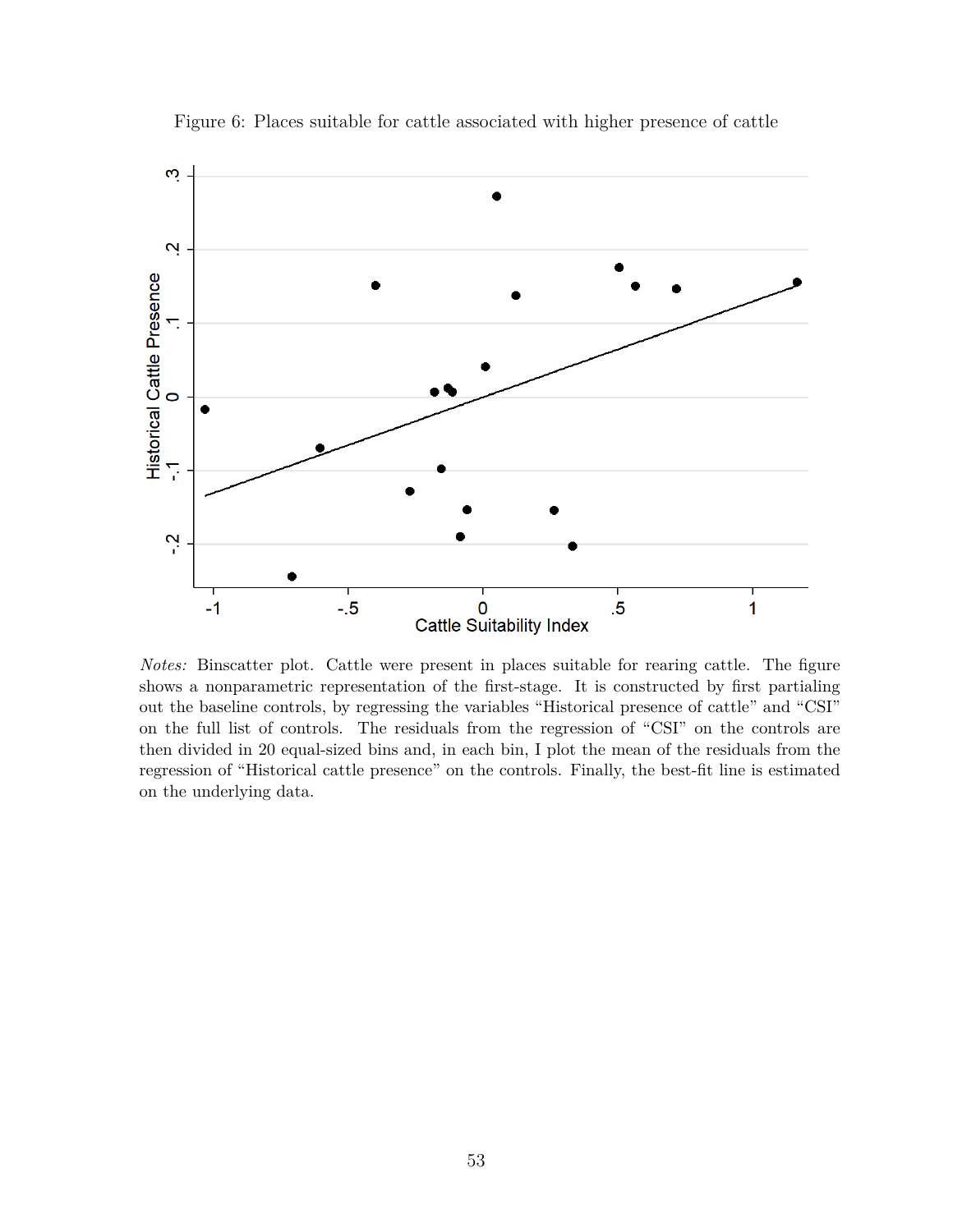

Figure 7: Places suitable for cattle associated with lower female labor force participation

*Notes:* Binscatter plot. The figure shows a nonparametric representation of the reduced form. It is constructed by first partialing out the baseline controls, by regressing the variables "FLFP" and "CSI" on the full list of controls. The residuals from the regression of "CSI" on the controls are then divided in 20 equal-sized bins and, in each bin, I plot the mean of the residuals from the regression of "FLFP" on the controls. Finally, the best-fit line is estimated on the underlying data.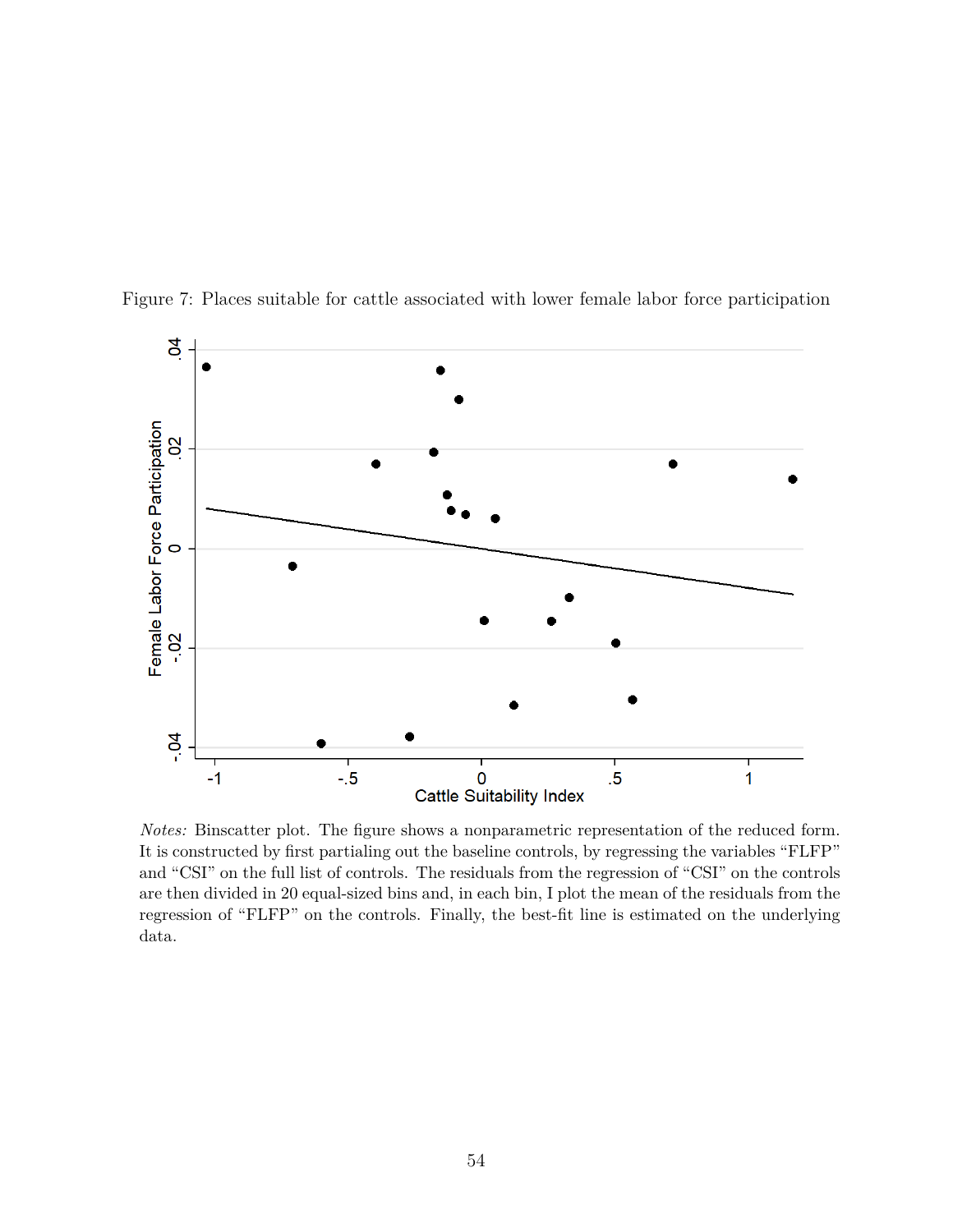| Variable                            | Mean     | Std.Dev. | Min                | Max          | Obs | Mean      | Std.Dev. | Min               | Max          | Obs |
|-------------------------------------|----------|----------|--------------------|--------------|-----|-----------|----------|-------------------|--------------|-----|
|                                     |          |          | Presence of cattle |              |     |           |          | Absence of cattle |              |     |
|                                     |          |          |                    |              |     |           |          |                   |              |     |
| <i>Ethnographic Atlas Variables</i> |          |          |                    |              |     |           |          |                   |              |     |
| Female participation agriculture    | 0.406    | 0.492    | $\boldsymbol{0}$   | $\mathbf{1}$ | 192 | 0.608     | 0.49     | $\boldsymbol{0}$  | $\mathbf{1}$ | 120 |
| Female participation husbandry      | 0.183    | 0.388    | $\theta$           | $\mathbf{1}$ | 164 | 0.457     | 0.504    | $\theta$          | $\mathbf{1}$ | 46  |
| Female participation fishing        | 0.25     | 0.435    | $\boldsymbol{0}$   | $\mathbf{1}$ | 92  | 0.342     | 0.477    | $\overline{0}$    | $\mathbf{1}$ | 79  |
| Polygyny                            | 0.956    | 0.205    | $\overline{0}$     | $\mathbf{1}$ | 274 | 0.95      | 0.218    | $\overline{0}$    | $\mathbf{1}$ | 201 |
| <b>Brideprice</b>                   | 0.96     | 0.196    | $\overline{0}$     | $\mathbf{1}$ | 277 | 0.932     | 0.252    | $\theta$          | $\mathbf{1}$ | 206 |
| Patrilocality                       | 0.966    | 0.182    | $\overline{0}$     | $\mathbf{1}$ | 263 | 0.797     | 0.403    | $\overline{0}$    | $\mathbf{1}$ | 192 |
| Patrilineal inheritance             | 0.921    | 0.271    | $\boldsymbol{0}$   | $\mathbf{1}$ | 189 | 0.68      | 0.468    | $\theta$          | $\mathbf{1}$ | 128 |
| Patrilineal lineage                 | 0.909    | 0.289    | $\overline{0}$     | $\mathbf{1}$ | 230 | 0.736     | 0.442    | $\overline{0}$    | $\mathbf{1}$ | 182 |
| Plough use                          | 0.112    | 0.315    | $\overline{0}$     | $\mathbf{1}$ | 278 | 0.029     | 0.169    | $\overline{0}$    | $\mathbf{1}$ | 206 |
| Economic development                | 5.661    | 1.657    | $\mathbf 1$        | $8\,$        | 277 | 5.79      | 1.98     | $\mathbf{1}$      | 8            | 205 |
| Political complexities              | 1.883    | 0.666    | 1                  | 3            | 266 | $1.965\,$ | 0.681    | $\mathbf{1}$      | 3            | 201 |
| Geographical variables              |          |          |                    |              |     |           |          |                   |              |     |
| <b>CSI</b>                          | 0.193    | 0.958    | $-1.189$           | 2.307        | 276 | $-0.304$  | 0.827    | $-1.189$          | 2.183        | 202 |
| Slope                               | 0.508    | 0.341    | $\theta$           | $\mathbf{1}$ | 276 | 0.67      | 0.305    | $\overline{0}$    | $\mathbf{1}$ | 202 |
| Distance to water                   | 0.872    | 0.233    | $\boldsymbol{0}$   | $\mathbf{1}$ | 276 | 0.88      | 0.278    | $\overline{0}$    | $\mathbf{1}$ | 202 |
| Pasture suitability                 | 0.556    | 0.353    | $\overline{0}$     | $\mathbf{1}$ | 276 | 0.275     | 0.312    | $\overline{0}$    | $\mathbf{1}$ | 202 |
| <b>SI</b>                           | 0.515    | 0.182    | $\theta$           | 0.911        | 278 | 0.547     | 0.215    | 0.091             | 0.885        | 206 |
| Proportion in tropics               | 0.922    | 0.265    | $\overline{0}$     | $\mathbf{1}$ | 278 | 0.949     | 0.21     | $\overline{0}$    | $\mathbf{1}$ | 206 |
| Malaria index                       | 13.496   | 10.633   | $\overline{0}$     | 34.491       | 278 | 13.882    | 8.431    | $\boldsymbol{0}$  | 34.083       | 206 |
| <b>TSI</b>                          | $-0.362$ | 0.987    | $-3.119$           | 1.495        | 278 | 0.445     | 0.789    | $-2.136$          | 1.495        | 206 |
| Plough Negative                     | 0.635    | 0.068    | 0.518              | 0.852        | 265 | 0.667     | 0.061    | 0.518             | 0.852        | 192 |
| Plough Positive                     | 0.114    | 0.123    | $\theta$           | 0.423        | 265 | 0.099     | 0.099    | $\overline{0}$    | 0.365        | 192 |

Table 1: Summary statistics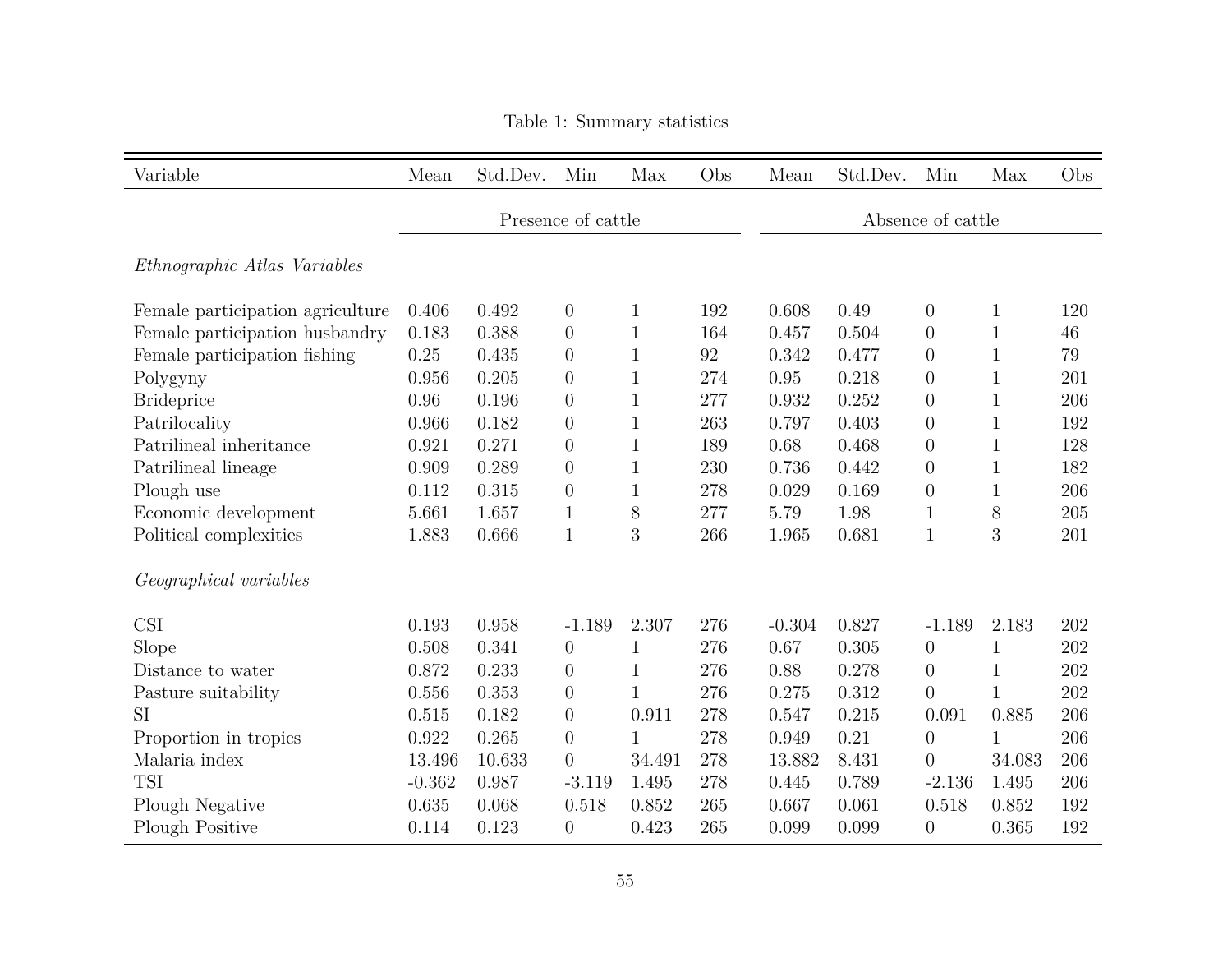| Variable                     | Mean   | Std.Dev.           | Min              | Max            | Obs    | Mean           | Std.Dev.          | Min            | Max          | Obs    |
|------------------------------|--------|--------------------|------------------|----------------|--------|----------------|-------------------|----------------|--------------|--------|
|                              |        | Presence of cattle |                  |                |        |                | Absence of cattle |                |              |        |
| <b>SCCS</b> variables        |        |                    |                  |                |        |                |                   |                |              |        |
| Land clearance               | 0.038  | 0.196              | $\overline{0}$   | 1              | 26     | $\overline{0}$ | $\overline{0}$    | $\theta$       | $\theta$     | 11     |
| Soil preparation             | 0.154  | 0.368              | $\overline{0}$   | 1              | 26     | 0.364          | 0.505             | $\overline{0}$ |              | 11     |
| Planting                     | 0.308  | 0.471              | $\overline{0}$   | $\mathbf{1}$   | 26     | 0.636          | 0.505             | $\overline{0}$ | $\mathbf 1$  | 11     |
| Crop Tending                 | 0.346  | 0.485              | $\boldsymbol{0}$ | $\mathbf 1$    | 26     | 0.636          | 0.505             | $\theta$       | $\mathbf{1}$ | 11     |
| Harvesting                   | 0.269  | 0.452              | $\overline{0}$   | $\mathbf 1$    | 26     | 0.818          | 0.405             | $\overline{0}$ | $\mathbf{1}$ | 11     |
| DHS Variables (women sample) |        |                    |                  |                |        |                |                   |                |              |        |
| FLFP                         | 0.54   | 0.498              | $\theta$         | 1              | 245000 | 0.639          | 0.48              | $\overline{0}$ | 1            | 153000 |
| Agriculture                  | 0.273  | 0.445              | $\overline{0}$   | $\mathbf 1$    | 225000 | 0.316          | 0.465             | $\overline{0}$ | 1            | 150000 |
| Clerical                     | 0.007  | 0.082              | $\overline{0}$   | 1              | 225000 | 0.008          | 0.088             | $\overline{0}$ | 1            | 150000 |
| Manual                       | 0.077  | 0.267              | $\overline{0}$   | 1              | 225000 | 0.085          | 0.279             | $\overline{0}$ | 1            | 150000 |
| Domestic                     | 0.019  | 0.136              | $\overline{0}$   | 1              | 225000 | 0.008          | 0.088             | $\overline{0}$ | 1            | 150000 |
| <b>Sales</b>                 | 0.197  | 0.398              | $\overline{0}$   | $\mathbf{1}$   | 225000 | 0.196          | 0.397             | $\overline{0}$ | 1            | 150000 |
| Number of Children           | 3.099  | 2.944              | $\overline{0}$   | 22             | 248000 | 2.87           | 2.741             | $\overline{0}$ | 18           | 155000 |
| Age First Marriage           | 17.435 | 3.897              | $\overline{2}$   | 48             | 189000 | 18.176         | 4.103             | 5              | 49           | 114000 |
| Household Decisions          | 1.67   | 1.512              | $\overline{0}$   | $\overline{4}$ | 58263  | 2.286          | 1.436             | $\overline{0}$ | 4            | 49162  |
| Polygyny                     | 0.383  | 0.486              | $\overline{0}$   | $\mathbf{1}$   | 165000 | 0.254          | 0.435             | $\overline{0}$ | $\mathbf{1}$ | 97415  |
| Age                          | 28.34  | 9.455              | 15               | 49             | 248000 | 28.444         | 9.422             | 15             | 49           | 155000 |
| Rural                        | 0.678  | 0.467              | $\theta$         | 1              | 248000 | 0.608          | 0.488             | $\theta$       | 1            | 155000 |
| <b>Education Attainment</b>  | 1.045  | 1.389              | $\overline{0}$   | 5              | 248000 | 1.584          | 1.436             | $\overline{0}$ | 5            | 155000 |

## Table 2: Summary statistics (continued)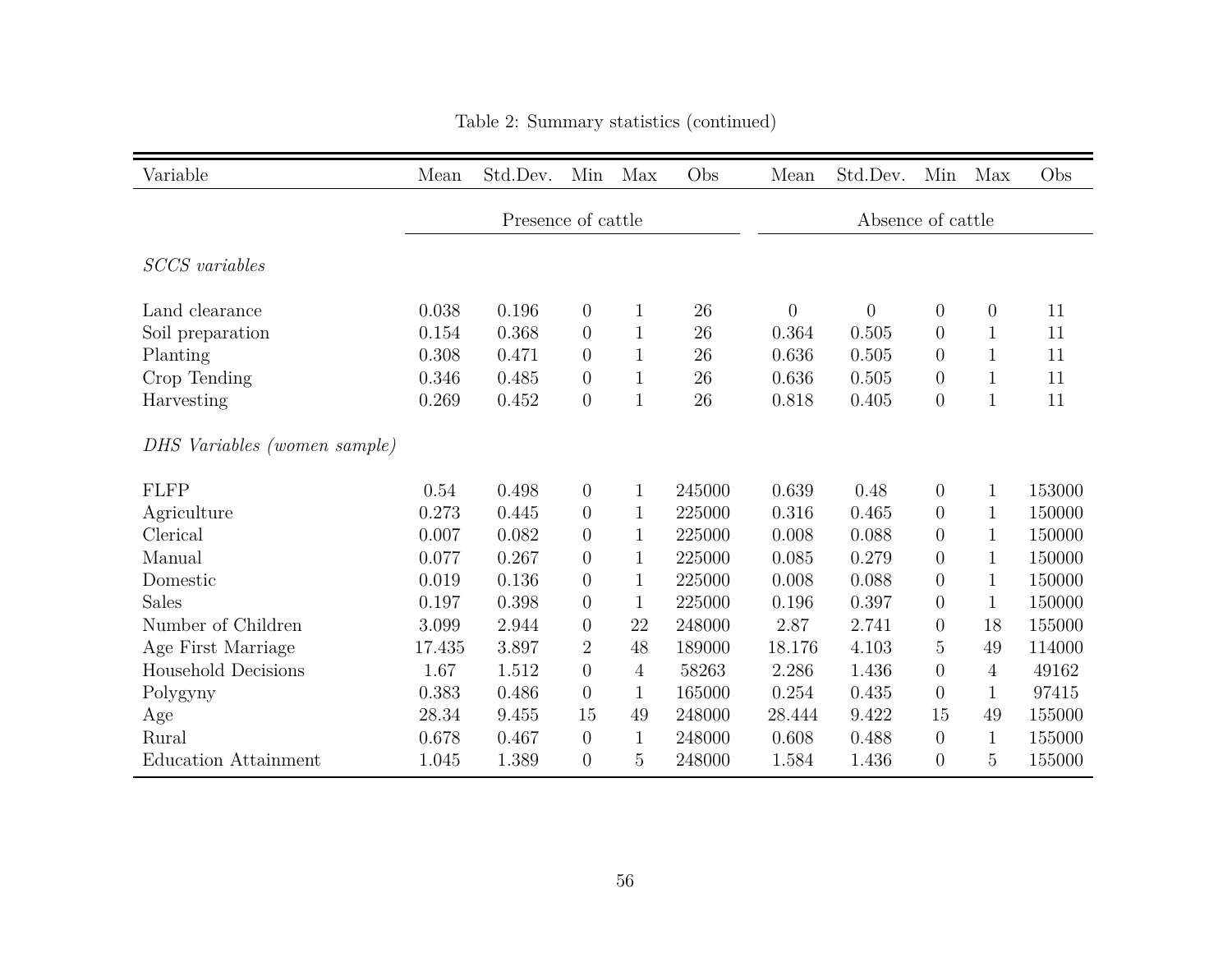|                                                                                                 | (1)                                                    | (2)                                                       | (3)                                                                      | (4)                                      | (5)                                          | (6)                           | (7)                               | (8)                      |
|-------------------------------------------------------------------------------------------------|--------------------------------------------------------|-----------------------------------------------------------|--------------------------------------------------------------------------|------------------------------------------|----------------------------------------------|-------------------------------|-----------------------------------|--------------------------|
|                                                                                                 |                                                        |                                                           |                                                                          |                                          | Panel A. OLS and second stage                |                               |                                   |                          |
|                                                                                                 |                                                        |                                                           | Dependent variable: Female participation in agriculture relative to male |                                          |                                              |                               |                                   |                          |
|                                                                                                 | <b>OLS</b>                                             | IV                                                        | <b>OLS</b>                                                               | IV                                       | <b>OLS</b>                                   | IV                            | <b>OLS</b>                        | IV                       |
| Historical Cattle Presence                                                                      | $-0.194**$<br>(0.085)                                  | $-0.829***$<br>(0.302)                                    | $-0.202***$<br>(0.073)                                                   | $-0.332*$<br>(0.189)                     | $-0.203***$<br>(0.073)                       | $-0.372**$<br>(0.186)         | $-0.204***$<br>(0.072)            | $-0.379**$<br>(0.192)    |
| Geography Controls<br>Economic Development<br>Political Complexity<br>Observations<br>R-squared | N <sub>o</sub><br>$\rm No$<br>$\rm No$<br>304<br>0.036 | N <sub>o</sub><br>N <sub>o</sub><br>N <sub>o</sub><br>304 | Yes<br>$\rm No$<br>$\rm No$<br>304<br>0.186                              | Yes<br>$\rm No$<br>N <sub>o</sub><br>304 | Yes<br>Yes<br>N <sub>o</sub><br>304<br>0.192 | Yes<br>Yes<br>$\rm No$<br>304 | Yes<br>Yes<br>Yes<br>304<br>0.192 | Yes<br>Yes<br>Yes<br>304 |
|                                                                                                 |                                                        |                                                           |                                                                          |                                          | Panel B. First Stage                         |                               |                                   |                          |
|                                                                                                 |                                                        |                                                           | Dependent Variable is precolonial presence of cattle                     |                                          |                                              |                               |                                   |                          |
| Cattle Suitability Index                                                                        |                                                        | $0.133***$<br>(0.031)                                     |                                                                          | $0.204***$<br>(0.035)                    |                                              | $0.207***$<br>(0.036)         |                                   | $0.209***$<br>(0.038)    |
| Partial R-squared<br>F-stat                                                                     |                                                        | 0.059<br>14.58                                            |                                                                          | 0.109<br>27.43                           |                                              | 0.111<br>26.49                |                                   | 0.108<br>25.59           |

Table 3: OLS and IV estimates: The effect of the precolonial presence of cattle on female participation in agriculture

*Notes*. The unit of observation is an ethnic group from the *Ethnographic Atlas*. The variable *female participation in agriculture* takes the value 1 if female participated more than male and 0 otherwise. The mean of the dependent variable is 0.484. The mean for the variable *historical presence of cattle* is 0.618 and the standard deviation is 0.487. The "Geography Controls" include agricultural suitability, the proportion of area in tropical zone, longitude and absolute latitude coordinates, and malaria ecology index. "Economic development" is an index of settlement density, and "Political complexity" is an index for the levels of jurisdictional hierarchies. Coefficients are reported with robust standard errors in parenthesis clustered at thelevel of cultural province. \*, \*\*, \*\*\* indicate the level of significance at the 10, 5, and 1% level.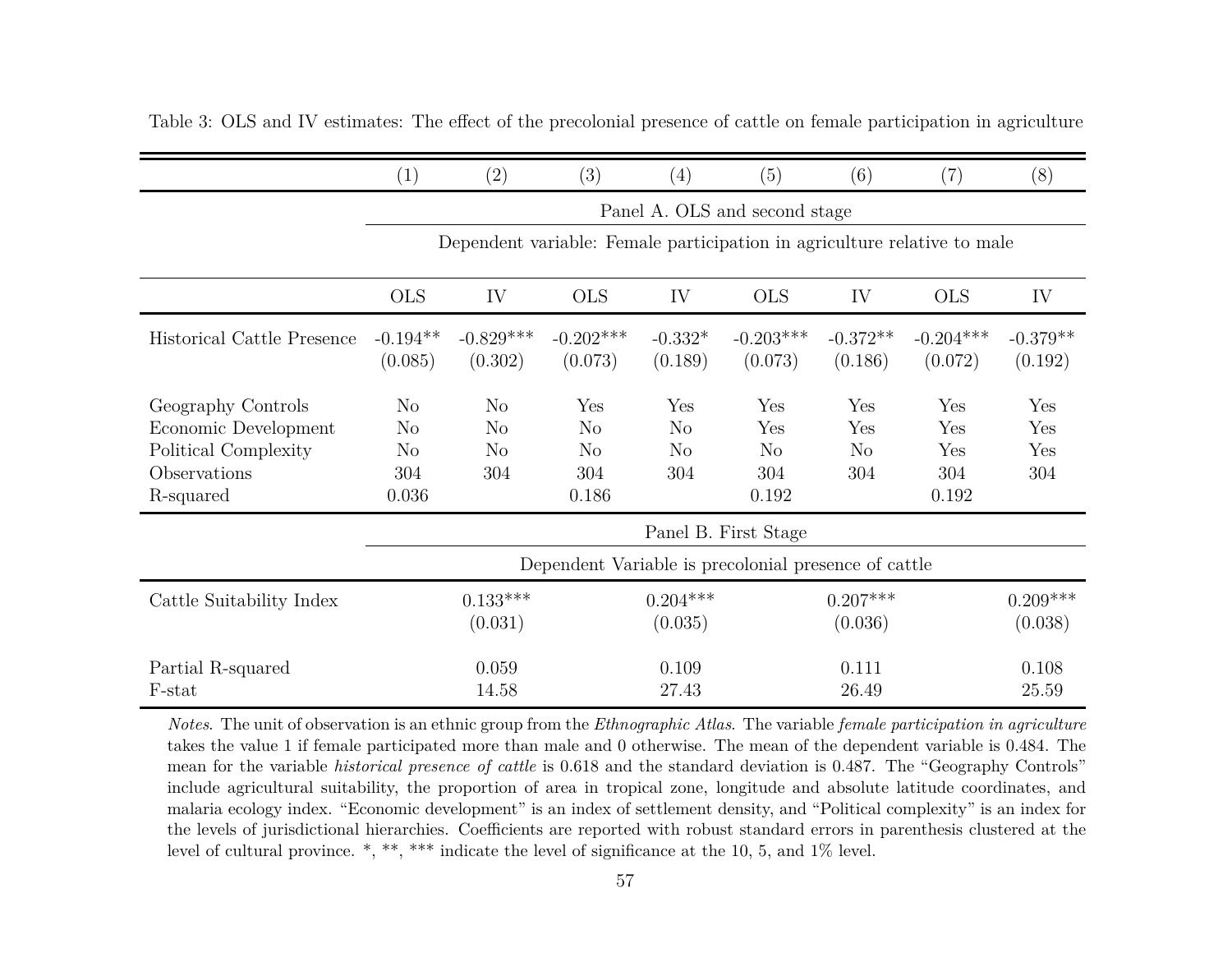|                                                                                              | (1)                     |                                |                         | $\left( 2\right)$              |                         | (3)                            |                         | $\left(4\right)$               | (5)                     |                                |
|----------------------------------------------------------------------------------------------|-------------------------|--------------------------------|-------------------------|--------------------------------|-------------------------|--------------------------------|-------------------------|--------------------------------|-------------------------|--------------------------------|
|                                                                                              |                         | Land<br>Clearance              |                         | Soil<br>Preparation            |                         | Planting                       |                         | Crop<br>Tending                | Harvesting              |                                |
|                                                                                              | <b>OLS</b>              | IV                             | <b>OLS</b>              | IV                             | <b>OLS</b>              | IV                             | <b>OLS</b>              | IV                             | <b>OLS</b>              | IV                             |
| Historical Cattle Presence                                                                   | $-0.013$<br>(0.029)     | 0.470<br>(0.873)               | $-0.113$<br>(0.169)     | $-1.629$<br>(2.500)            | $-0.199$<br>(0.217)     | $-1.738$<br>(2.757)            | $-0.154$<br>(0.165)     | 1.917<br>(3.565)               | $-0.458***$<br>(0.148)  | $-0.935$<br>(1.780)            |
| Geography Controls<br>Economic Development<br>Political Complexity<br>Observations<br>F-stat | Yes<br>Yes<br>Yes<br>37 | Yes<br>Yes<br>Yes<br>37<br>0.3 | Yes<br>Yes<br>Yes<br>37 | Yes<br>Yes<br>Yes<br>37<br>0.3 | Yes<br>Yes<br>Yes<br>37 | Yes<br>Yes<br>Yes<br>37<br>0.3 | Yes<br>Yes<br>Yes<br>37 | Yes<br>Yes<br>Yes<br>37<br>0.3 | Yes<br>Yes<br>Yes<br>37 | Yes<br>Yes<br>Yes<br>37<br>0.3 |

Table 4: OLS and IV estimates: The effect of the precolonial presence of cattle on female participation in agricultural tasks

Notes. The unit of observation is an ethnic group from the *Standard Cross-Cultural Sample*. All dependent variables are dummies for female participation in agricultural tasks. The "Geography Controls" include agricultural suitability, the proportion of area in tropical zone, longitude and absolute latitude coordinates, and malaria ecology index. "Economic development" is an index of settlement density, and "Political complexity" is an index for the levels of jurisdictional hierarchies. Coefficients are reported withrobust standard errors. \*, \*\*, \*\*\* indicate the level of significance at the 10, 5, and 1% level.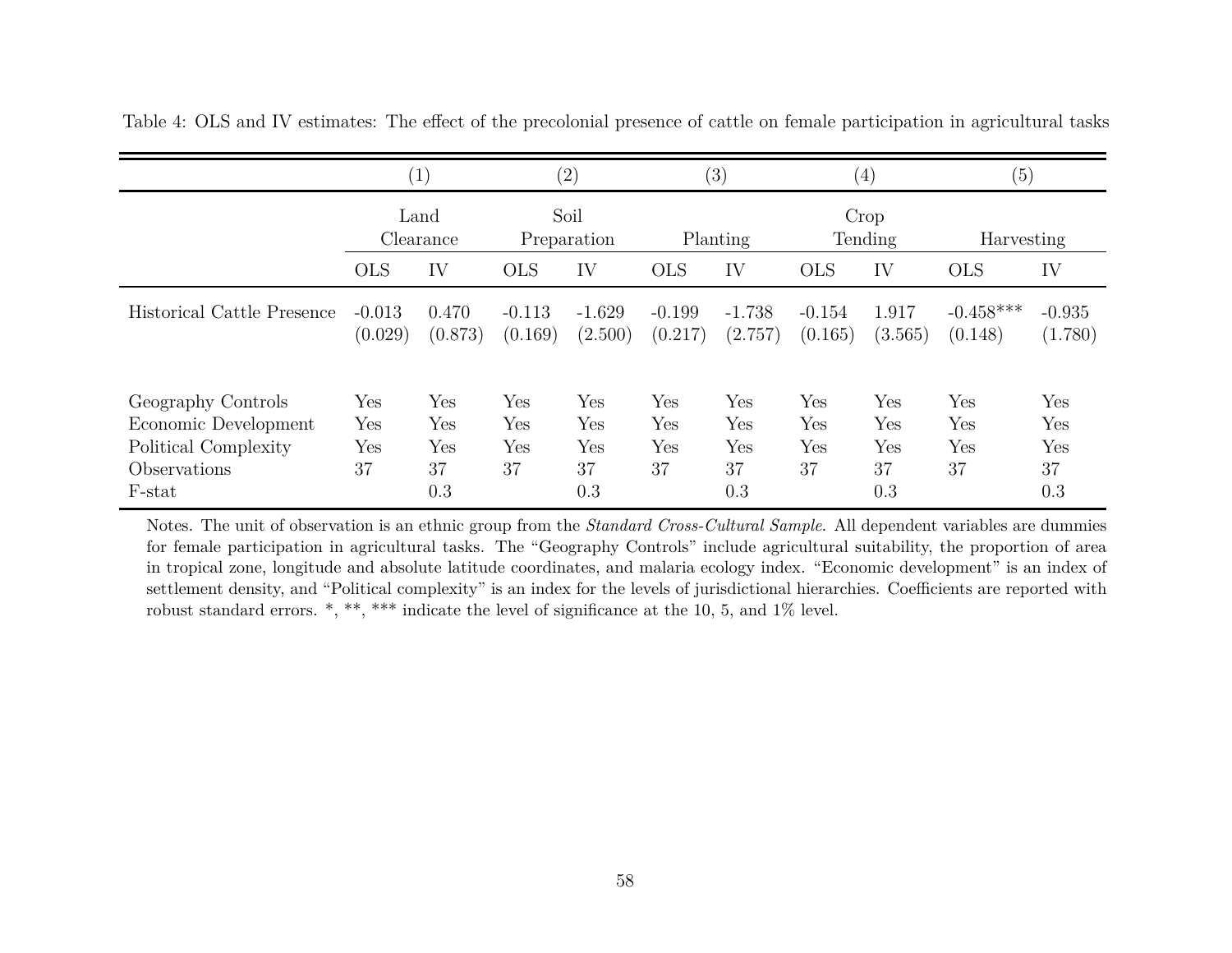|                            | (1)                    |                       | (2)                 |                     |
|----------------------------|------------------------|-----------------------|---------------------|---------------------|
|                            | Husbandry              |                       |                     | Fishing             |
|                            | <b>OLS</b>             | IV                    | <b>OLS</b>          | IV                  |
| Historical Cattle Presence | $-0.250***$<br>(0.082) | $-0.499**$<br>(0.246) | $-0.018$<br>(0.073) | $-0.047$<br>(0.258) |
| F-stat                     |                        | 11.90                 |                     | 9.78                |
| Geography Controls         | Yes                    | Yes                   | Yes                 | Yes                 |
| Economic Development       | Yes                    | Yes                   | Yes                 | Yes                 |
| Political Complexity       | Yes                    | Yes                   | Yes                 | Yes                 |
| Observations               | 206                    | 204                   | 169                 | 167                 |
| R-squared                  | 0.117                  |                       | 0.100               |                     |
| Partial R-squared          |                        | 0.076                 |                     | 0.109               |
| No. Clusters               | 91                     | 91                    | 82                  | 82                  |

Table 5: OLS and IV estimates: The effect of precolonial presence of cattle on female participation in husbandry and fishing

Notes. The unit of observation is an ethnic group from the *Ethnographic Atlas*. The variables *Husbandry* and *Fishing* are dummies for female participation in husbandry and fishing respectively. The mean for the variable *historical presence of cattle* is 0.618 and the standard deviation is 0.487. The "Geography Controls" include agricultural suitability, the proportion of area in tropical zone, longitude and absolute latitude coordinates, and malaria ecology index. "Economic development" is an index of settlement density, and "Political complexity" is an index for the levels of jurisdictional hierarchies. Coefficients are reported with robust standard errors in parenthesis clustered at the level of cultural province. \*, \*\*, \*\*\* indicate the level of significance at the 10, 5, and  $1\%$  level.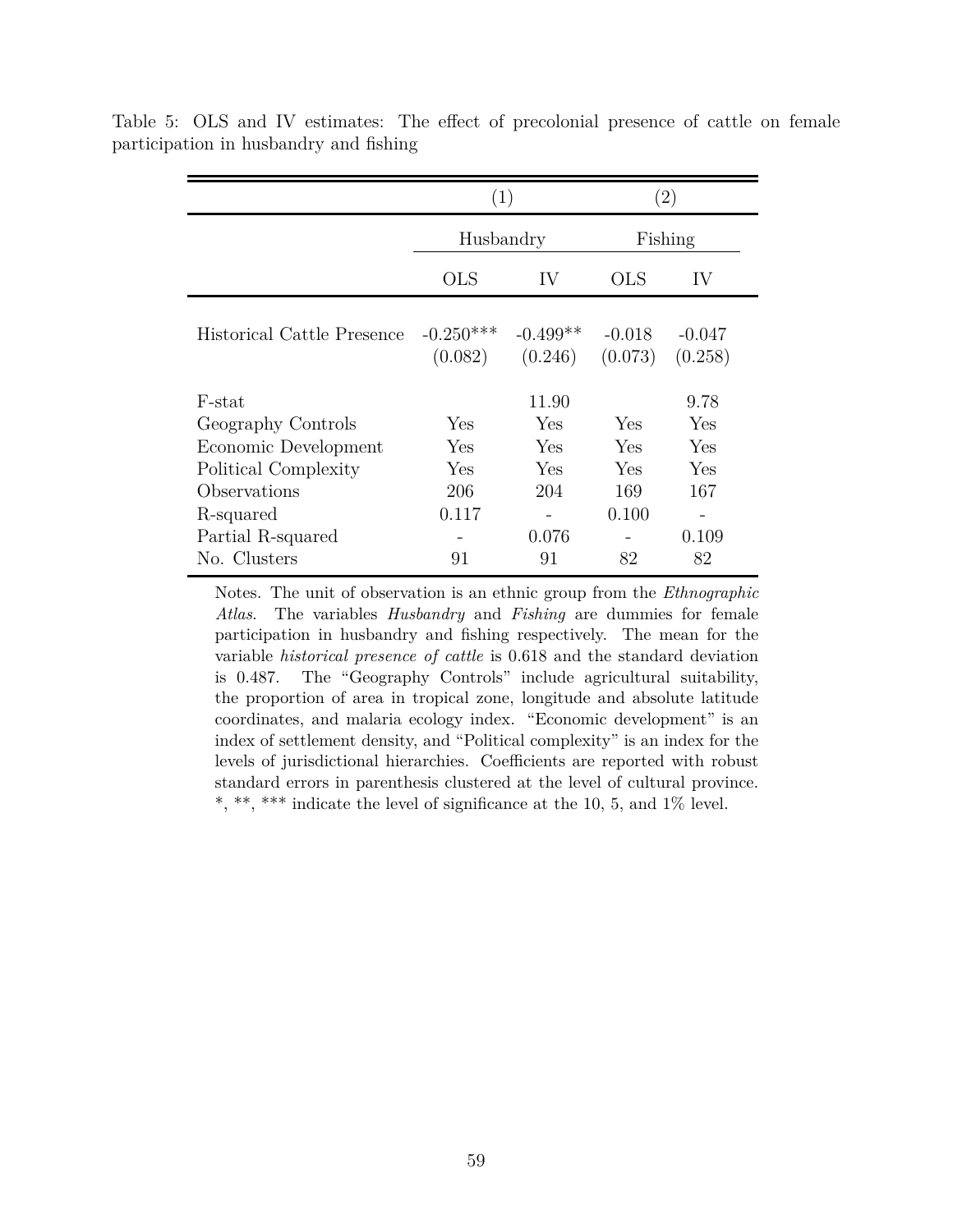|                                   | (1)                    | $\left( 2\right)$     | $\left( 3\right)$      | (4)                                                  | (5)                    | $\left( 6\right)$        |
|-----------------------------------|------------------------|-----------------------|------------------------|------------------------------------------------------|------------------------|--------------------------|
|                                   |                        |                       |                        | Female participation in agriculture relative to male |                        |                          |
|                                   | <b>OLS</b>             | IV                    | <b>OLS</b>             | IV                                                   | <b>OLS</b>             | IV                       |
| <b>Historical Cattle Presence</b> | $-0.204***$<br>(0.072) | $-0.379**$<br>(0.192) |                        |                                                      | $-0.179**$<br>(0.069)  | $-0.554***$<br>(0.167)   |
| Historical plough use             |                        |                       | $-0.471***$<br>(0.132) | $-1.957***$<br>(0.756)                               | $-0.423***$<br>(0.128) | $-1.141**$<br>(0.552)    |
| F-stat                            |                        | 25.59                 |                        | 3.28                                                 |                        | 17.46                    |
| Geography Controls                | Yes                    | Yes                   | Yes                    | Yes                                                  | Yes                    | Yes                      |
| Economic Development              | Yes                    | Yes                   | Yes                    | Yes                                                  | Yes                    | Yes                      |
| Political Complexity              | Yes                    | Yes                   | Yes                    | Yes                                                  | Yes                    | Yes                      |
| Observations                      | 304                    | 304                   | 304                    | 297                                                  | 304                    | 297                      |
| R-squared                         | 0.192                  |                       | 0.198                  | $\overline{\phantom{a}}$                             | 0.226                  | $\overline{\phantom{a}}$ |
| Partial R-squared                 |                        | 0.11                  |                        | 0.14                                                 |                        | 0.18                     |
| No. Clusters                      | 107                    | 107                   | 107                    | 103                                                  | 107                    | 103                      |

Table 6: OLS and IV estimates: The effect of cattle versus plough agriculture on female participation in agriculture

Notes. OLS estimates in odd numbered columns, and IV estimates in even numbered columns. I instrument for *Historical Cattle Presence* with the CSI and for *Historical plough use* with the suitability location for cultivating plough-positive versus plough-negative crops from Alesina, Giuliano, and Nunn (2013). The unit of observation is an ethnic group from the *Ethnographic Atlas*. The dependent variable takes the value 1 if females participated more than males in agriculture and 0 otherwise. The mean for the variable *historical presence of cattle* is 0.618 and the standard deviation is 0.487. The "Geography Controls" include agricultural suitability, the proportion of area in tropical zone, longitude and absolute latitude coordinates, and malaria ecology index. "Economic development" is an index of settlement density, and "Political complexity" is an index for the levels of jurisdictional hierarchies. Coefficients are reported with robust standard errors in parenthesis clustered at the level of cultural province. \*, \*\*, \*\*\* indicate the level of significance at the 10, 5. and 1% level.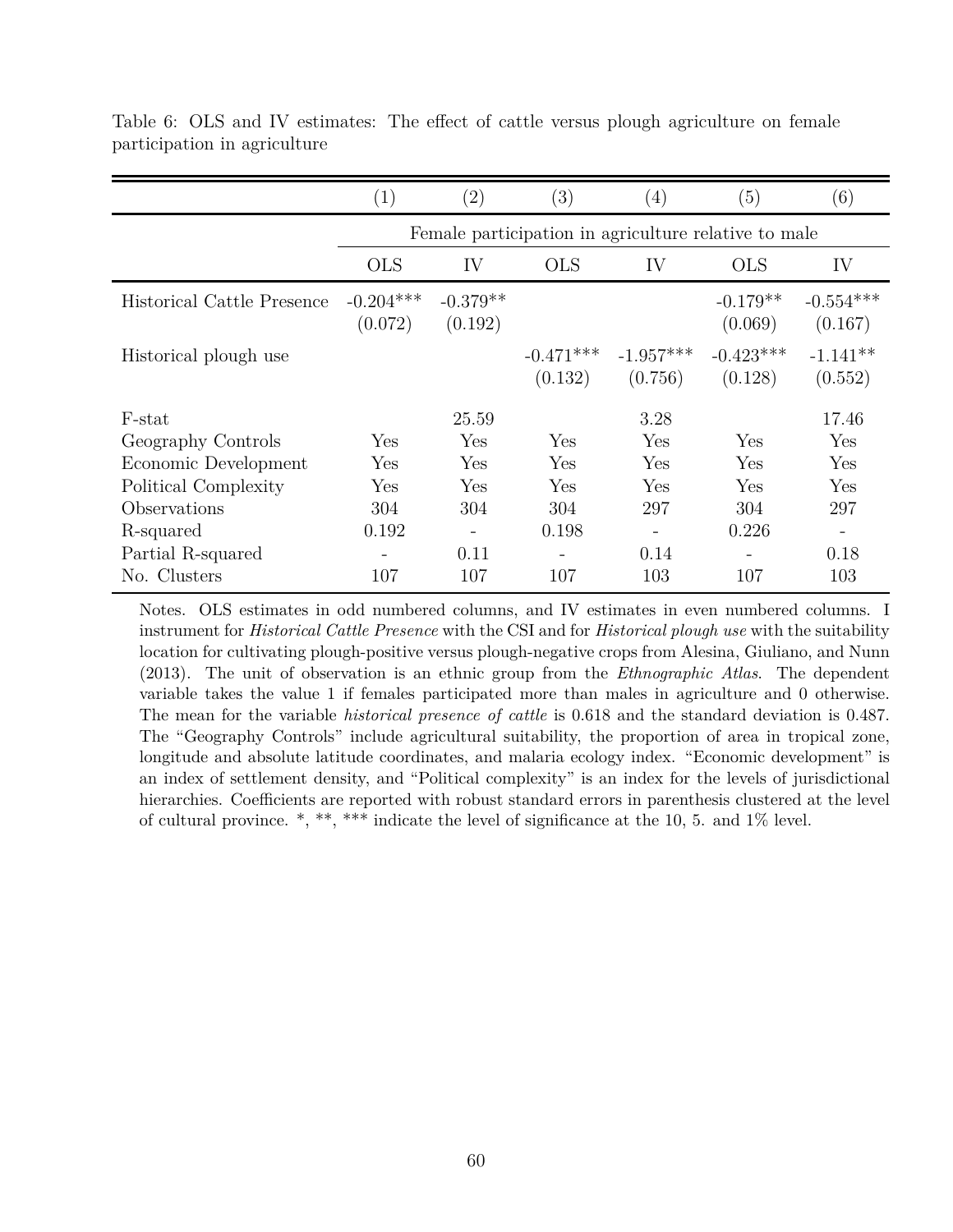|                             | (1)                              | (2)                            | (3)                      | $\left(4\right)$    | (5)                                                                      | (6)              | (7)            | (8)                      | (9)                      | (10)             |
|-----------------------------|----------------------------------|--------------------------------|--------------------------|---------------------|--------------------------------------------------------------------------|------------------|----------------|--------------------------|--------------------------|------------------|
|                             |                                  |                                |                          |                     | Dependent variable: Female participation in agriculture relative to male |                  |                |                          |                          |                  |
|                             | <b>OLS</b>                       | ${\rm IV}$                     | <b>OLS</b>               | IV                  | <b>OLS</b>                                                               | IV               | <b>OLS</b>     | IV                       | <b>OLS</b>               | ${\rm IV}$       |
| Historical Cattle Presence  | $-0.122$                         | $-0.390*$                      | $-0.246**$               | $-0.926$            | $-0.183**$                                                               | $-0.365*$        | $-0.183**$     | $-0.364*$                | $-0.101$                 | $-0.282$         |
| Tsetse Suitability Index    | (0.077)<br>$0.148***$<br>(0.034) | (0.209)<br>$0.097*$<br>(0.054) | (0.118)                  | (0.714)             | (0.074)                                                                  | (0.201)          | (0.071)        | (0.203)                  | (0.080)                  | (0.220)          |
| Presence of sheep and goats |                                  |                                | $-0.053$<br>(0.136)      | $-0.702$<br>(0.685) |                                                                          |                  |                |                          |                          |                  |
| Ethnic group land area      |                                  |                                |                          |                     | 0.081<br>(0.050)                                                         | 0.047<br>(0.058) |                |                          |                          |                  |
| Indigenous Slavery          |                                  |                                |                          |                     |                                                                          |                  | 0.002          | $-0.000$                 |                          |                  |
| Log of Population Density   |                                  |                                |                          |                     |                                                                          |                  | (0.097)        | (0.095)                  | $-0.004$<br>(0.027)      | 0.017<br>(0.034) |
| Geography Controls          | Yes                              | Yes                            | Yes                      | Yes                 | Yes                                                                      | Yes              | Yes            | Yes                      | Yes                      | Yes              |
| Economic Development        | Yes                              | Yes                            | Yes                      | Yes                 | Yes                                                                      | Yes              | Yes            | Yes                      | Yes                      | Yes              |
| Political Complexity        | Yes                              | Yes                            | Yes                      | Yes                 | Yes                                                                      | Yes              | Yes            | Yes                      | Yes                      | Yes              |
| Observations                | 304                              | 304                            | 304                      | 304                 | 304                                                                      | 304              | 274            | 274                      | 238                      | 238              |
| R-squared                   | 0.207                            |                                | 0.192                    |                     | 0.200                                                                    |                  | 0.226          | $\overline{\phantom{a}}$ | 0.207                    |                  |
| Partial R-squared<br>F-stat | $\overline{\phantom{a}}$         | 0.10<br>22.14                  | $\overline{\phantom{a}}$ | 0.03<br>3.91        | $\overline{\phantom{a}}$                                                 | 0.10<br>23.31    | $\overline{a}$ | 0.11<br>23.83            | $\overline{\phantom{a}}$ | 0.11<br>19.58    |

Table 7: Robustness tests of the effect of cattle on female participation in agriculture: Controlling for observables

Notes. The unit of observation is an ethnic group from the *Ethnographic Atlas*. The dependent variable *female participation in agriculture* takes the value <sup>1</sup> if females participated more than males and <sup>0</sup> otherwise. The mean for the variable *historical presence of cattle* is 0.618 and the standard deviation is 0.487. The "Geography Controls" include agricultural suitability, the proportion of area in tropical zone, longitude and absolute latitude coordinates, malaria ecology index, and date of observation. "Economic development" is an index of settlement density, and "Political complexity" is an index for the levels of jurisdictional hierarchies. Coefficients are reported with robust standard errors in parenthesis clustered at the level of cultural province. \*, \*\*, \*\*\* indicate the level of significance at the 10, 5, and $1\%$  level.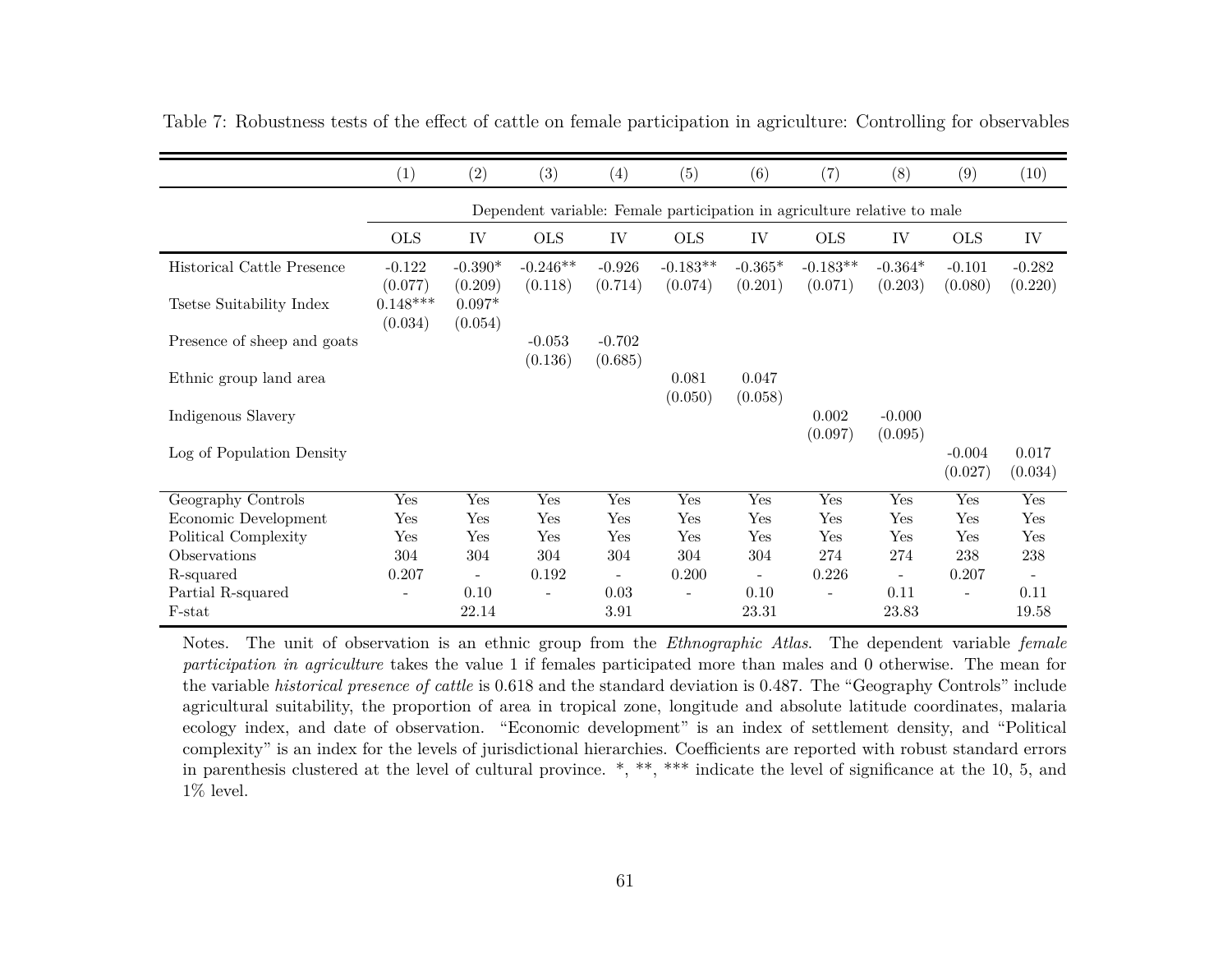|                                   | (1)                   | (2)                   | (3)                    | (4)                                                  | (5)                    |
|-----------------------------------|-----------------------|-----------------------|------------------------|------------------------------------------------------|------------------------|
|                                   |                       |                       |                        | Female participation in agriculture relative to male |                        |
|                                   |                       |                       | Second Stage estimates |                                                      |                        |
| <b>Historical Cattle Presence</b> | $-0.379**$<br>(0.192) | $-0.430**$<br>(0.168) | $-0.469**$<br>(0.188)  | $-0.518***$<br>(0.162)                               | $-0.537***$<br>(0.162) |
| Slope index                       |                       | ✓                     |                        |                                                      |                        |
| Distance to water index           |                       |                       |                        |                                                      |                        |
| Pasture suitability index         |                       |                       |                        |                                                      |                        |
|                                   |                       |                       |                        |                                                      |                        |
| F-stat                            | 25.59                 | 29.97                 | 24.13                  | 29.56                                                | 28.38                  |
| Observations                      | 304                   | 304                   | 304                    | 304                                                  | 304                    |
| Geography Controls                | Yes                   | Yes                   | Yes                    | Yes                                                  | Yes                    |
| Economic Development              | Yes                   | Yes                   | Yes                    | Yes                                                  | Yes                    |
| Political Complexity              | Yes                   | Yes                   | Yes                    | Yes                                                  | Yes                    |

Table 8: IV estimates. Robustness tests of the effect of cattle on female participation in agriculture: Controlling for CSI factors

Notes. The unit of observation is an ethnic group from the *Ethnographic Atlas*. The dependent variable *female participation in agriculture* takes the value 1 if females participated more than males and 0 otherwise. The mean for the variable *historical presence of cattle* is 0.618 and the standard deviation is 0.487. The "Geography Controls" include agricultural suitability, the proportion of area in tropical zone, longitude and absolute latitude coordinates, and malaria ecology index. "Economic development" is an index of settlement density, and "Political complexity" is an index for the levels of jurisdictional hierarchies. Standard errors are clustered at the level of cultural province dimensions. \*, \*\*, \*\*\* indicate the level of significance at the 10, 5, and 1% level.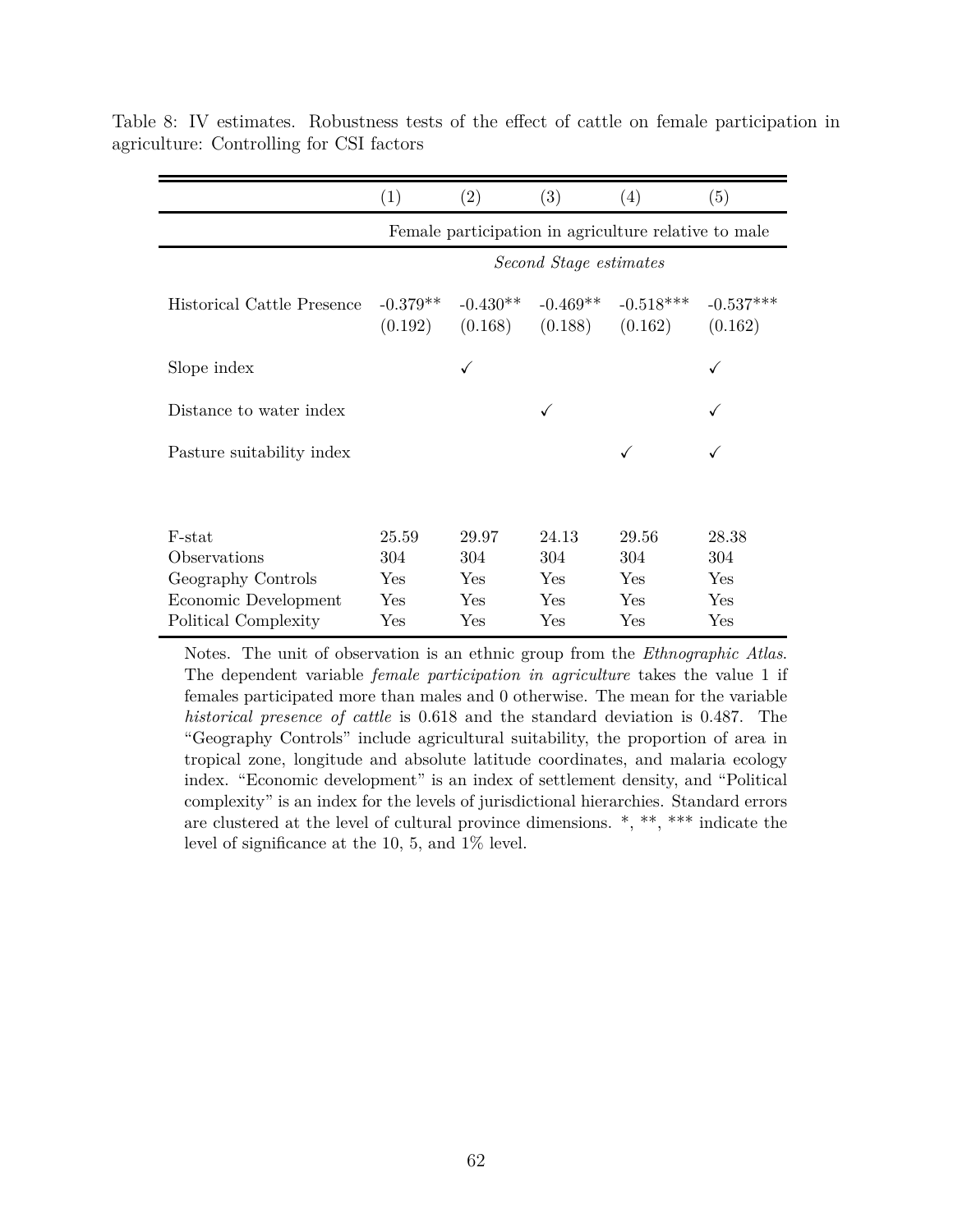|                                   | (1)                   | $\left( 2\right)$                                    | (3)                   | (4)                 | (5)                  | (6)                 |
|-----------------------------------|-----------------------|------------------------------------------------------|-----------------------|---------------------|----------------------|---------------------|
|                                   |                       | Female participation in agriculture relative to male |                       |                     |                      |                     |
|                                   | <b>OLS</b>            | IV                                                   | <b>OLS</b>            | IV                  | <b>OLS</b>           | IV                  |
| <b>Historical Cattle Presence</b> | $-0.202**$<br>(0.096) | $-0.379**$<br>(0.146)                                | $-0.204**$<br>(0.101) | $-0.379$<br>(0.245) | $-0.204*$<br>(0.105) | $-0.379$<br>(0.251) |
| Conley SE                         |                       | ✓                                                    |                       |                     |                      |                     |
| SE clustered by country           |                       |                                                      | ✓                     | ✓                   |                      |                     |
| Multiway clustering               |                       |                                                      |                       |                     |                      |                     |
|                                   |                       |                                                      |                       |                     |                      |                     |
| F-stat                            |                       | 25.59                                                |                       | 9.89                |                      | 27.5                |
| Geography Controls                | Yes                   | Yes                                                  | Yes                   | Yes                 | Yes                  | Yes                 |
| Economic Development              | Yes                   | Yes                                                  | Yes                   | Yes                 | Yes                  | Yes                 |
| Political Complexity              | Yes                   | Yes                                                  | Yes                   | Yes                 | Yes                  | Yes                 |
| Observations                      | 304                   | 304                                                  | 304                   | 304                 | 304                  | 304                 |

Table 9: Robustness tests of the effect of cattle on female participation in agriculture: Alternative clustering

Notes. The unit of observation is an ethnic group from the *Ethnographic Atlas*. The dependent variable *female participation in agriculture* takes the value 1 if females participated more than males and 0 otherwise. The mean for the variable *Historical Cattle Presence* is 0.618 and the standard deviation is 0.487. The "Geography Controls" include agricultural suitability, the proportion of area in tropical zone, longitude and absolute latitude coordinates, and malaria ecology index. "Economic development" is an index of settlement density, and "Political complexity" is an index for the levels of jurisdictional hierarchies. The Conley (1999) standard errors account for spatial correlation with cut-offs of 50 degrees latitude and 50 degrees longitude. The multi-way clustering have been computed using the method developed by Cameron, Gelbach, and Miller (2011) and clusters standard errors along the country and cultural province dimensions. \*, \*\*, \*\*\* indicate the level of significance at the 10, 5, and  $1\%$  level.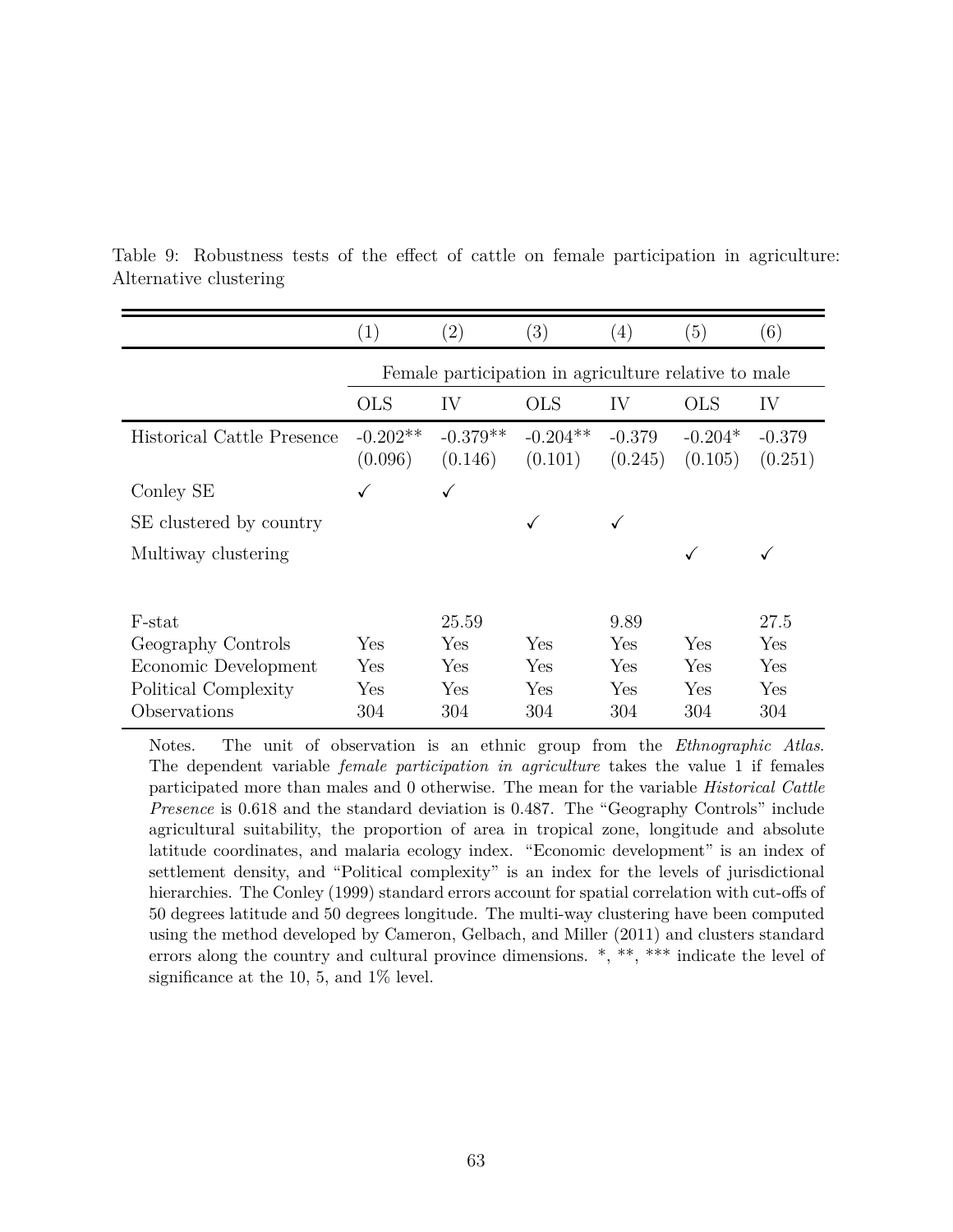|                                   | (1)              | (2)                 | (3)               | (4)              | (5)                   | (6)                  | (7)                             | (8)                 | (9)                    | (10)             |
|-----------------------------------|------------------|---------------------|-------------------|------------------|-----------------------|----------------------|---------------------------------|---------------------|------------------------|------------------|
|                                   | Polygyny         |                     | <b>Brideprice</b> |                  | Patrilocality         |                      | Patrilineal land<br>inheritance |                     | Patrilineal<br>lineage |                  |
| Mean of dep. Var.                 |                  | 0.956               | 0.95              |                  | 0.891                 |                      | 0.821                           |                     | 0.825                  |                  |
|                                   | <b>OLS</b>       | IV                  | <b>OLS</b>        | IV               | <b>OLS</b>            | IV                   | <b>OLS</b>                      | IV                  | <b>OLS</b>             | IV               |
| <b>Historical Cattle Presence</b> | 0.009<br>(0.029) | $-0.006$<br>(0.047) | 0.026<br>(0.023)  | 0.014<br>(0.063) | $0.173***$<br>(0.056) | $0.222**$<br>(0.104) | $0.257***$<br>(0.071)           | $0.472*$<br>(0.243) | $0.174**$<br>(0.067)   | 0.193<br>(0.146) |
| F-statistic                       |                  | 39.76               |                   | 40.37            |                       | 41.26                |                                 | 14.03               |                        | 45.27            |
| Geography Controls                | ${\rm Yes}$      | Yes                 | Yes               | Yes              | Yes                   | Yes                  | ${\rm Yes}$                     | Yes                 | Yes                    | Yes              |
| Economic Development              | Yes              | Yes                 | Yes               | Yes              | Yes                   | Yes                  | Yes                             | Yes                 | Yes                    | Yes              |
| Political Complexity              | ${\rm Yes}$      | Yes                 | Yes               | Yes              | Yes                   | Yes                  | ${\rm Yes}$                     | Yes                 | Yes                    | Yes              |
| Observations                      | 459              | 453                 | 465               | 459              | 438                   | 432                  | 308                             | 305                 | 398                    | 395              |
| R-squared                         | 0.128            | 0.124               | 0.011             | 0.010            | 0.126                 | 0.125                | 0.193                           | 0.178               | 0.121                  | 0.120            |
| No. Clusters                      | 111              | 111                 | 107               | 107              | 106                   | 106                  | 98                              | 98                  | 108                    | 108              |

Table 10: Precolonial adoption of cattle and other gender norms: OLS, second-stage estimates

Notes. The unit of observation is an ethnic group from the *Ethnographic Atlas*. The dependent variables are all dummies for the practice of each cultural norm. The mean for the variable *Historical Cattle Presence* is 0.574 and the standard deviation is 0.495. The "Geography Controls" include agricultural suitability, the proportion of area in tropical zone, longitude and absolute latitude coordinates, and malaria ecology index. "Economic development" is an index of settlement density, and "Political complexity" is an index for the levels of jurisdictional hierarchies. Coefficients are reported with robust standard errors in parenthesis clustered at thelevel of cultural province. \*, \*\*, \*\*\* indicate the level of significance at the 10, 5, and 1% level.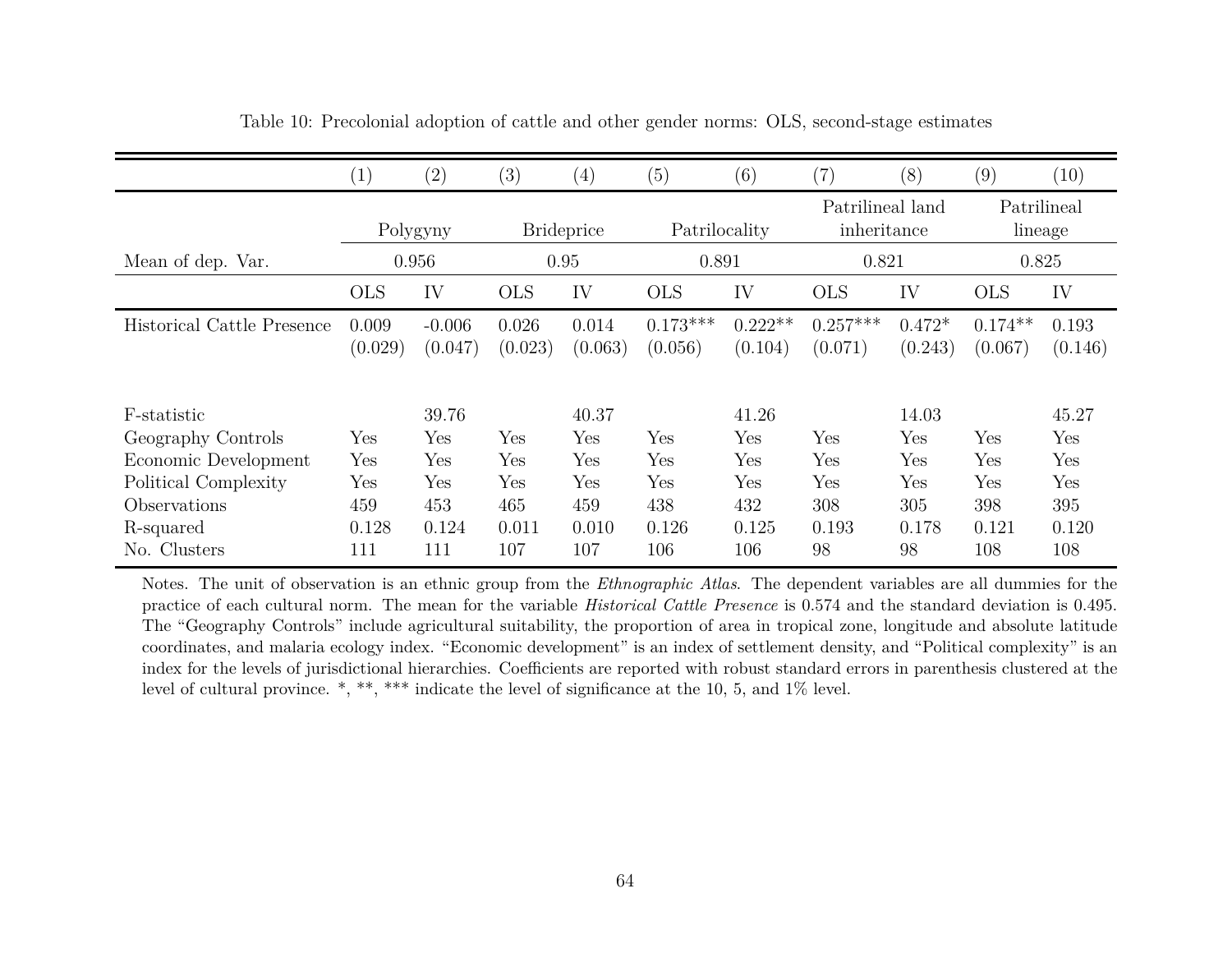|                                                        | (1)                       | $\left( 2\right)$         | (3)                                                           | (4)                       | (5)                            | (6)                       | (7)                       | (8)                       |
|--------------------------------------------------------|---------------------------|---------------------------|---------------------------------------------------------------|---------------------------|--------------------------------|---------------------------|---------------------------|---------------------------|
|                                                        |                           |                           | Dependent variable: Female labor force participation          |                           |                                |                           |                           |                           |
|                                                        | <b>OLS</b>                | IV                        | <b>OLS</b>                                                    | IV                        | <b>OLS</b>                     | IV                        | <b>OLS</b>                | IV                        |
|                                                        |                           |                           |                                                               |                           | OLS and Second-Stage estimates |                           |                           |                           |
| Historical Cattle Presence                             | $-0.049**$<br>(0.024)     | $-0.110*$<br>(0.065)      | $-0.046***$<br>(0.015)                                        | $-0.134**$<br>(0.054)     | $-0.044***$<br>(0.015)         | $-0.130**$<br>(0.052)     | $-0.031**$<br>(0.014)     | $-0.106*$<br>(0.056)      |
| Observations<br>R-squared<br>Dep. var. mean unaffected | 393,407<br>0.049<br>0.638 | 393,407<br>0.046<br>0.638 | 393,407<br>0.171<br>0.638                                     | 393,407<br>0.166<br>0.638 | 393,407<br>0.241<br>0.638      | 393,407<br>0.236<br>0.638 | 391,931<br>0.244<br>0.645 | 391,931<br>0.240<br>0.645 |
|                                                        |                           |                           | First Stage: Dependent variable is Historical Cattle Presence |                           |                                |                           |                           |                           |
| Cattle Suitability Index                               |                           | $0.254***$<br>(0.057)     |                                                               | $0.236***$<br>(0.059)     |                                | $0.236***$<br>(0.059)     |                           | $0.213***$<br>(0.064)     |
| Observations<br>R-squared<br>F-statistic               |                           | 393,407<br>0.329<br>19.79 |                                                               | 393,407<br>0.406<br>16    |                                | 393,407<br>0.406<br>16    |                           | 391,931<br>0.419<br>10.94 |
| <b>Historical Controls</b><br>Survey-year FE           | Yes<br>No                 | Yes<br>No                 | Yes<br>Yes                                                    | Yes<br>Yes                | Yes<br>Yes                     | Yes<br>Yes                | Yes<br>Yes                | Yes<br>Yes                |
| Individual Controls<br>Country-level Controls          | No<br>No                  | No<br>No                  | No<br>No                                                      | No<br>No                  | Yes<br>No.                     | Yes<br>N <sub>o</sub>     | Yes<br>Yes                | Yes<br>Yes                |
| No. Clusters                                           | 161                       | 161                       | 161                                                           | 161                       | 161                            | 161                       | 158                       | 158                       |

| Table 11: OLS and IV estimates, the effect of cattle on Female labor force participation |  |  |
|------------------------------------------------------------------------------------------|--|--|
|------------------------------------------------------------------------------------------|--|--|

*Notes*. The unit of observation is <sup>a</sup> female respondent from *DHS*. The dependent variable *Female labor force participation* is an indicator variable which takes the value <sup>1</sup> if the respondent has worked in last <sup>12</sup> months. *Historical Cattle Presence* is an indicator variable taking the value of <sup>1</sup> if the ethnic group had cattle in precolonial times. The top panel reports the OLS and the second-stage estimates of *Historical Cattle Presence*; the bottom pane<sup>l</sup> shows the first-stage estimates of *Cattle Suitability Index*. The mean for the variable *Historical Cattle Presence* is 0.574 and the standard deviation is 0.495. The "Historical Controls" include agricultural suitability, the proportion of area in tropical zone, longitude and absolute latitude coordinates, malaria ecology index, economic development, and <sup>a</sup> measure of political complexity. The *Individual Controls* are age and age squared. The *Country-level Controls* include income per capita for year 2000 and income per capita squared for year 2000. The *F-statistic* is the value of the Kleibergen-Paap F statistic on the excluded instrument. Coefficients are reported with robust standard errors in parenthesis clusteredat the ethnicity level. \*, \*\*, \*\*\* indicate the level of significance at the 10, 5, and 1% level.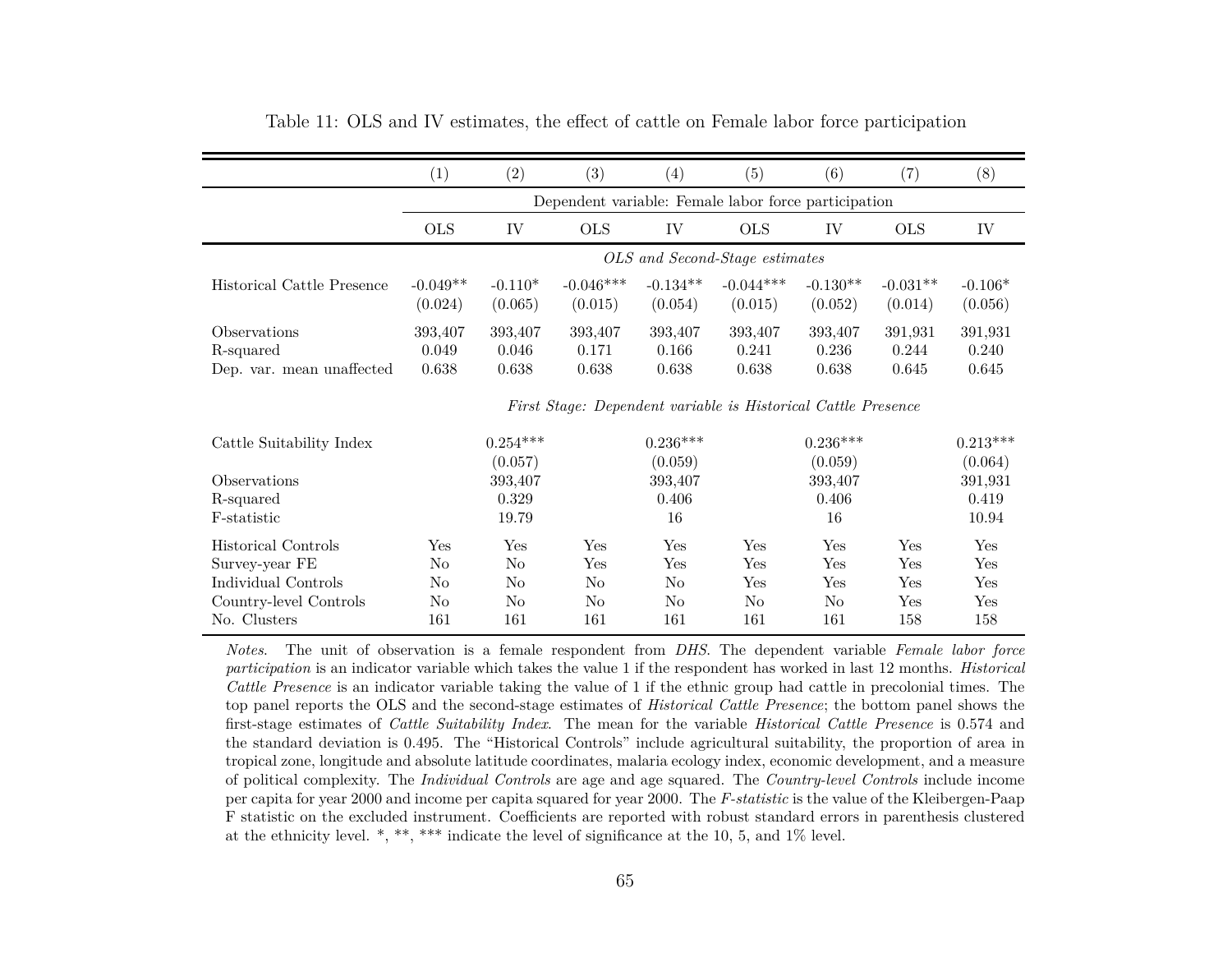|                            | $\left( 1\right)$     | $\left( 2\right)$ | (3)              | (4)              | (5)              | (6)                   | (7)                 | (8)                  | (9)                   | (10)                |
|----------------------------|-----------------------|-------------------|------------------|------------------|------------------|-----------------------|---------------------|----------------------|-----------------------|---------------------|
|                            | Domestic              |                   | Agriculture      |                  | Manual           |                       | Clerical            |                      | <b>Sales</b>          |                     |
|                            | <b>OLS</b>            | IV                | <b>OLS</b>       | IV               | <b>OLS</b>       | IV                    | <b>OLS</b>          | IV                   | <b>OLS</b>            | IV                  |
| Historical Cattle Presence | $0.016***$<br>(0.004) | 0.014<br>(0.015)  | 0.025<br>(0.022) | 0.074<br>(0.073) | 0.001<br>(0.013) | $-0.077**$<br>(0.037) | $-0.001$<br>(0.001) | $-0.006$<br>(0.004)  | $-0.037**$<br>(0.017) | $-0.023$<br>(0.066) |
| F-statistic                |                       | 11.34             |                  | 11.34            |                  | 11.34                 |                     | 11.34                |                       | 11.34               |
| <b>Historical Controls</b> | Yes                   | Yes               | Yes              | Yes              | Yes              | Yes                   | Yes                 | Yes                  | Yes                   | Yes                 |
| Survey-year FE             | Yes                   | Yes               | Yes              | Yes              | Yes              | Yes                   | Yes                 | $\operatorname{Yes}$ | Yes                   | Yes                 |
| Individual Controls        | Yes                   | Yes               | Yes              | Yes              | Yes              | Yes                   | Yes                 | Yes                  | Yes                   | Yes                 |
| Observations               | 369,072               | 369,072           | 369,072          | 369,072          | 369,072          | 369,072               | 369,072             | 369,072              | 369,072               | 369,072             |
| R-squared                  | 0.034                 | 0.034             | 0.081            | 0.080            | 0.025            | 0.012                 | 0.004               | 0.004                | 0.060                 | 0.060               |
| No. Clusters               | 155                   | 155               | 155              | 155              | 155              | 155                   | 155                 | 155                  | 155                   | 155                 |
| Dep. var. mean unaffected  | 0.007                 | 0.007             | 0.315            | 0.315            | 0.086            | 0.086                 | 0.007               | 0.007                | 0.198                 | 0.198               |

Table 12: OLS and IV estimates: The effect of historical cattle adoption on occupation

*Notes*. The unit of observation is <sup>a</sup> female respondent from the *DHS*. *Domestic* is an indicator that takes the value of <sup>1</sup> if the respondent worked within <sup>a</sup> household as <sup>a</sup> domestic servant. *Agriculture* is <sup>a</sup> dummy for the respondent being employed in agriculture. *Manual* is an indicator that takes the value 1 if the respondent is employed in manual activities. *Clerical* is an indicator that takes the value <sup>1</sup> if the respondent is employed in clerical jobs. *Sales* is an indicator that takes the value <sup>1</sup> if the respondent is employed in sales activities. *Historical Cattle Presence* is an indicator variable taking the value of 1 if ethnic group kept cattle in precolonial times. The mean for the variable *Historical Cattle Presence* is 0.574 and the standard deviation is 0.495. The "Historical Controls" include agricultural suitability, the proportion of area in tropical zone, longitude and absolutelatitude coordinates, malaria ecology index, economic development, and <sup>a</sup> measure of political complexity. The *Individual Controls* are age and age squared. The *<sup>F</sup> statistic* is the value of the Kleibergen-Paap <sup>F</sup> statistic on the excluded instrument. Coefficients are reported with robust standarderrors in parenthesis clustered at the ethnicity level. \*, \*\*, \*\*\* indicate the level of significance at the 10, 5, and 1% level.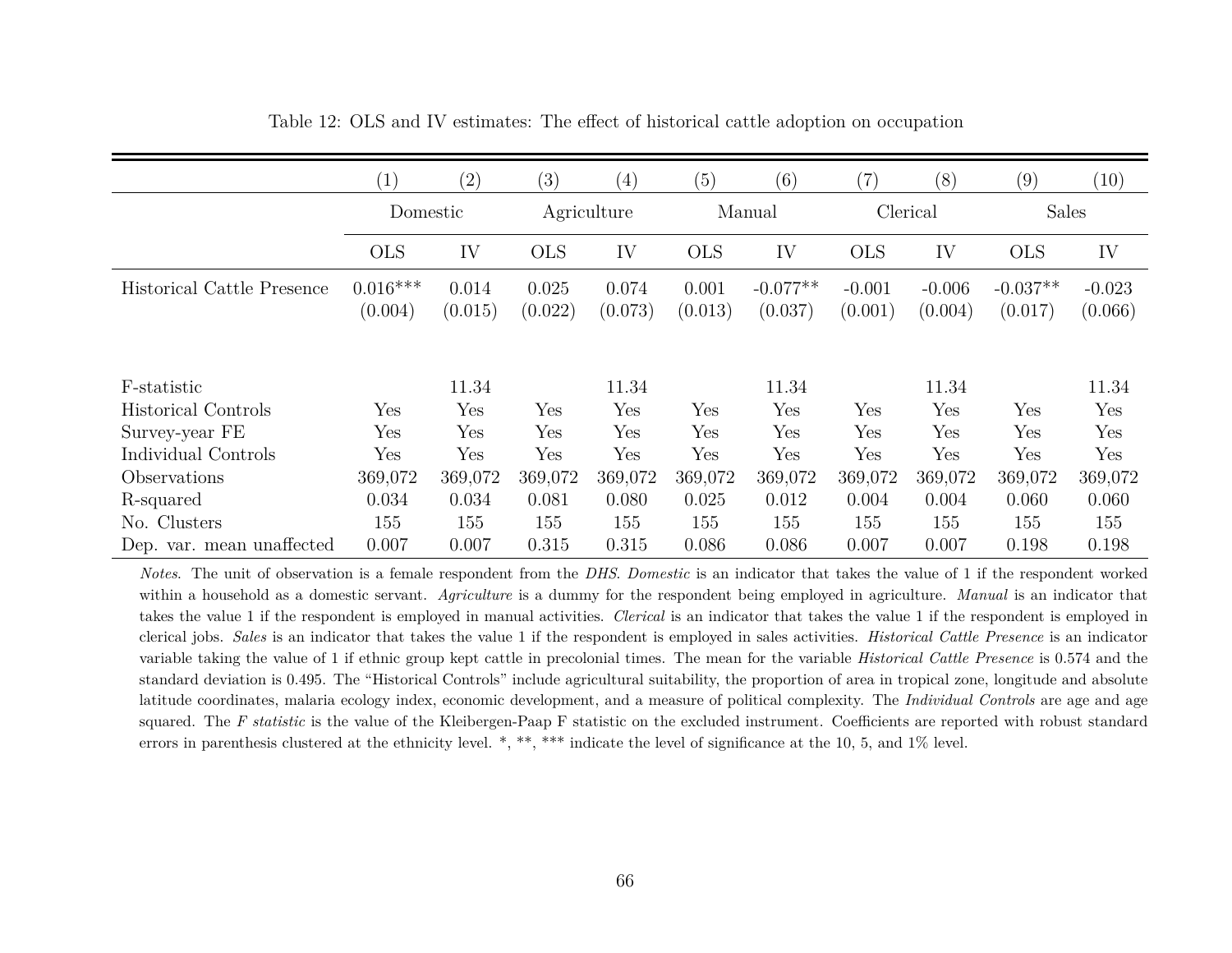|                                                                   | $\left( 1\right)$                | (2)                    | (3)                     | (4)                    | (5)                     | (6)                    | (7)                    |  |  |  |  |
|-------------------------------------------------------------------|----------------------------------|------------------------|-------------------------|------------------------|-------------------------|------------------------|------------------------|--|--|--|--|
|                                                                   | Female labor force participation |                        |                         |                        |                         |                        |                        |  |  |  |  |
|                                                                   | <b>OLS</b>                       | IV                     | <b>OLS</b>              | IV                     | <b>OLS</b>              | IV                     | $IV^{\dagger}$         |  |  |  |  |
| <b>Historical Cattle Presence</b>                                 | $-0.044***$<br>(0.015)           | $-0.130**$<br>(0.052)  |                         |                        | $-0.044***$<br>(0.015)  | $-0.073$<br>(0.061)    | $-0.130**$<br>(0.052)  |  |  |  |  |
| Historical plough use                                             |                                  |                        | $-0.150***$<br>(0.032)  | 46.51<br>(56.74)       | $-0.134***$<br>(0.029)  | 10.24<br>(48.67)       | $-0.102***$<br>(0.035) |  |  |  |  |
| F-Statistic for cattle<br>F-Statistic for plow<br>F-Statistic all |                                  | 16<br>16               |                         | 0.47<br>0.47           |                         | 8.77<br>0.31<br>0.21   | 16<br>16               |  |  |  |  |
| <b>Historical Controls</b>                                        | Yes                              | Yes                    | Yes                     | Yes                    | Yes                     | ${\rm Yes}$            | Yes                    |  |  |  |  |
| Survey-year FE                                                    | Yes                              | Yes                    | Yes                     | Yes                    | Yes                     | ${\rm Yes}$            | Yes                    |  |  |  |  |
| Individual Controls                                               | Yes                              | Yes                    | Yes                     | Yes                    | Yes                     | Yes                    | Yes                    |  |  |  |  |
| Observations<br>R-squared<br>No. Clusters                         | 393,407<br>0.241<br>161          | 393,407<br>0.13<br>161 | 393,407<br>0.239<br>161 | 393,198<br>0.00<br>161 | 393,407<br>0.241<br>160 | 393,198<br>0.21<br>160 | 393,407<br>0.13<br>161 |  |  |  |  |
| Dep. var. mean unaffected                                         | 0.645                            | 0.645                  | 0.490                   | 2.161                  | 0.490                   | 2.871                  | 2.871                  |  |  |  |  |

Table 13: OLS and IV estimates, the effect of cattle versus <sup>p</sup>low agriculture on female labor force participation

*Notes*. The unit of observation is <sup>a</sup> female respondent from the *DHS*. The dependent variable *Female labor force participation* is an indicator variable which takes the value 1 if the respondent has worked in the last 12 months. *Historical Cattle Presence* is an indicator variable taking the value of <sup>1</sup> if the ethnic group had cattle in precolonial times. The mean for the variable *Historical Cattle Presence* is 0.574 and the standard deviation is 0.495. The "Historical Controls" include agricultural suitability, the proportion of area in tropicalzone, longitude and absolute latitude coordinates, malaria ecology index, economic development, and <sup>a</sup> measure of political complexity. The *Individual Controls* are age and age squared. The *<sup>F</sup> statistic* is the value of the Kleibergen-Paap F statistic on the excluded instrument. Coefficients are reported with robust standard errorsin parenthesis clustered at the ethnicity level. \*, \*\*, \*\*\* indicate the level of significance at the 10, 5, and  $1\%$ level.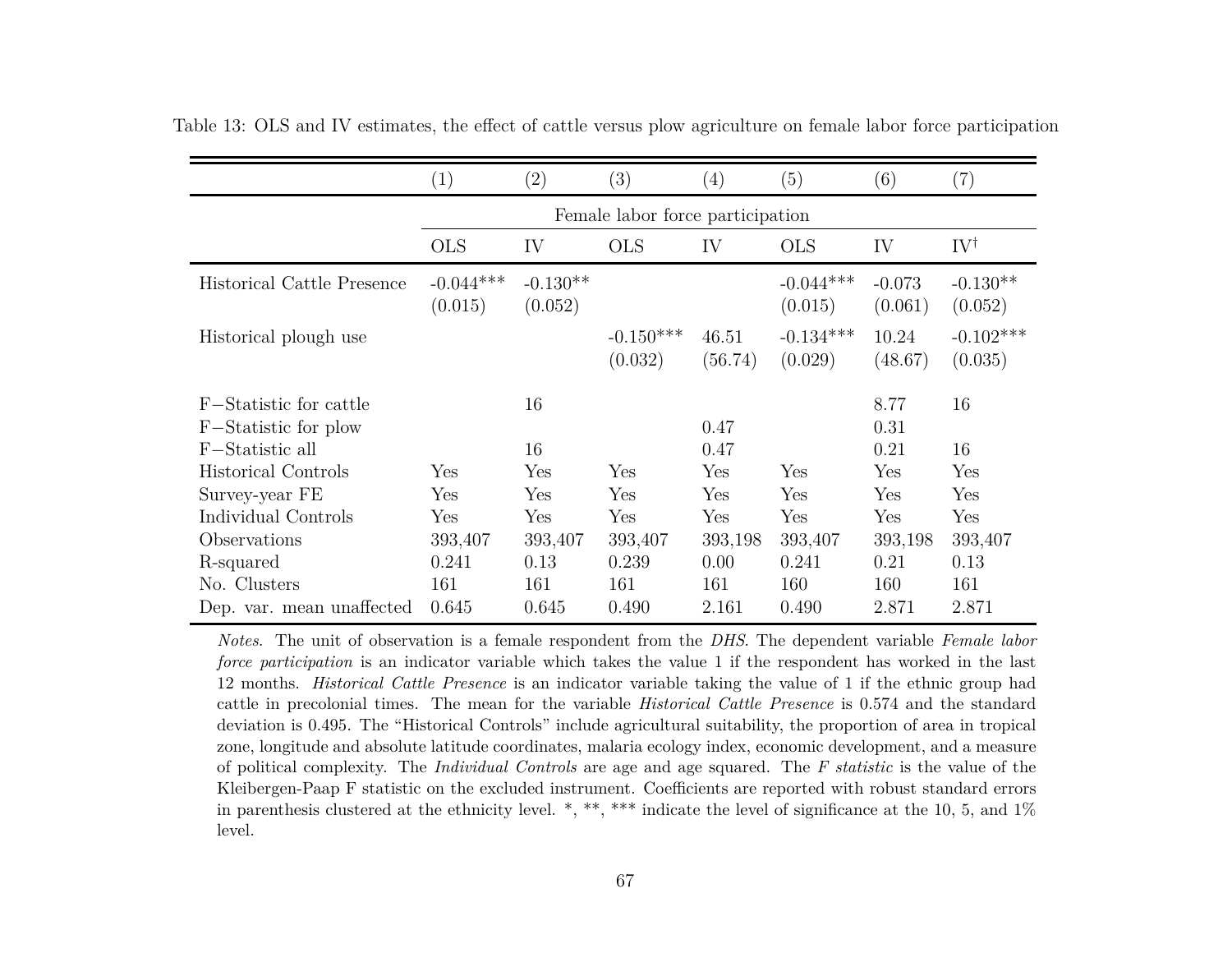|                                                                                                            | (1)                                                  | (2)                                            | $\left( 3\right)$                     | $\left( 4\right)$                             | (5)                                   | (6)                                                                              | (7)                                   | (8)                                            |  |  |
|------------------------------------------------------------------------------------------------------------|------------------------------------------------------|------------------------------------------------|---------------------------------------|-----------------------------------------------|---------------------------------------|----------------------------------------------------------------------------------|---------------------------------------|------------------------------------------------|--|--|
|                                                                                                            | Dependent variable: Female labor force participation |                                                |                                       |                                               |                                       |                                                                                  |                                       |                                                |  |  |
|                                                                                                            | <b>OLS</b>                                           | IV                                             | <b>OLS</b>                            | IV                                            | <b>OLS</b>                            | IV                                                                               | <b>OLS</b>                            | IV                                             |  |  |
| <b>Historical Cattle Presence</b>                                                                          | $-0.044***$<br>(0.015)                               | $-0.130**$<br>(0.052)                          | $-0.049$<br>(0.038)                   | $-0.005$<br>(0.042)                           | $-0.042**$<br>(0.016)                 | $-0.122**$<br>(0.052)                                                            | $-0.044***$<br>(0.015)                | $-0.130**$<br>(0.052)                          |  |  |
| Historical Sheep and Goats Presence                                                                        |                                                      |                                                | 0.005<br>(0.037)                      | $-0.279$<br>(0.215)                           |                                       |                                                                                  |                                       |                                                |  |  |
| Historical Polygyny                                                                                        |                                                      |                                                |                                       |                                               | $-0.099$<br>(0.061)                   | $-0.009$<br>(0.079)                                                              |                                       |                                                |  |  |
| Historical Brideprice                                                                                      |                                                      |                                                |                                       |                                               |                                       |                                                                                  | $-0.003$<br>(0.026)                   | 0.000<br>(0.034)                               |  |  |
| <b>Historical Controls</b><br>Survey-year FE<br>Individual Controls<br>Observations<br>R-squared<br>F-stat | Yes<br>Yes<br>Yes<br>392,005<br>0.243                | Yes<br>Yes<br>Yes<br>392,005<br>0.239<br>10.92 | Yes<br>Yes<br>Yes<br>392,005<br>0.243 | Yes<br>Yes<br>Yes<br>392,005<br>0.229<br>5.47 | Yes<br>Yes<br>Yes<br>388,419<br>0.238 | Yes<br>$\operatorname{Yes}$<br>$\operatorname{Yes}$<br>388,419<br>0.234<br>19.41 | Yes<br>Yes<br>Yes<br>393,481<br>0.239 | Yes<br>Yes<br>Yes<br>393,481<br>0.235<br>16.67 |  |  |

Table 14: OLS and IV estimates: Investigating the mechanisms

*Notes*. The unit of observation is <sup>a</sup> female respondent from the *DHS*. The dependent variable *Labor force participation* is an indicator variable which takes the value 1 if the respondent has worked in the last 12 months. *Historical Cattle Presence* is an indicator variable taking the value of 1 if the ethnic group had cattle in precolonial times. The mean for the variable *Historical Cattle Presence* is 0.574 and the standard deviation is 0.495. The "Historical Controls" include agricultural suitability, the proportion of area in tropical zone, longitude and absolute latitude coordinates, malaria ecology index, economic development, and <sup>a</sup> measure of political complexity. The *Individual Controls* are age and age squared. The *<sup>F</sup> statistic* is the value of the Kleibergen-Paap <sup>F</sup> statistic on the excluded instrument. Coefficients are reported with robust standard errors in parenthesis clustered at the ethnicitylevel. \*, \*\*, \*\*\* indicate the level of significance at the 10, 5, and 1% level.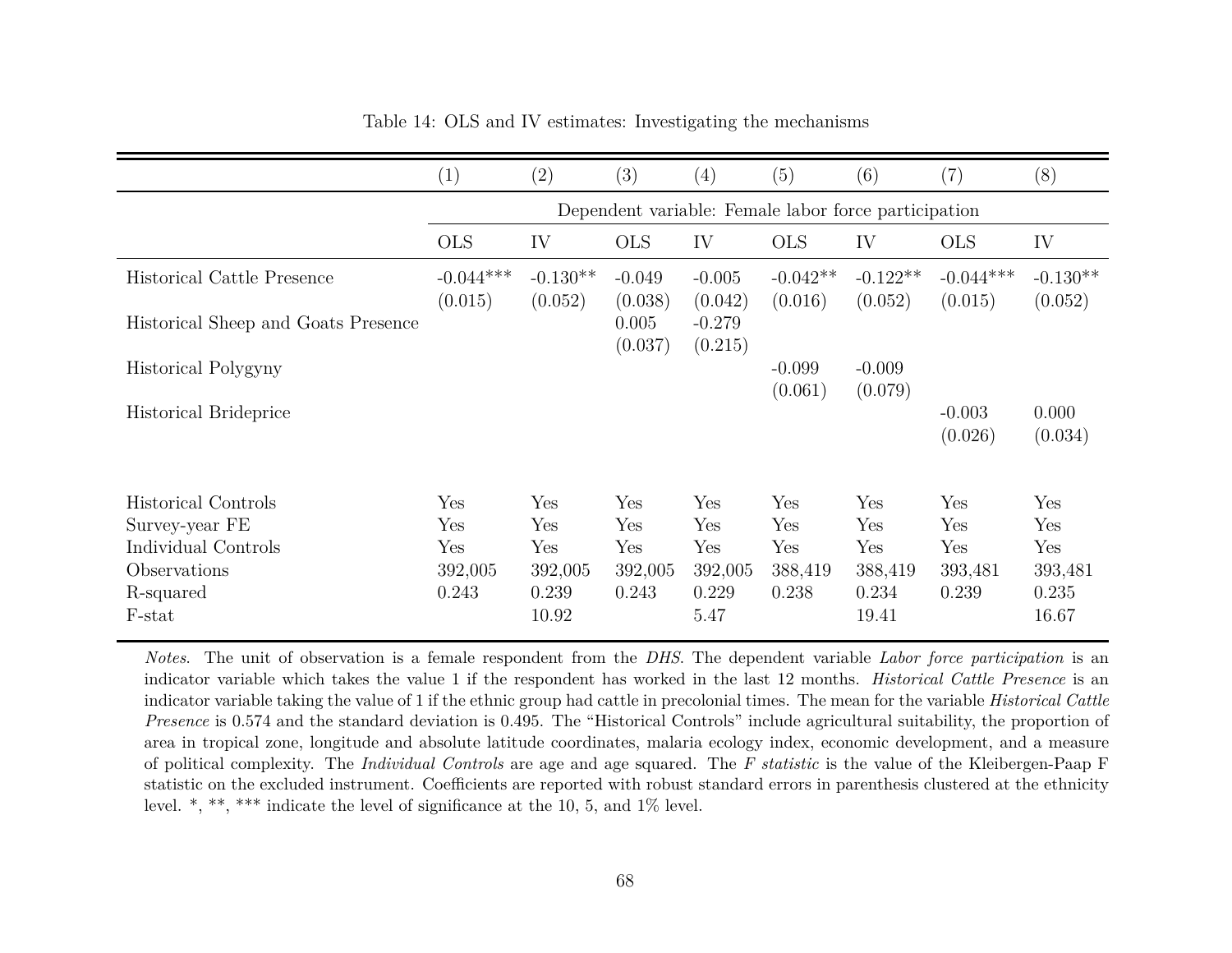|                                    | (9)                   | (10)                                                 | (11)                   | (12)                  | (13)                 | (14)                  |  |  |  |
|------------------------------------|-----------------------|------------------------------------------------------|------------------------|-----------------------|----------------------|-----------------------|--|--|--|
|                                    |                       | Dependent variable: Female labor force participation |                        |                       |                      |                       |  |  |  |
|                                    | <b>OLS</b>            | IV                                                   | <b>OLS</b>             | IV                    | <b>OLS</b>           | IV                    |  |  |  |
| <b>Historical Cattle Presence</b>  | $-0.040**$<br>(0.018) | $-0.145**$<br>(0.073)                                | $-0.046***$<br>(0.017) | $-0.241**$<br>(0.111) | $-0.029*$<br>(0.016) | $-0.136**$<br>(0.054) |  |  |  |
| <b>Historical Patrilocality</b>    | 0.017<br>(0.028)      | 0.047<br>(0.040)                                     |                        |                       |                      |                       |  |  |  |
| Historical Patrilineal Inheritance |                       |                                                      | 0.017<br>(0.023)       | 0.080<br>(0.065)      |                      |                       |  |  |  |
| Historical Patrilineal Lineage     |                       |                                                      |                        |                       | $-0.009$<br>(0.025)  | 0.034<br>(0.032)      |  |  |  |
| <b>Historical Controls</b>         | Yes                   | Yes                                                  | Yes                    | Yes                   | Yes                  | Yes                   |  |  |  |
| Survey-year FE                     | Yes                   | Yes                                                  | Yes                    | Yes                   | Yes                  | Yes                   |  |  |  |
| Individual Controls                | Yes                   | Yes                                                  | Yes                    | Yes                   | Yes                  | Yes                   |  |  |  |
| Observations                       | 375,944               | 375,944                                              | 296,437                | 296,437               | 325,061              | 325,061               |  |  |  |
| R-squared                          | 0.232                 | 0.226                                                | 0.239                  | 0.219                 | 0.223                | 0.217                 |  |  |  |
| F-stat                             |                       | 15.35                                                |                        | 5.60                  |                      | 24.33                 |  |  |  |

|  |  |  |  | Table 15: OLS and IV estimates: Investigating the mechanisms (continued) |  |  |  |  |
|--|--|--|--|--------------------------------------------------------------------------|--|--|--|--|
|--|--|--|--|--------------------------------------------------------------------------|--|--|--|--|

*Notes*. The unit of observation is <sup>a</sup> female respondent from the *DHS*. The dependent variable *Labor force* participation is an indicator variable which takes the value one if the respondent has worked in the last 12 months. *Historical Cattle Presence* is an indicator variable taking the value of <sup>1</sup> if the ethnic group had cattle in precolonial times. The mean for the variable *Historical Cattle Presence* is 0.574 and the standard deviation is 0.495. The "Historical Controls" include agricultural suitability, the proportion of area in tropical zone, longitude and absolute latitude coordinates, malaria ecology index,economic development, and <sup>a</sup> measure of political complexity. The *Individual Controls* are age and age squared. The *<sup>F</sup> statistic* is the value of the Kleibergen-Paap <sup>F</sup> statistic on the excluded instrument. Coefficients are reported with robust standard errors in parenthesis clustered at the ethnicity level. \*,\*\*, \*\*\* indicate the level of significance at the 10, 5, and 1% level.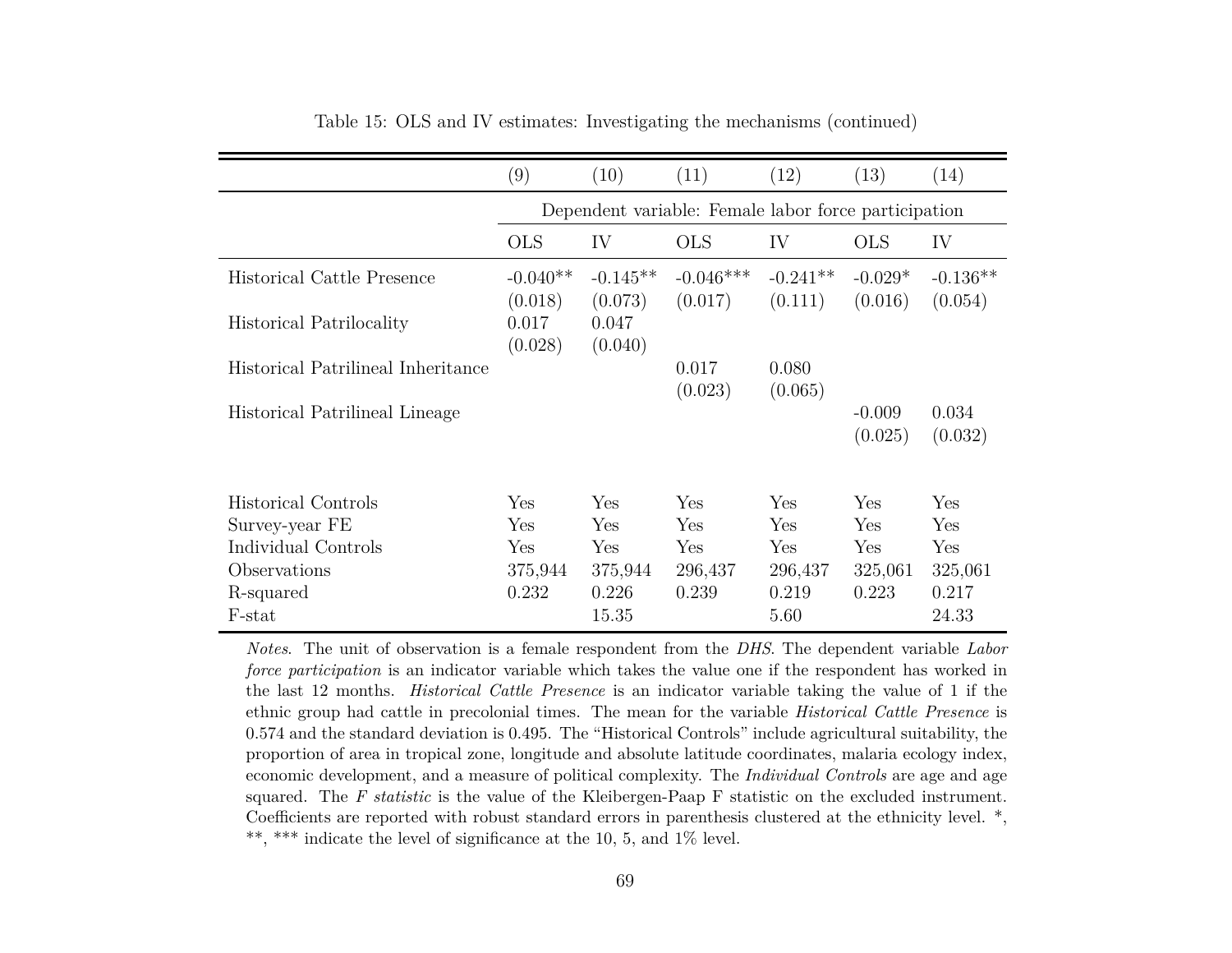|                                   | (1)                   | (2)                    | $\left( 3\right)$     | $\left(4\right)$     | (5)                          | (6)                    | $\left( 7\right)$     | (8)                   |
|-----------------------------------|-----------------------|------------------------|-----------------------|----------------------|------------------------------|------------------------|-----------------------|-----------------------|
|                                   | Age First<br>Marriage |                        | Polygyny              |                      | Female decision<br>Household |                        | Number of<br>Children |                       |
|                                   | <b>OLS</b>            | IV                     | <b>OLS</b>            | IV                   | <b>OLS</b>                   | IV                     | <b>OLS</b>            | IV                    |
| <b>Historical Cattle Presence</b> | $-0.780**$<br>(0.367) | $-2.011***$<br>(0.681) | $0.0469*$<br>(0.0258) | $0.102*$<br>(0.0560) | $-0.474***$<br>(0.119)       | $-0.783***$<br>(0.258) | $0.354***$<br>(0.105) | $0.634***$<br>(0.226) |
| F-statistic                       |                       | 17.18                  |                       | 21.74                |                              | 18.46                  |                       | 19.79                 |
| <b>Historical Controls</b>        | Yes                   | Yes                    | Yes                   | Yes                  | Yes                          | Yes                    | Yes                   | Yes                   |
| Survey-year FE                    | Yes                   | Yes                    | Yes                   | $_{\rm Yes}$         | Yes                          | $\operatorname{Yes}$   | Yes                   | Yes                   |
| Individual Controls               | Yes                   | Yes                    | Yes                   | $_{\rm Yes}$         | Yes                          | $\operatorname{Yes}$   | Yes                   | Yes                   |
| Observations                      | 241,304               | 241,304                | 259,874               | 259,874              | 105,617                      | 105,617                | 398,885               | 398,885               |
| R-squared                         | 0.047                 | 0.19                   | 0.134                 | 0.21                 | 0.202                        | 0.21                   | 0.601                 | 0.20                  |
| No. Clusters                      | 158                   | 158                    | 157                   | 157                  | 114                          | 114                    | 161                   | 161                   |
| Dep. var. mean unaffected         | 18.17                 | 18.17                  | 0.254                 | 0.254                | 2.286                        | 2.286                  | 2.87                  | 2.87                  |

Table 16: OLS and second-stage estimates: The effect of historical cattle presence on fertility, polygyny, and women'sempowerment

Notes. The unit of observation is an ethnic group from the *Ethnographic Atlas*. The mean for the variable *Historical Cattle Presence* is 0.574 and the standard deviation is 0.495. The "Historical Controls" include agricultural suitability, the proportion of area in tropical zone, longitude and absolute latitude coordinates, malaria ecology index, economic development, and <sup>a</sup> measure of political complexity. The *Individual Controls* are age and age squared. The *<sup>F</sup> statistic* is the value of the Kleibergen-Paap F statistic on the excluded instrument. Coefficients are reported with robuststandard errors in parenthesis clustered at the ethnicity level. \*, \*\*, \*\*\* indicate the level of significance at the 10, 5, and 1% level.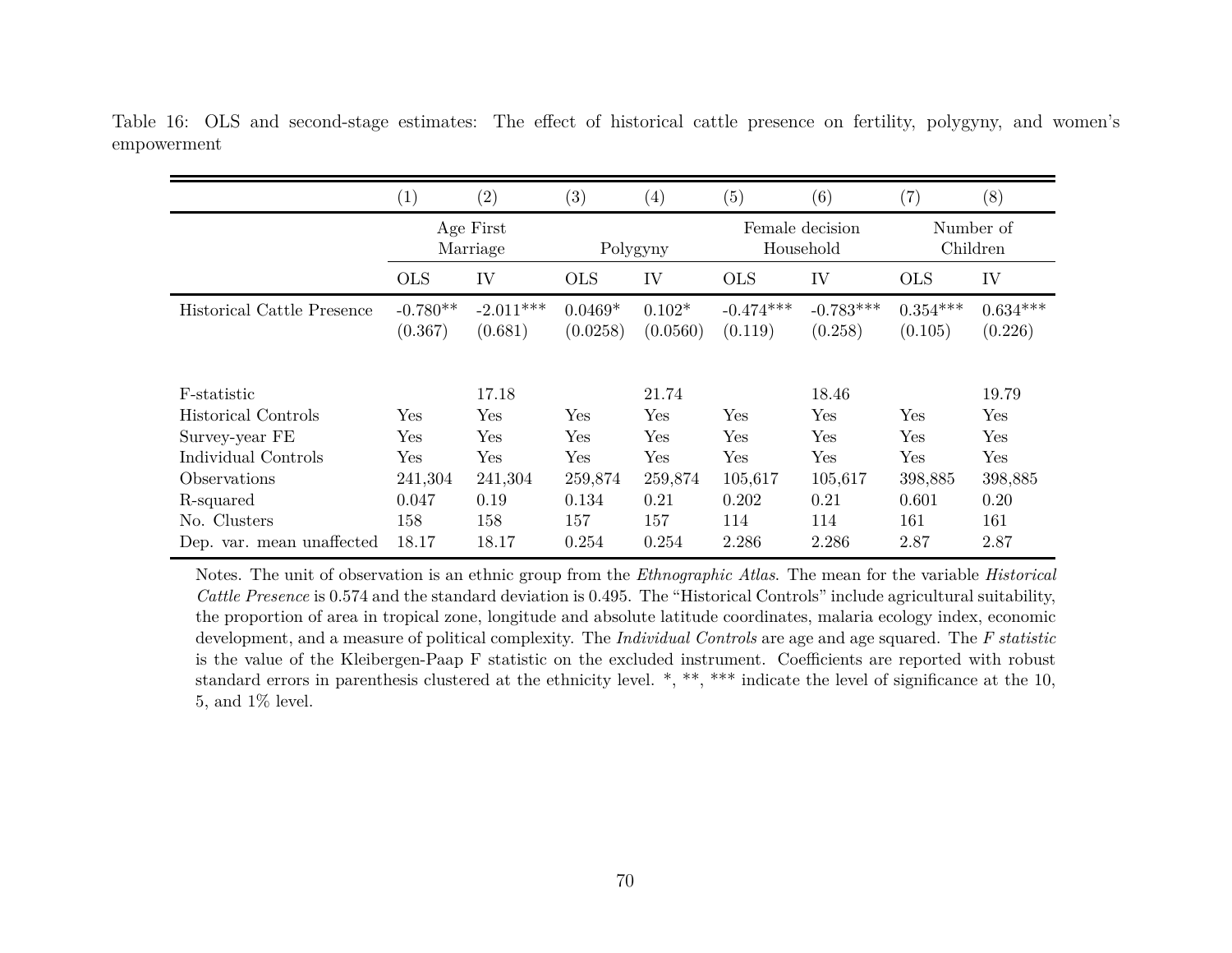|                            | (1)                              | $\left( 2\right)$     | $\left( 3\right)$     | (4)                   |  |  |  |
|----------------------------|----------------------------------|-----------------------|-----------------------|-----------------------|--|--|--|
|                            | Female Labor Force Participation |                       |                       |                       |  |  |  |
|                            | OLS                              | IV                    | OLS                   | IV                    |  |  |  |
|                            | Rural                            |                       |                       | Urban                 |  |  |  |
| Historical Cattle Presence | $-0.049***$<br>(0.016)           | $-0.151**$<br>(0.063) | $-0.047**$<br>(0.016) | $-0.119**$<br>(0.051) |  |  |  |
| F-statistic                |                                  | 15.11                 |                       | 16.77                 |  |  |  |
| Observations               | 255,837                          | 255,837               | 137,570               | 137,570               |  |  |  |
| R-squared                  | 0.253                            | 0.246                 | 0.238                 | 0.235                 |  |  |  |
| Historical Controls        | <b>Yes</b>                       | <b>Yes</b>            | Yes                   | Yes                   |  |  |  |
| Survey-year FE             | Yes                              | <b>Yes</b>            | Yes                   | <b>Yes</b>            |  |  |  |
| Individual Controls        | Yes                              | <b>Yes</b>            | Yes                   | Yes                   |  |  |  |
| No. Clusters               | 159                              | 159                   | 158                   | 158                   |  |  |  |
| Dep. var. mean unaffected  | 0.610                            | 0.610                 | 0.484                 | 0.484                 |  |  |  |

Table 17: OLS and second-stage estimates: Rural versus urban location

*Notes*. The unit of observation is a female respondent from the *DHS*. The dependent variable *Female labor force participation* is an indicator variable which takes the value 1 if the respondent has worked in the last 12 months. *Historical Cattle Presence* is an indicator variable taking the value of 1 if the ethnic group had cattle in precolonial times. The mean for the variable *Historical Cattle Presence* is 0.574 and the standard deviation is 0.495. The "Historical Controls" include agricultural suitability, the proportion of area in tropical zone, longitude and absolute latitude coordinates, malaria ecology index, economic development, and a measure of political complexity. The *Individual Controls* are age and age squared. The *F statistic* is the value of the Kleibergen-Paap F statistic on the excluded instrument. Coefficients are reported with robust standard errors in parenthesis clustered at the ethnicity level. \*, \*\*, \*\*\* indicate the level of significance at the 10, 5, and 1% level.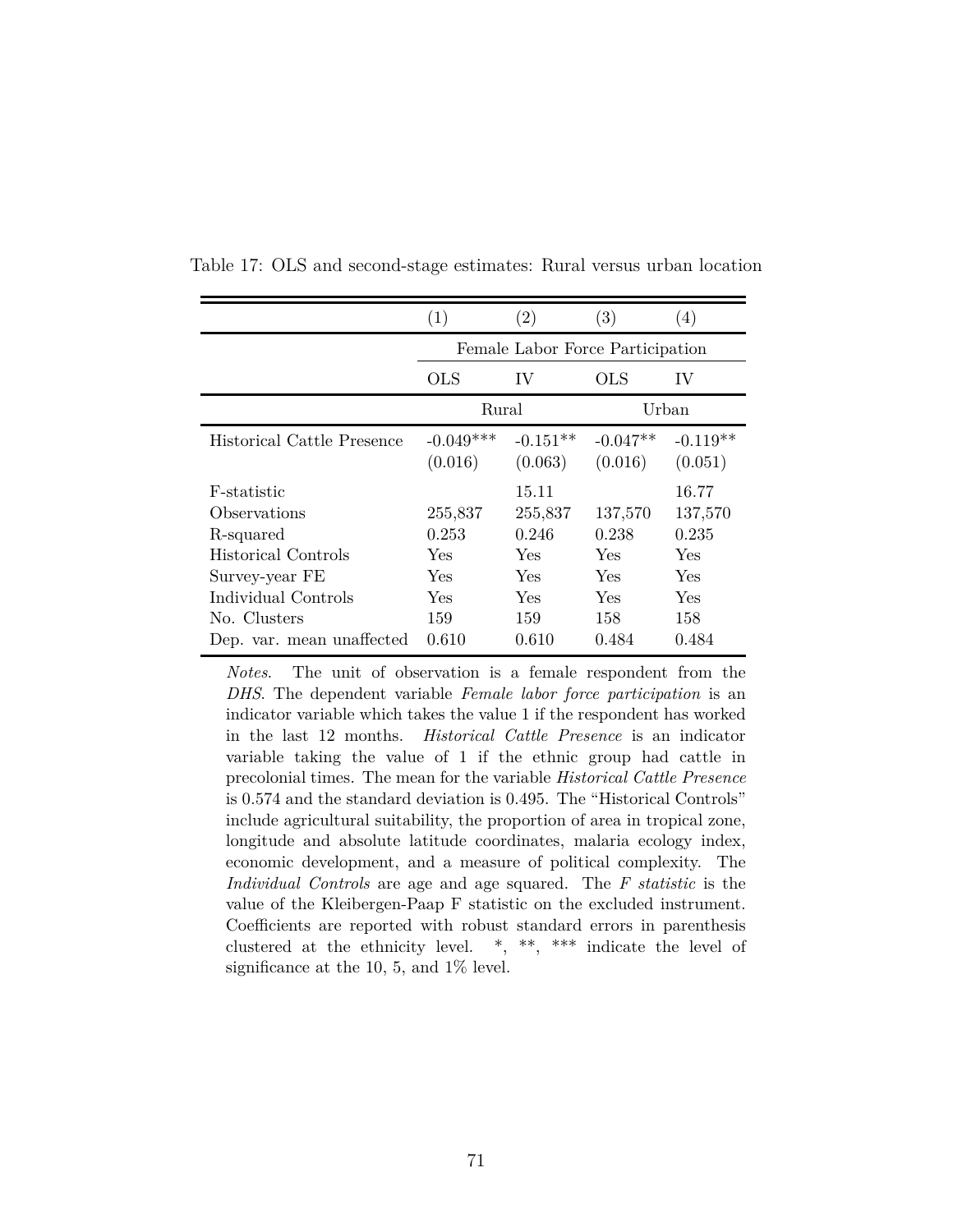|                                      | (1)                    | (2)                                                  | (3)                    | $\left(4\right)$     | (5)                    | (6)                    | $\left( 7\right)$      | (8)                    | (9)                    | (10)                  |  |  |
|--------------------------------------|------------------------|------------------------------------------------------|------------------------|----------------------|------------------------|------------------------|------------------------|------------------------|------------------------|-----------------------|--|--|
|                                      |                        | Dependent variable: Female labor force participation |                        |                      |                        |                        |                        |                        |                        |                       |  |  |
|                                      | <b>OLS</b>             | IV                                                   | <b>OLS</b>             | IV                   | <b>OLS</b>             | IV                     | <b>OLS</b>             | IV                     | <b>OLS</b>             | IV                    |  |  |
| Historical Cattle Presence           | $-0.043***$<br>(0.013) | 0.0003<br>(0.032)                                    | $-0.025***$<br>(0.009) | $-0.035*$<br>(0.019) | $-0.022***$<br>(0.005) | $-0.041***$<br>(0.015) | $-0.022***$<br>(0.005) | $-0.040***$<br>(0.015) | $-0.019***$<br>(0.005) | $-0.036**$<br>(0.017) |  |  |
| <i><b>Observations</b></i><br>F-stat | 397,727                | 397,727<br>9.64                                      | 393,481                | 393,481<br>19.77     | 393,481                | 393,481<br>19.45       | 393,481                | 393,481<br>19.45       | 392,005                | 392,005<br>11.48      |  |  |
| No. Clusters                         | 161                    | 161                                                  | 161                    | 161                  | 161                    | 161                    | 161                    | 161                    | 160                    | 160                   |  |  |
| Historical Controls                  | N <sub>o</sub>         | No                                                   | Yes                    | Yes                  | Yes                    | Yes                    | Yes                    | Yes                    | Yes                    | Yes                   |  |  |
| Survey-year FE                       | No                     | N <sub>o</sub>                                       | No                     | No                   | Yes                    | Yes                    | Yes                    | Yes                    | Yes                    |                       |  |  |
| Individual Controls                  | No                     | No                                                   | No                     | No                   | N <sub>o</sub>         | No                     | Yes                    | Yes                    | Yes                    | Yes                   |  |  |
| Country-level Controls               | N <sub>o</sub>         | No                                                   | N <sub>o</sub>         | N <sub>o</sub>       | No                     | No                     | N <sub>o</sub>         | N <sub>o</sub>         | Yes                    | Yes                   |  |  |
| Dep. var. mean unaffected            | 0.639                  | 0.639                                                | 0.642                  | 0.642                | 0.642                  | 0.642                  | 0.642                  | 0.642                  | 0.645                  | 0.645                 |  |  |

Table 18: OLS and IV estimates: The effect of historical presence of cattle on female labor force participation, robustness toother measures of the presence of cattle

*Notes*. The unit of observation is <sup>a</sup> female respondent from the *DHS*. Standard errors in parenthesis are clustered at the ethnicity level. The dependent variable *FLFP* is an indicator variable which takes the value <sup>1</sup> if the respondent has worked in the last <sup>12</sup> months. *Historical Dependence on Cattle* is <sup>a</sup> range 0–9 measuring the degree to which society depended on cattle for subsistence. The "Historical Controls" include agricultural suitability, the proportion of area in tropical zone, longitude and absolute latitude coordinates, malaria ecology index, economic development, and <sup>a</sup> measure of political complexity. The *Individual Controls* are age and age squared. The *Country-level Controls* include income per capita for year <sup>2000</sup> and income per capita squared for year 2000. The *<sup>F</sup> statistic* is the value of the Kleibergen-Paap <sup>F</sup> statistic on the excluded instrument. Coefficients are reported with robust standard errors in parenthesis clustered at the ethnicity level. \*, \*\*, \*\*\* indicate the level of significance at the 10, 5, and 1% level.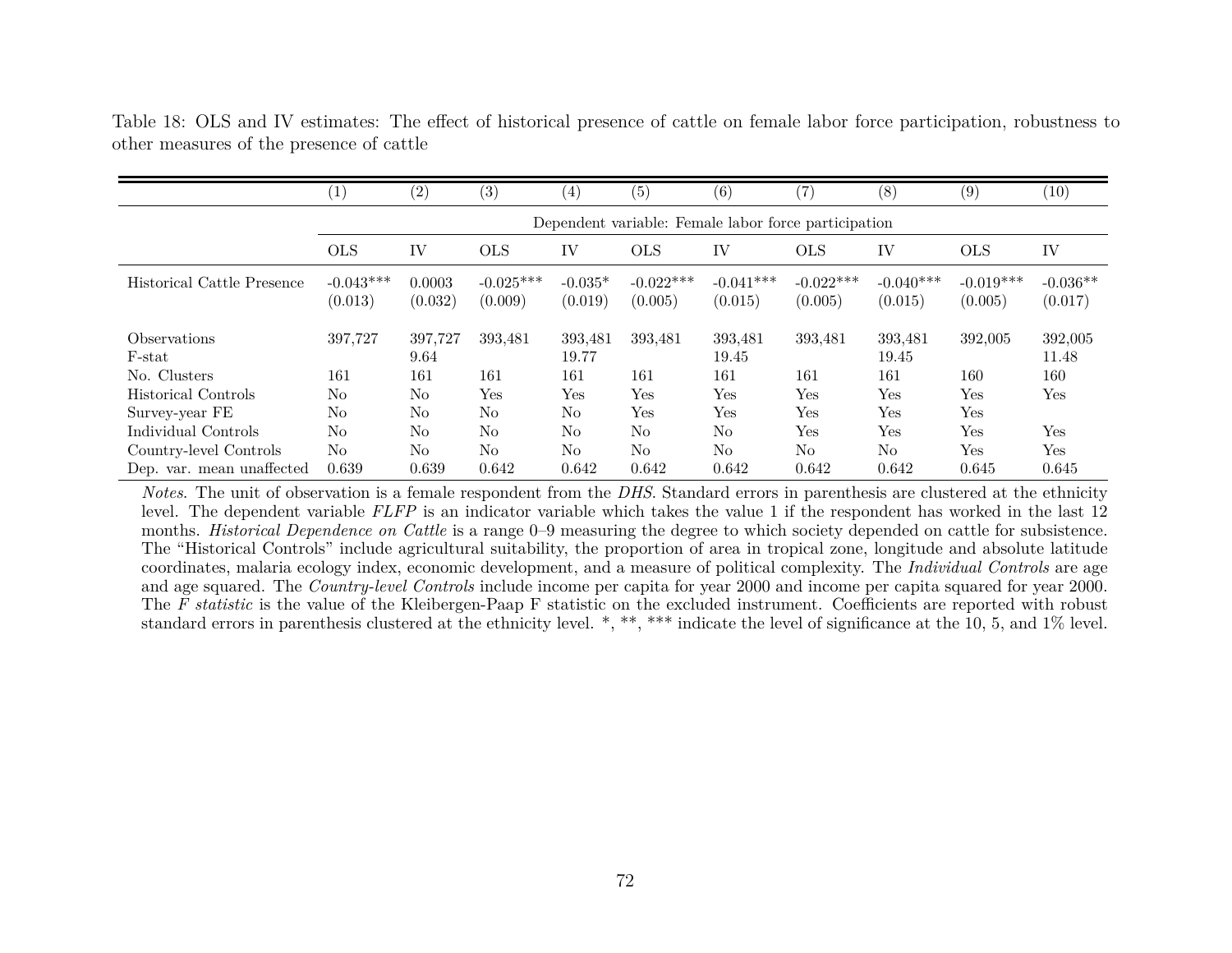|                                                          | (1)                                                  | (2)                               | (3)                            | (4)                              | (5)                  | (6)                              | (7)                  | (8)                              | (9)                  | (10)                             |
|----------------------------------------------------------|------------------------------------------------------|-----------------------------------|--------------------------------|----------------------------------|----------------------|----------------------------------|----------------------|----------------------------------|----------------------|----------------------------------|
|                                                          | Dependent variable: Female labor force participation |                                   |                                |                                  |                      |                                  |                      |                                  |                      |                                  |
|                                                          | <b>OLS</b>                                           | IV                                | <b>OLS</b>                     | IV                               | <b>OLS</b>           | IV                               | <b>OLS</b>           | IV                               | <b>OLS</b>           | IV                               |
| Historical Cattle Presence                               | $-0.044***$<br>(0.015)                               | $-0.130**$<br>(0.052)             | $-0.046$                       | $-0.156$<br>(0.173)              | $-0.048*$<br>(0.025) | $-0.124$<br>(0.117)              | $-0.044*$<br>(0.025) | $-0.111$<br>(0.109)              | $-0.043*$<br>(0.025) | $-0.131$                         |
| Transatlantic slave trade                                |                                                      |                                   | (0.027)<br>$-0.000$<br>(0.001) | $-0.001$<br>(0.002)              |                      |                                  |                      |                                  |                      | (0.102)                          |
| Distance to Sea                                          |                                                      |                                   |                                |                                  | 0.000<br>(0.000)     | 0.000<br>(0.000)                 |                      |                                  |                      |                                  |
| Railway contact                                          |                                                      |                                   |                                |                                  |                      |                                  | $-0.012$<br>(0.026)  | $-0.011$<br>(0.027)              |                      |                                  |
| Total missions Area                                      |                                                      |                                   |                                |                                  |                      |                                  |                      |                                  | $-26.99$<br>(20.99)  | $-17.87$<br>(24.39)              |
| Observations<br>R-squared<br>Partial R-squared<br>F-stat | 393,481<br>0.239                                     | 393,481<br>0.235<br>0.13<br>15.98 | 234,276<br>0.227               | 234,276<br>0.221<br>0.02<br>1.29 | 234,276<br>0.228     | 234,276<br>0.225<br>0.04<br>2.62 | 234,276<br>0.227     | 234,276<br>0.225<br>0.04<br>3.01 | 234,276<br>0.228     | 234,276<br>0.223<br>0.06<br>4.01 |

Table 19: OLS estimates: Robustness

*Notes*. The unit of observation is <sup>a</sup> female respondent from *DHS*. The dependent variable, *Female labor force participation* is an indicator variable which takes the value 1 if the respondent has worked in the last 12 months. *Historical Cattle Presence* is an indicator variable taking the value of 1 if the ethnic group had cattle in precolonial times. The mean for the variable *Historical Cattle Presence* is 0.574 and the standard deviation is 0.495. The "Baseline Controls" include agricultural suitability, the proportion of area in tropical zone, longitudeand absolute latitude coordinates, malaria ecology index, economic development, <sup>a</sup> measure of political complexity, age and age squared,and survey-year fixed effect. The *<sup>F</sup> statistic* is the value of the Kleibergen-Paap <sup>F</sup> statistic on the excluded instrument. Coefficients are reported with robust standard errors in parenthesis clustered at the ethnicity level. \*, \*\*, \*\*\* indicate the level of significance at the 10, 5, and 1% level.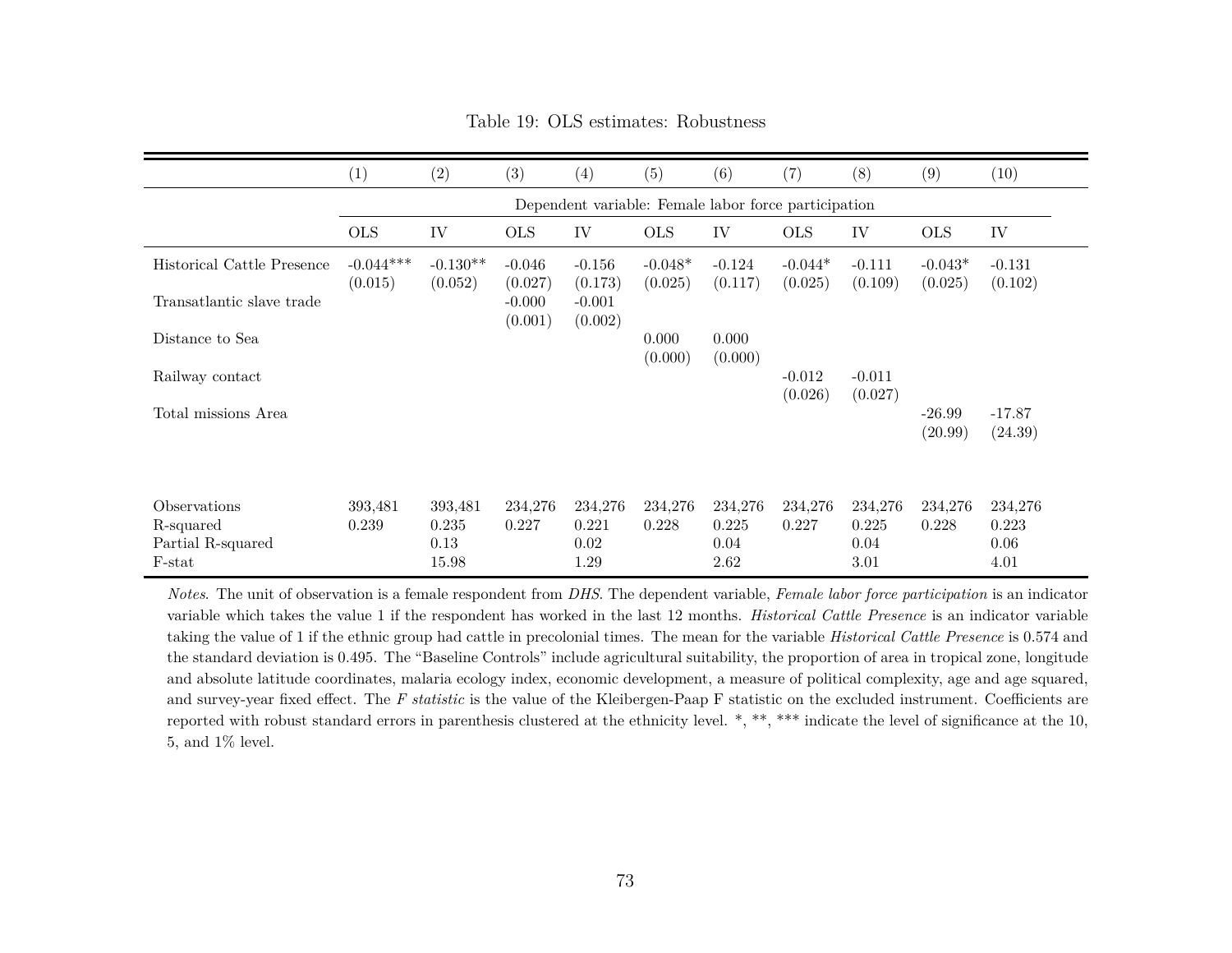|                                 | (1)                              | $\left( 2\right)$     | (3)                 | (4)                  | (5)                    | (6)                  |  |  |  |
|---------------------------------|----------------------------------|-----------------------|---------------------|----------------------|------------------------|----------------------|--|--|--|
|                                 | Female Labor Force Participation |                       |                     |                      |                        |                      |  |  |  |
| Mean of dep. Var.               | 0.578                            | 0.578                 | 0.578               | 0.578                | 0.578                  | 0.578                |  |  |  |
|                                 | <b>OLS</b>                       | IV                    | <b>OLS</b>          | IV                   | <b>OLS</b>             | IV                   |  |  |  |
| Ethnicity-based cattle presence | $-0.044**$<br>(0.015)            | $-0.130**$<br>(0.052) |                     |                      | $-0.049***$<br>(0.014) | $-0.152*$<br>(0.085) |  |  |  |
| Location-based cattle presence  |                                  |                       | $-0.023$<br>(0.015) | $-0.109*$<br>(0.059) | 0.007<br>(0.013)       | 0.032<br>(0.095)     |  |  |  |
| F-statistic                     |                                  | 15.66                 |                     | 16.97                |                        | 8.09                 |  |  |  |
| Observations                    | 393,407                          | 393,407               | 393,407             | 393,407              | 393,407                | 393,407              |  |  |  |
| R-squared                       | 0.240                            | 0.235                 | 0.239               | 0.234                | 0.240                  | 0.235                |  |  |  |
| <b>Historical Controls</b>      | Yes                              | Yes                   | Yes                 | Yes                  | Yes                    | Yes                  |  |  |  |
| Survey-year FE                  | Yes                              | Yes                   | Yes                 | Yes                  | Yes                    | Yes                  |  |  |  |
| Individual Controls             | Yes                              | Yes                   | Yes                 | Yes                  | Yes                    | Yes                  |  |  |  |
| No. Clusters                    | 161                              | 161                   | 161                 | 161                  | 161                    | 161                  |  |  |  |

Table 20: OLS and second-stage estimates: Ancestral versus location effect

*Notes*. The unit of observation is a female respondent from the *DHS*. The dependent variable *Female labor force participation* is an indicator variable which takes the value 1 if the respondent has worked in the last 12 months. *Historical Cattle Presence* is an indicator variable taking the value of 1 if the ethnic group had cattle in precolonial times. The top panel reports the OLS and the second stage estimates of *Historical Cattle Presence*, the bottom panel shows the first stage estimates of *Cattle Suitability Index*. The mean for the variable *Historical Cattle Presence* is 0.574 and the standard deviation is 0.495. The "Historical Controls" include agricultural suitability, the proportion of area in tropical zone, longitude and absolute latitude coordinates, malaria ecology index, economic development, and a measure of political complexity. The *Individual Controls* are age and age squared. The *F statistic* is the value of the Kleibergen-Paap F statistic on the excluded instrument. Coefficients are reported with robust standard errors in parenthesis clustered at the ethnicity level. \*, \*\*, \*\*\* indicate the level of significance at the 10, 5, and  $1\%$  level.